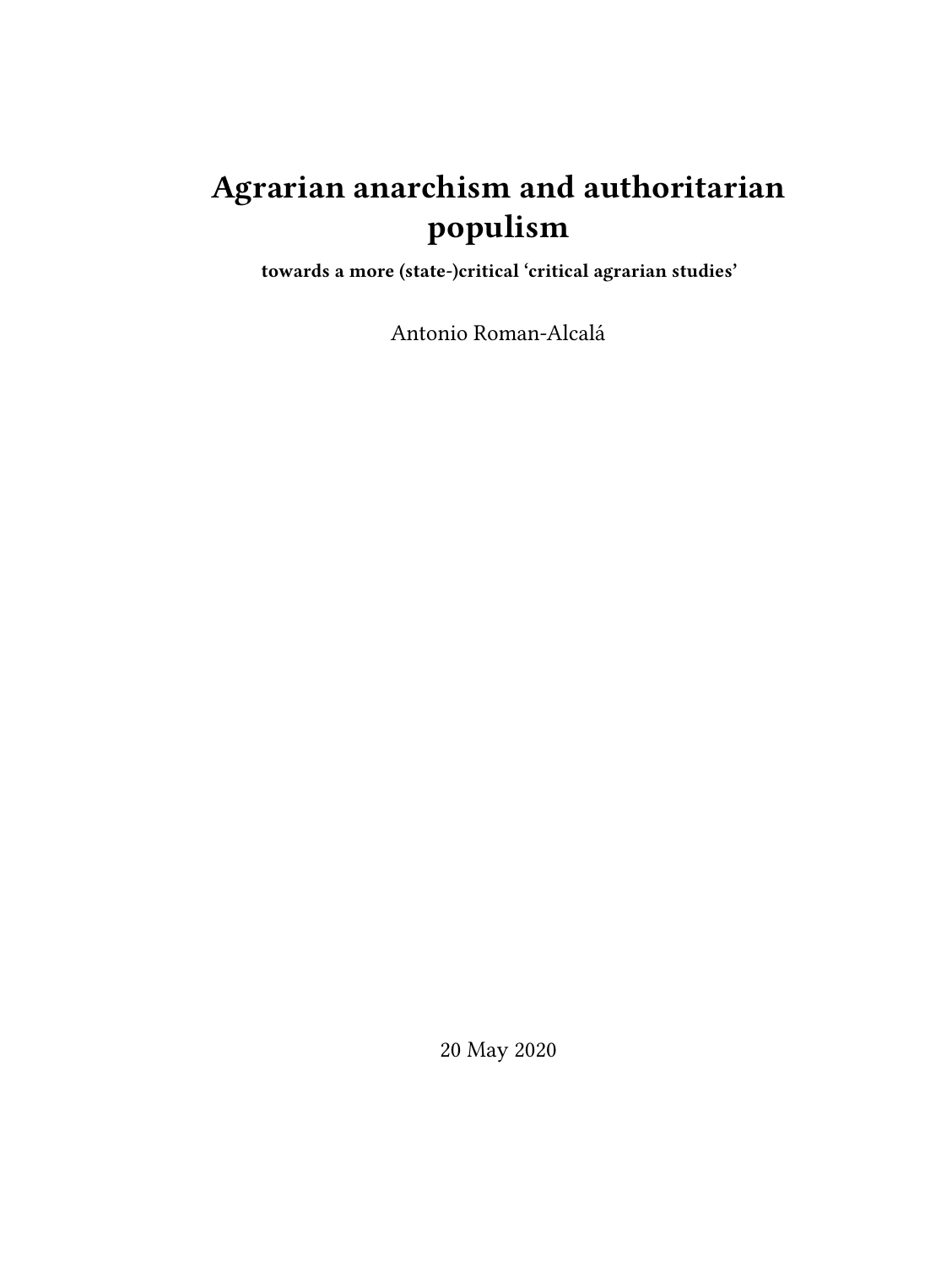# **Contents**

|                                                                              | 3  |
|------------------------------------------------------------------------------|----|
|                                                                              | 3  |
| Movements, theories/values, and anarchistic elements                         | 4  |
|                                                                              | 6  |
|                                                                              | 7  |
|                                                                              | 11 |
|                                                                              | 14 |
|                                                                              | 16 |
| Populism, US rightwing AP, and the inherently authoritarian state            | 16 |
|                                                                              |    |
| Rethinking rural positionalities, agrarian movements, and anarchism-informed |    |
|                                                                              | 19 |
|                                                                              | 23 |
|                                                                              | 24 |
|                                                                              | 25 |
|                                                                              | 25 |
|                                                                              | 25 |
|                                                                              | 25 |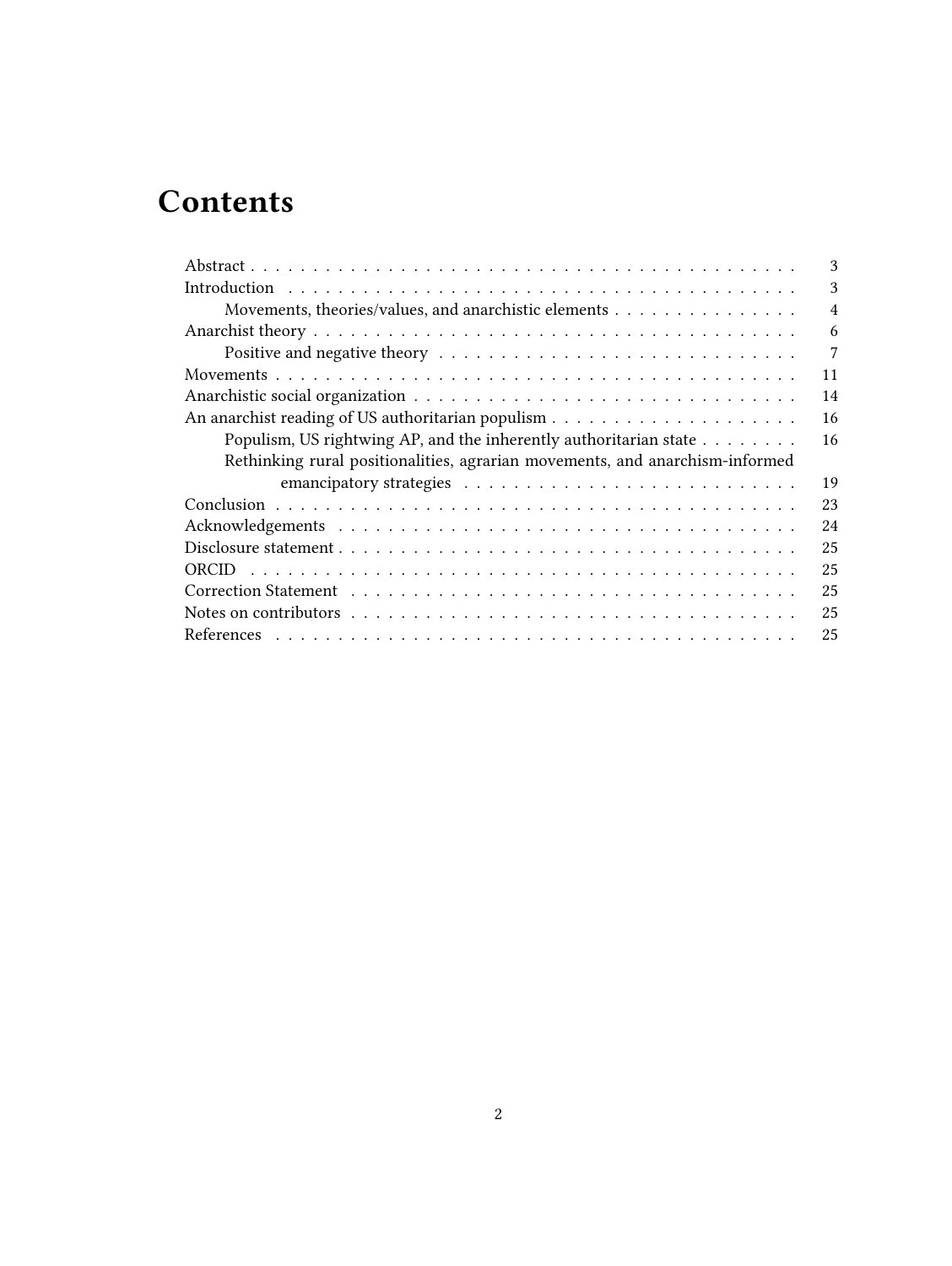# <span id="page-2-0"></span>**Abstract**

This paper applies an anarchist lens to agrarian politics, seeking to expand and enhance inquiry in critical agrarian studies. Anarchism's relevance to agrarian processes is found in three general areas: (1) explicitly anarchist movements, both historical and contemporary; (2) theories that emerge from and shape these movements; and (3) implicit anarchism found in values, ethics, everyday practices, and in forms of social organization – or 'anarchistic' elements of human social life. Insights from anarchism are then applied to the problematique of the contemporary rise of 'authoritarian populism' and its relation to rural people and agrarian processes, focusing on the United States. Looking via an anarchist lens at this case foregrounds the state powers and logics that underpin authoritarian populist political projects but are created and reproduced by varying political actors; emphasizes the complex political identities of non-elite people, and the ways these can be directed towards either emancipatory or authoritarian directions based on resentments towards state power and identifications with grassroots, lived moral economies; and indicates the strategic need to prioritize ideological development among diverse peoples, in ways that provide for material needs and bolster lived moral economies. The paper concludes with implications for the theory and practice of emancipatory politics.

# <span id="page-2-1"></span>**Introduction**

For the peasant, the state is a negative quantity, an evil, to be replaced in short shrift by their own "homemade" social order. That order, they believe, can run without the state, hence, peasants in rebellion are natural anarchists. – Eric Wolf in *Peasant Wars of the Twentieth Century* (1969, 295)

Throughout the rural world, capitalist 'economic-development' continues to exploit human and nonhuman resources, with the support of subnational, national, and international governments. Large-scale dams and 'green' infrastructures, plantation monocultures, urbanization, mining, and fossil fuel-seeking continue to reproduce the marginal status of rural people. Meanwhile, partially in reaction to this marginalization, electorates have turned to a variety of scapegoating nationalisms, bolstering the electoral success of certain neo-'authoritarian populists', like Trump, Modi, Erdogan, Bolsonaro and Duterte (see this journal's recent forum on authoritarian populism). Rightwing achievement of state power has emphasized the seemingly central role of state control in any emancipatory political project. Further emphasizing that salience is the surging threat of climate change to economic (re)production and societal stability. A standard assumption is that climate change could only be meaningfully addressed via a strong state (Wainwright and Mann 2013); indeed, that humanity's survival depends on the state – and who controls it.

In this paper, I make the claim that anarchism continues to be relevant to these issues, and to critical agrarian studies (CAS), even if both proponents and detractors of anarchism commonly understand anarchism as antithetical to any form of state. During the height of anarchist movement activity, it was most often self-described as 'libertarian socialism', distinguishing it from other socialisms of the time that believed it necessary to centralize coercive power in the course of making social change. When looked at in this way, anarchism seems ill suited to support sober assessment of current conditions in order to make positive change: how could anarchism aid emancipatory movements if those movements 'must' engage the state? Furthermore, what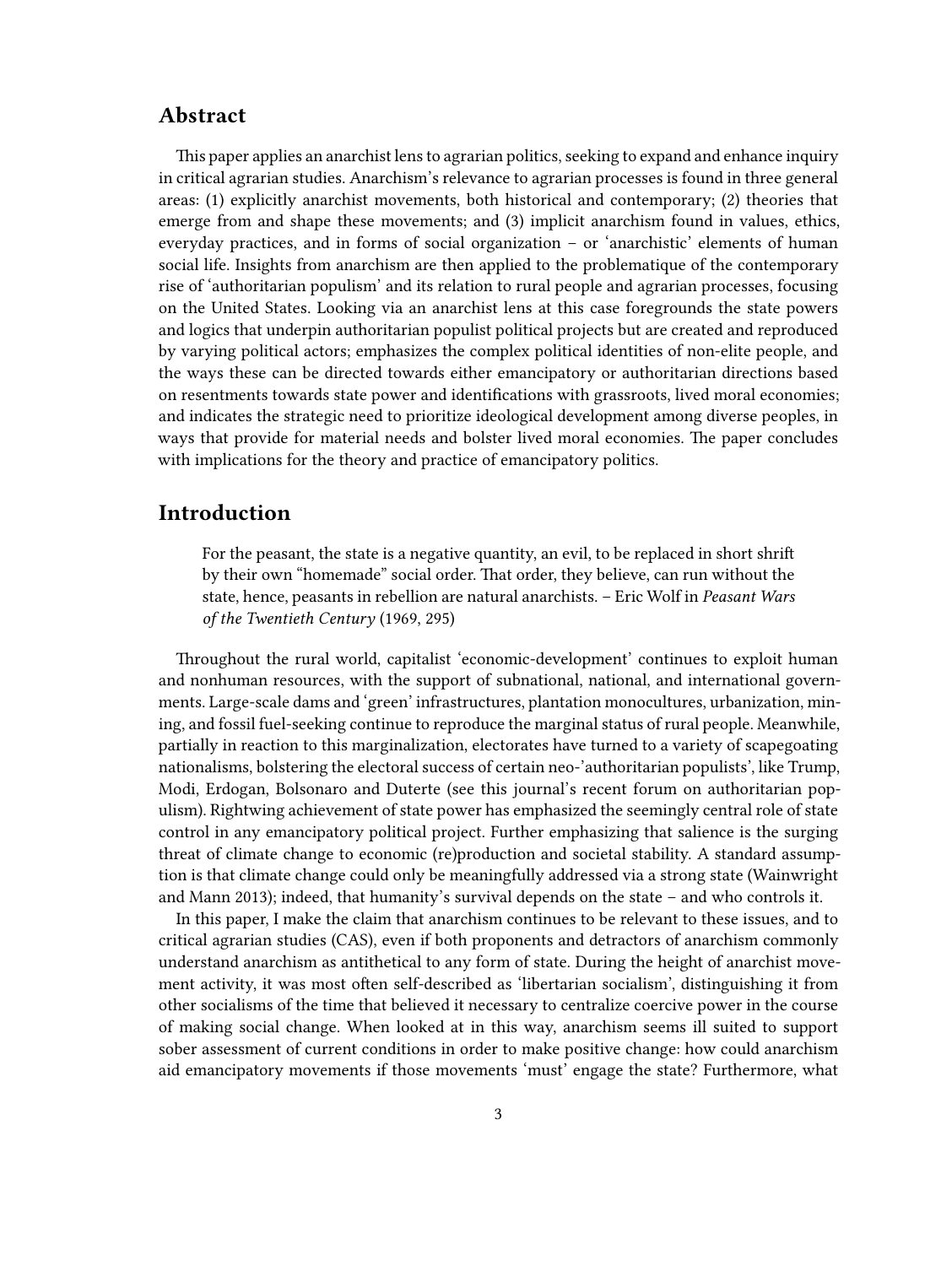can anarchism offer those particularly interested in the *agrarian and rural* aspects of current conditions?

Regarding the latter question, in anarchism we see a parallel to the mistaken belief (found in some of the more determinist Marxist agrarian studies, committed to a 'historical materialist' science claimed to have predictive powers) that the peasantry would inevitably disappear: like the peasantry, anarchism has never died the death it was supposed to. It survives in existing social movements applying the label in action, in political theories that remain in circulation due to such movements, and (arguably) in social practices that reflect and produce anarchist ethos/ ethics. Overtly anarchist movements continue to be disparaged, misunderstood, and attacked by almost every other political force in society – yet they continue to exist. Anarchism remains relevant in theory and practice to processes of human social organization, broadly, and to attempts to radically make make society. Anarchism's relevance, in short, is found at three levels: as *movements*, *theories*, and in *anarchistic behaviors*.

Few researchers commonly leverage the above lenses on questions of rural agrarian change, the politics of development, or (more specifically) the contemporary moment of regressive authoritarian populist politics. Some notable exceptions exist upon which this works seeks to build (Scott 2012; Wald 2015; Ashwood 2018a; Dunlap and Jakobsen 2020), but the anarchist lens is surely underutilized in CAS. This journal, for example, returns only 18 responses when searching for the keyword 'anarchism' (76 for 'anarchy'), compared with 263 for 'Marxism' (checked 25 February 2020). This is largely representative of Leftish critical social science as a whole, though some journals are expressly oriented to anarchist theory (e.g. Anarchist Studies) and others do exhibit greater inclusion (e.g. *ACME, Antipode* and *Journal of Political Ecology*). These trends may reflect the fact that anarchists reject the University-focused hierarchy of knowledge and have developed theory outside academia largely through (often anonymous) direct action; anarchist theory is less 'great thinker'-oriented and relies less on academic validation for its self-worth. In sum, anarchism remains relevant to political theory and practice, even if it appears marginal in academia and politics at large (Gordon 2008).

In the remainder of the introduction, I outline a few examples of the movements, theories/ values, and anarchistic elements of anarchism, before detailing each in its own section in order to continue making the case for anarchist critical agrarian studies. After describing what these three lenses offer CAS, I apply them to the case of authoritarian populism in the United States (US). Though I pull in geographically diverse examples to make the case for anarchist CAS, I often return to my focus of the US, in order to provide continuity and focus in the application of the lens to a single case. I conclude with some reflections on what an anarchist lens offers a view of contemporary agrarian movement organizing in the US.

#### <span id="page-3-0"></span>**Movements, theories/values, and anarchistic elements**

The hegemonic quantitative logic of political analysis – which anarchism rejects – makes it seem that overt anarchist movements have been weak, small, and ineffectual in comparison with right-wing and more mainstream left sectors (in parliamentary politics). Historically, as Carter (1971, 105) and others have reminded, anarchism can claim no definitive victories. Its 'near misses' are, however, quite important to world history: anarchism and anarchists played key roles in nineteenth-twentieth century development of socialism and socialist movements, e.g. in the Spanish Revolution (Gomez Casas 1986; Evans 2020); the Mexican Revolution (Wolf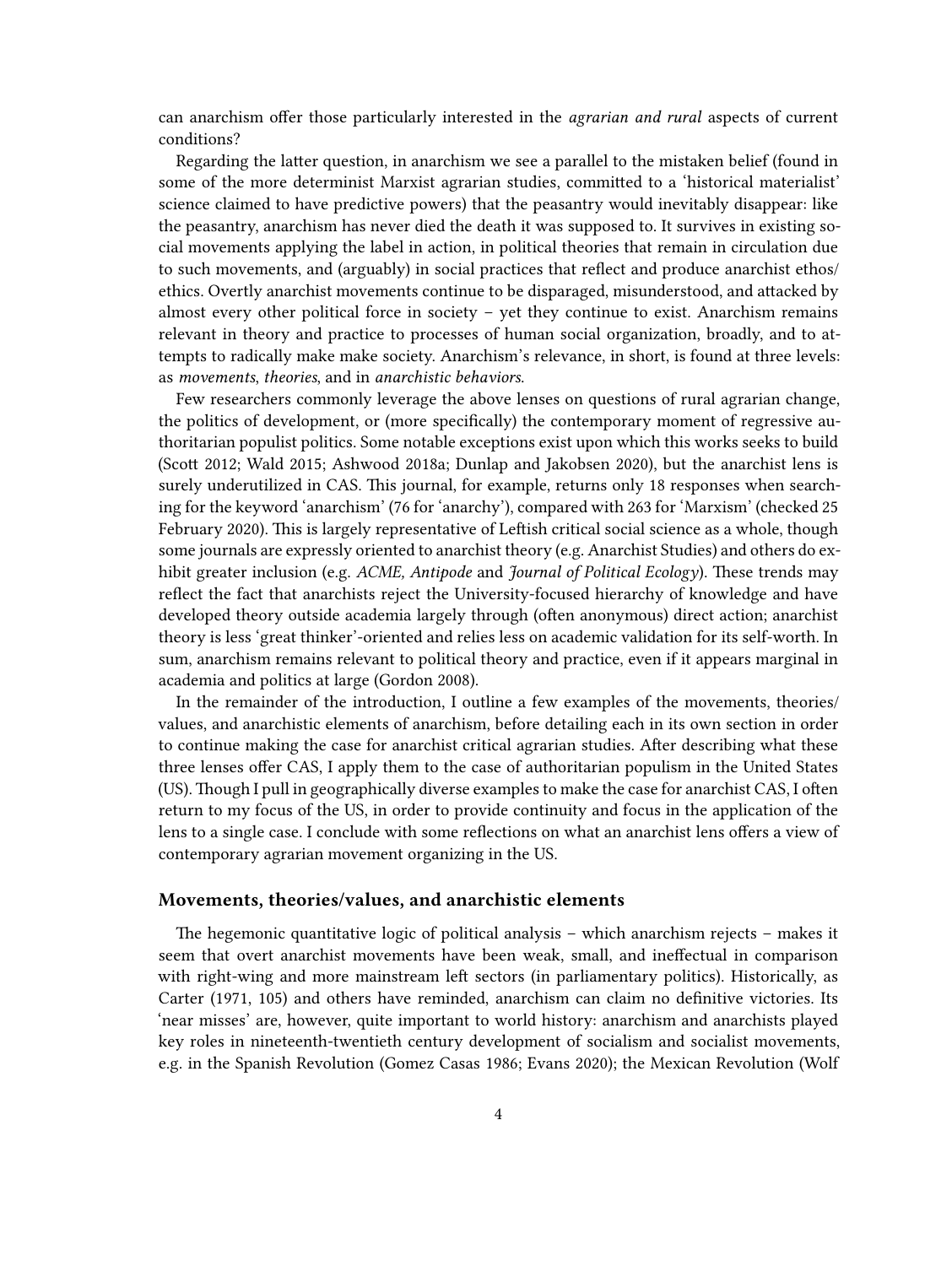1969); or in the contribution of Nestor Mahkno's anarcho-peasant militias to the Ukrainian and Russian Revolutions (Wolf 1969; Palij 1976). Perhaps most crucially, anarchist ideas have spread from overtly anarchist movements to other modern era movements.<sup>1</sup> Anarchism's influence has extended even to future non-anarchist state leadership, as in Dirlik's (1991, 294–297) study of early twentieth century Chinese anarchist revolutionaries whose 'work-study' programs were attended by future Chinese state leaders Mao Zedong and Deng Xiaoping.

Because common understanding is that anarchism has seen little success in formal politics, it is often a surprise to left activists and scholars that anarchism was a dominant, ascendant portion of revolutionary left movements at the turn of the twentieth century.<sup>2</sup> This prevalence was largely due to anarchism's ideas and social forms spreading via illegalist, insurrectionary networks and 'anarcho-syndicalist' unions, particularly the Industrial Workers of the World (IWW), founded in the US in 1905 (van der Walt 2016; Cole, Struthers, and Zimmer 2018). While anarchism and syndicalism do not completely or simply overlap, anarcho-syndicalism is more accurately traced to anarchist than other socialist sectors (McKay 2012). Eventually suppressed and largely dismantled by state and private forces, especially during the period leading up to and through World War I, these movements spread over the globe including to Latin America, Europe, Asia, North America, and to a lesser degree Africa. Countries where nineteenth and twentieth century anarchist movements existed include: Algeria, Argentina, Bolivia, Brazil, Chile, Colombia, Cuba, Ecuador, Mexico, Peru, Puerto Rico, Uruguay, Venezuela, Jamaica, England, France, Germany, the Netherlands, Italy, Portugal, Russia, Spain, Switzerland, Ukraine, Algeria, Nigeria, South Africa, India, China, Korea, Japan, Malaysia, Vietnam, Australia, New Zealand, Canada, and the United States.

Ultimately, it is the ideas ('theories') developed through these struggles that have shaped and continue to shape social life and political change. These ideas most often were articulated by active movement organizers, who were also theorizers. Anarchist ideas have in different times and places resulted in different kinds of effects – impacts not always deep, or positive. But in general, CAS has ignored or forgotten canonical anarchist theory, and even less has it addressed recent anarchist theory. In the next section, I outline elements of anarchist theory, describing its relevance to contemporary rural politics and overlaps with other CAS traditions. Though overtly anarchist movements from the past have largely been forgotten, and in almost all cases the movements have reduced in numbers and influence, and overt anarchist movements today are less massive than in their heyday, anarchist movements still exist (including in less visible, underground and informal forms). Addressing historical and contemporary manifestations of overtly anarchist social organization is the focus of section three.

CAS is also better off taking a more decolonial approach to rural politics, and instead of seeking to find overt Anarchism outside of European and settler-colonial contexts, looking for its interconnections with freedom struggles elsewhere, as in James Scott's discussions (2009) of anarchistic rural peoples in Southeast Asia or Maia Ramnath's (2011) study of India in *Decolonizing Anarchism*. Ramnath (2011, 7) distinguishes between 'small a anarchism' and the Western (or 'Capital-A') Anarchist tradition:

<sup>&</sup>lt;sup>1</sup> See Epstein (1993), Cornell (2016) for studies referencing anarchist influence on US social movements.

<sup>2</sup> For historical references, see: Graham (2005, 2009, 2012), Hirsch and van der Walt (2010), Schmidt (2013), Marshall (2010), Cappelletti (2018), Maxwell and Craib (2015), Porter (2011), Zaragoza Rovira (1996), Ramos, Rodrigues, and Samis (2003), CILEP (2011), Páez (1986), Hart (1978), Hirsch (2010), Shaffer (2000, 2013), Quail (2019), Berry (2009), Pernicone (1993), de Góes (2017), Voline (2019), Mbah and Igariwey (2001), van der Walt (2011, 2016), Dirlik (1991), Hwang (2017), Crump (1993), Cornell (2016).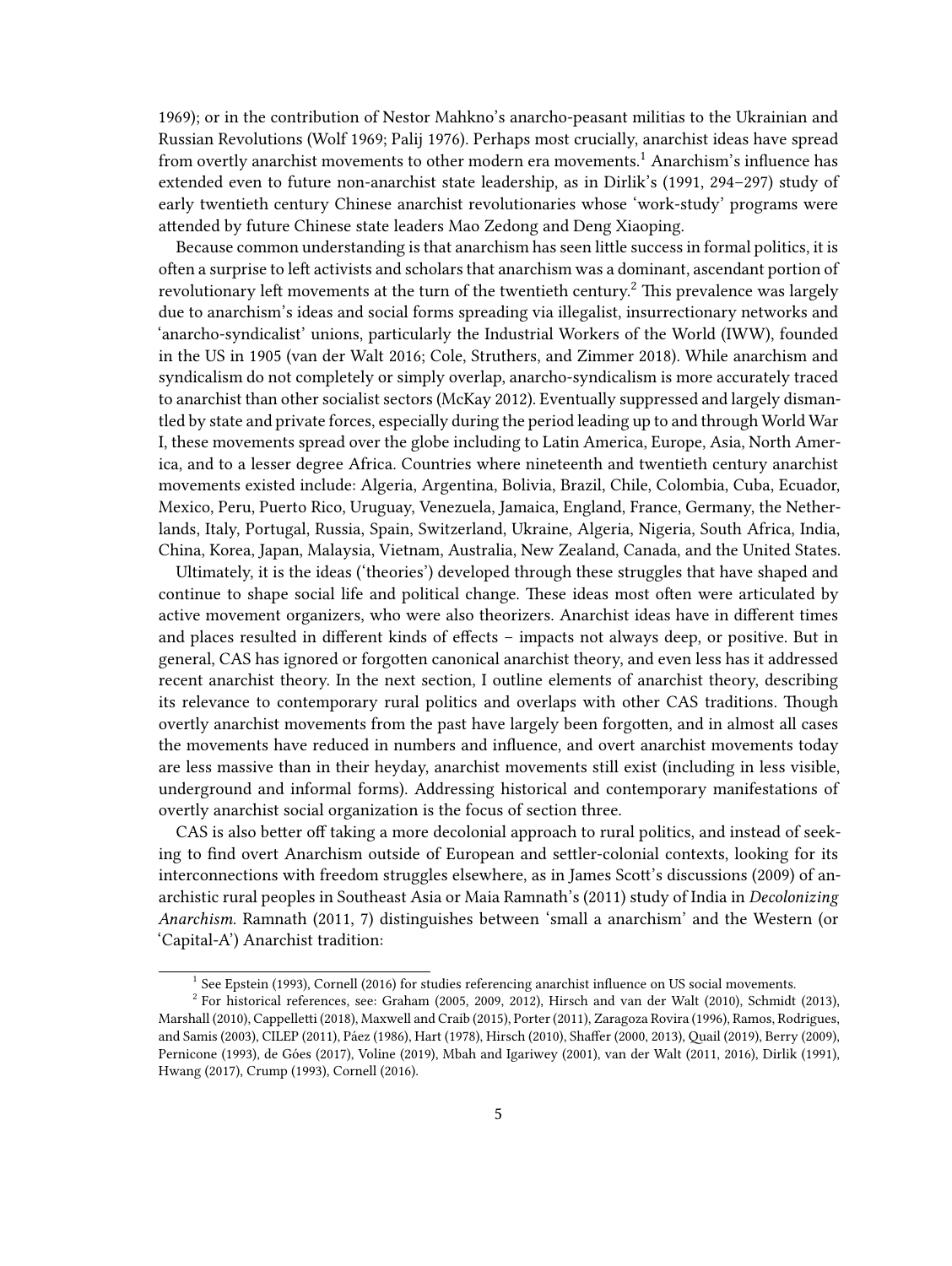with a small a the word anarchism implies a set of assumptions and principles, a recurrent tendency or orientation–with the stress on movement in a direction, not a perfected condition–toward more dispersed and less concentrated power; less topdown hierarchy and more self-determination through bottom-up participation; liberty and equality seen as directly rather than inversely proportional; the nurturance of individuality and diversity within a matrix of interconnectivity, mutuality, and accountability; and an expansive recognition of the various forms that power relations can take, and correspondingly, the various dimensions of emancipation. This tendency, when it becomes conscious, motivates people to oppose or subvert the structures that generate or sustain inequity, unfreedom, and injustice, and to promote or prefigure these structures that generate and sustain equity, freedom, and justice.

Africa may of all continents lack substantial anarchist historical presence, but as African activists have argued (Mbah and Igariwey 2001) anarchist values are reflected in its many precolonial traditions (some of which survive today). If we take Wolf's (1969) analysis of anarchistic resonances in peasantries seriously, the result is that CAS must consider anarchism as part of the CAS tool set. Addressing these more anarchist*ic* elements of social organization in various contexts and their relation to agrarian change is the focus of section four.

## <span id="page-5-0"></span>**Anarchist theory**

An anarchist objection to Marxism was that Marxism, with its preoccupation with the proletariat, had a blind spot towards the peasantry and ignored eighty percent of the world's population. – Arif Dirlik (1991, 238, referring to the early twentieth century context, when peasantries formed the bulk of human populations)

I begin by focusing on anarchist theory, since theory forms the baseline for engaging with 'the literature' in CAS. Table 1 gives an overview of theoretical positions among five CAS lenses: orthodox and agrarian Marxism, agrarian populism, social and individualist anarchism. Anarchist theory was and is historically embedded in social movement experiences. Because of this, anarchism is weighted by its movement history – e.g. legacies of European ideologies and Eurocentric thinking – but it is also not static, being responsive to conditions and capacious in its internal diversity. Anarchist theory thus is best treated as open-ended and not quite fully definable. Yet in contrast to caricatures of it, anarchism is not bereft of theory. While male and European dominated (par for the nineteenth century course), its classical canon offers plenty to parse. The French philosophers Pierre Joseph Proudhon, Henri de Saint-Simon and Charles Fourier, and Welsh philanthropist Robert Owen formed the earlier proto-anarchists, while Errico Malatesta, Peter Kropotkin, Michael Bakunin, Élisée Reclus, Emma Goldman, Max Stirner, Ricardo Flores Magón, Lucy Parsons, Alexander Herzen, Leo Tolstoy, Nestor Mahkno and Rudolf Rocker are some of the more well-known from anarchism's heyday. Many less-known activist-agitators also have provided relevant theory in historical writings. Considering the breadth of anarchist thinking and positions, and these being diverse by nature, an essay like this can offer only a necessarily selective and truncated treatment of anarchist theory, in its barest of outlines. Accordingly, this essay introduces merely one of many potential perspectives on anarchist theory. Importantly,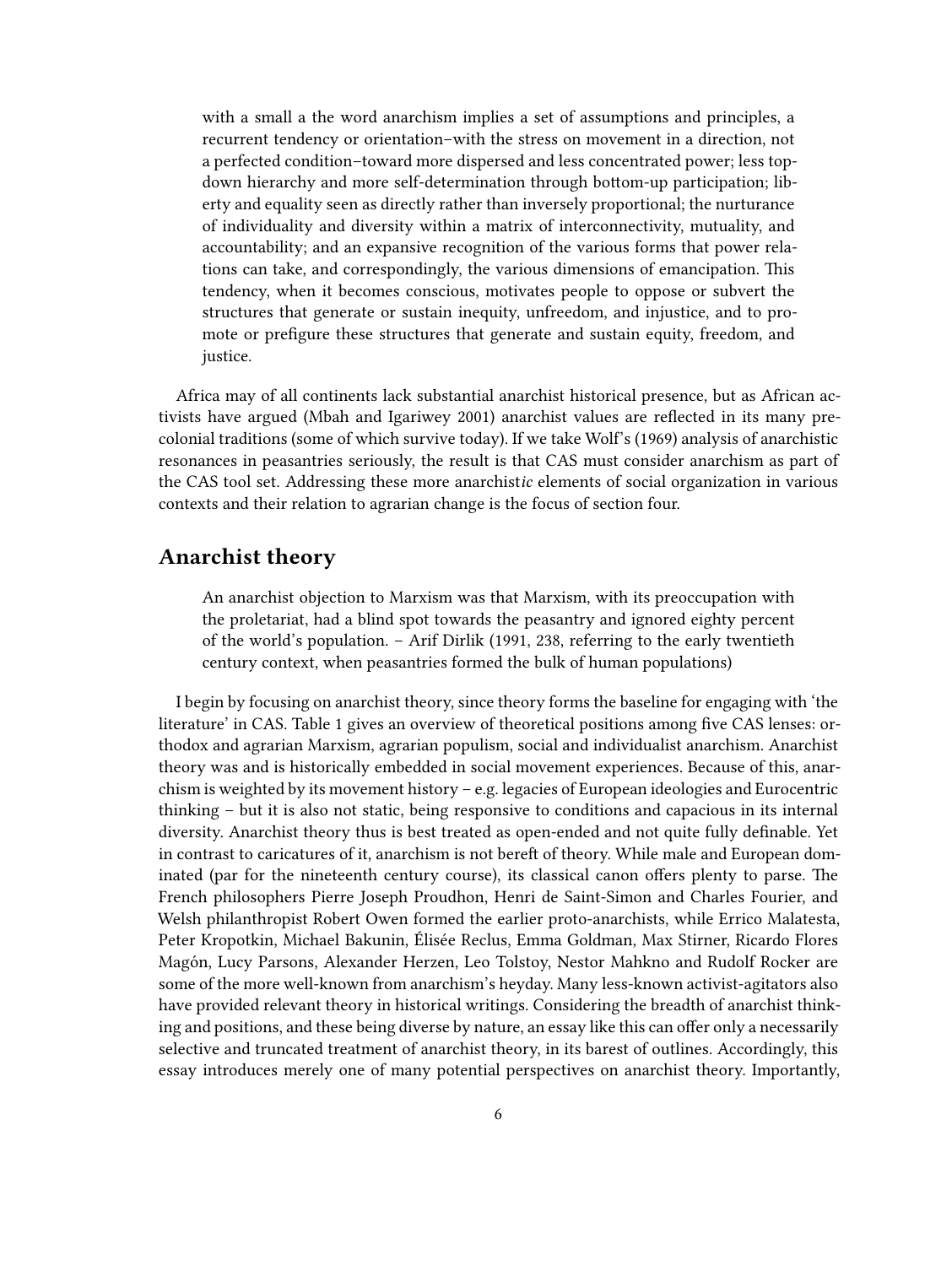there exists a main division within anarchism between individualist and insurrectionary trends, and those sometimes described as 'social' anarchism. This essay focuses on the latter largely due to my own preferences and background; still, individualist anarchism should also be appreciated in CAS, especially given its particular influence on eco-anarchist and anti-civilizationist currents in environmentalist struggles worldwide (GA 2012; Seaweed 2013; Pellow 2014; Loadenthal 2017).

#### **Table 1.**

Anarchist theory flourished during the late nineteenth and early twentieth century, evolving and defining itself in dialogue and disagreement with other threads of revolutionary and left social thought, most notably Marxism (see Prichard et al. 2017). Anarchism shares with Marxism a fundamental concern for revolutionary change, though also like Marxism, it has developed more reformist aspects so as to fit with less revolutionary circumstances over time. Anarchism's theoretical relationship to Marxism is complex, both enmeshed and antagonistic. If the birth of CAS may be traced back to Marx's Capital, written under the influence of (and in debates with) Proudhon, and early Russian agrarian populists engaged with anarchist theories *and* sought counsel from Marx on the role of peasants in revolution (Gamblin 1999; Shanin 2018), we can see how drawing hard lines between lineages in CAS serves little but polemic value. Rather than continuing generations-long polemics, it seems preferable to start with a normative appreciation of both traditions and the importance of linking these in writing and action, as indicated in recent debates in geography and sociology (el-Ojeili 2014, 462; Harvey 2017; Springer 2017). Still, I touch upon some overlaps and divergences in CAS traditions, in order to better see what anarchism specifically has to offer.

#### <span id="page-6-0"></span>**Positive and negative theory**

Like Marxism, anarchism holds within its classical canon both theories about morally objectionable conditions in human society (what I call 'negative' theories) and what might be done to correct these (what I call 'positive' theories). The antagonistic elements of anarchist action, largely rooted in negative theory, have sometimes been divorced from its 'prefigurative' elements, rooted in positive theory, especially as proponents of the latter have sought to distance themselves from anarchism's violent history. Yet for many theorists and activists, negative and positive are linked.

Western Anarchism's negative theory starts with its anticapitalism, identifying capitalism as an evil to be eradicated from human existence. Marx is still the standard bearer regarding analyses of capitalism. Anarchists *have* offered economic theories, but these have more often proposed economic solutions and alternatives (e.g. Knowles 2004), than deepened or challenged Marx's critique of capitalism. Alongside their shared critique of capitalism, anarchism shares with Marxism an opposition to organized religion (which nineteenth century theorists identified as coconstituting oppressive social conditions with capitalists and states; see Bakunin 1970). Where anarchism's negative theory differs from Marxism (though perhaps not from Marx himself<sup>3</sup>),

 $^3$  Indeed, scholars including Marxists like Joel Wainwright (2017; drawing on Karatani 2005) and Terry Eagleton (1999, 55–56) have noted that Marx exhibited anarchist sensibilities: 'Marx's final vision would thus seem somewhat anarchistic: that of a cooperative commonwealth made up of what he calls "free associations" of workers, who would extend democracy to the economic sphere while making a reality of it in the political one'. While Marx's anarchism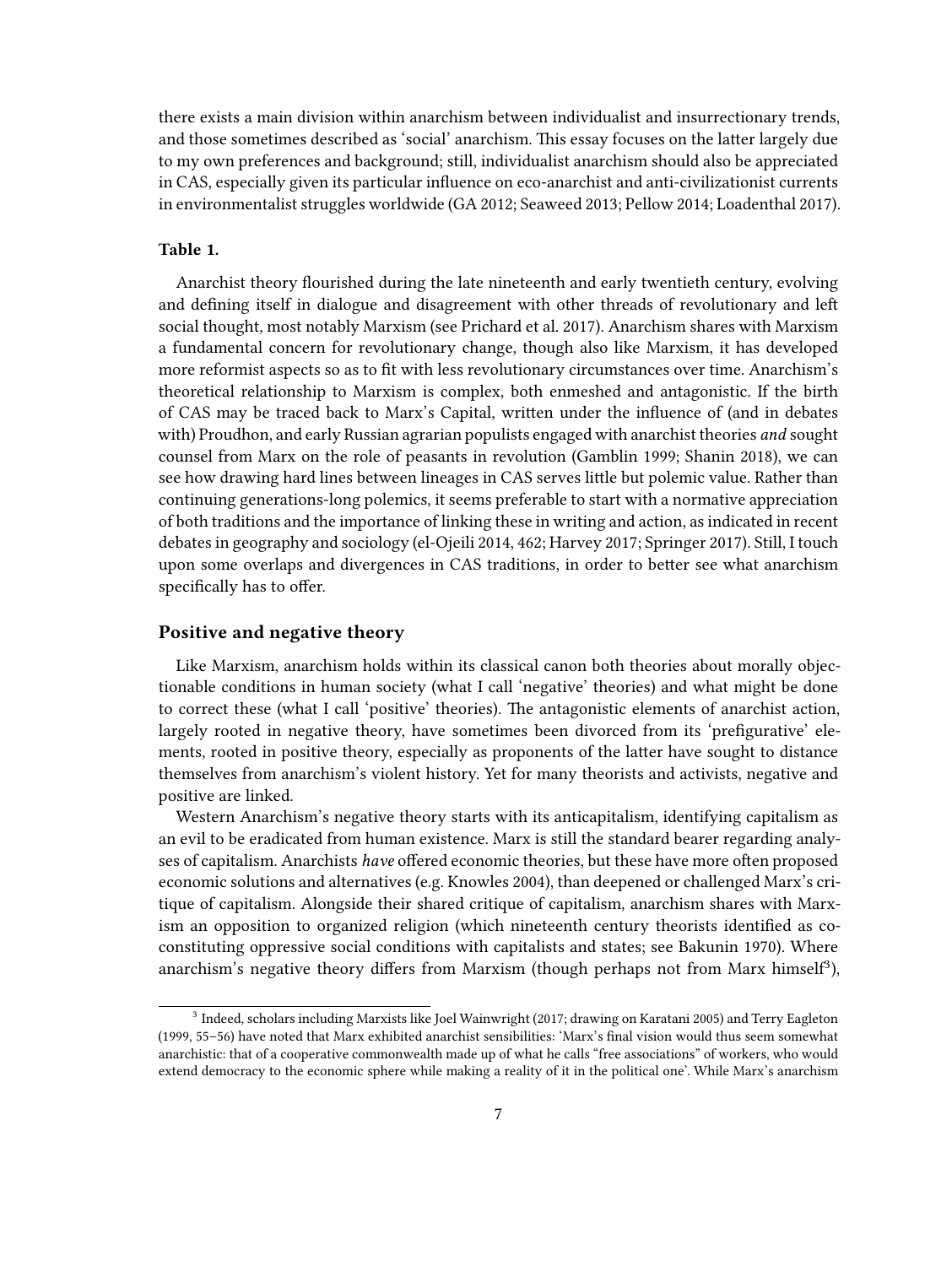| tradi-<br>CAS                                                                                       |                                          |                                   |                                          |                          |                                                     |
|-----------------------------------------------------------------------------------------------------|------------------------------------------|-----------------------------------|------------------------------------------|--------------------------|-----------------------------------------------------|
| tion $\rightarrow$                                                                                  |                                          |                                   |                                          |                          |                                                     |
| issue $\downarrow$                                                                                  | Orthodox<br>marxism                      | Heterodox/<br>agrarian<br>marxism | Radical<br>agrarian<br>populism<br>(RAP) | Social<br>anar-<br>chism | Individualist/<br>insurrec-<br>tionary<br>anarchism |
| Unit of in-                                                                                         | Economic                                 | Economic                          | Community,                               | Class,<br>com-           | Individual                                          |
| quiry<br>and                                                                                        | class conflict                           | class conflict,                   | farm house-                              | munity, and              | and its au-                                         |
| intervention                                                                                        | (workers/                                | $\le$ / intraclass                | hold                                     | individual               | tonomously                                          |
|                                                                                                     | capitalists)                             | nuances                           |                                          | (depending               | defined                                             |
|                                                                                                     |                                          |                                   |                                          | on context)              | relations                                           |
| Class<br>and<br>differ-<br>class<br>entiation<br>Peasants<br>petty<br>as<br>bourgeois/<br>commodity | - class as key<br>to politics            |                                   |                                          |                          |                                                     |
| producers                                                                                           |                                          |                                   |                                          |                          |                                                     |
| capital-                                                                                            | Peasants                                 |                                   |                                          |                          |                                                     |
| ism<br>causes                                                                                       | as differenti-                           |                                   |                                          |                          |                                                     |
| inevitable                                                                                          | ated already,                            |                                   |                                          |                          |                                                     |
| differenti-                                                                                         | intersect-                               |                                   |                                          |                          |                                                     |
| ation<br>into                                                                                       | ing w race,                              |                                   |                                          |                          |                                                     |
| labor, middle                                                                                       | gender, etc                              |                                   |                                          |                          |                                                     |
| peasants,                                                                                           |                                          |                                   |                                          |                          |                                                     |
| and capital-                                                                                        |                                          |                                   |                                          |                          |                                                     |
| ist farmers                                                                                         |                                          |                                   |                                          |                          |                                                     |
| Differ-                                                                                             | alterna-<br>$\qquad \qquad \blacksquare$ |                                   |                                          |                          |                                                     |
| entiation                                                                                           | tive<br>$(non-$                          |                                   |                                          |                          |                                                     |
| happens but                                                                                         | capitalist)                              |                                   |                                          |                          |                                                     |
| mecha-<br>not                                                                                       | market                                   |                                   |                                          |                          |                                                     |
| nistically                                                                                          | of<br>logics                             |                                   |                                          |                          |                                                     |
|                                                                                                     | peasant class                            |                                   |                                          |                          |                                                     |
| Chayano-<br>vian/de-                                                                                |                                          |                                   |                                          |                          |                                                     |
| mographic                                                                                           |                                          |                                   |                                          |                          |                                                     |
| differentiation                                                                                     |                                          |                                   |                                          |                          |                                                     |
| classes                                                                                             |                                          |                                   |                                          |                          |                                                     |
| formed<br>via                                                                                       |                                          |                                   |                                          |                          |                                                     |
| political                                                                                           |                                          |                                   |                                          |                          |                                                     |
| action & self-                                                                                      |                                          |                                   |                                          |                          |                                                     |
| identification                                                                                      |                                          |                                   |                                          |                          |                                                     |
| In<br>prac-<br>$\overline{\phantom{0}}$                                                             | manifold                                 |                                   |                                          |                          |                                                     |
| RAP<br>tice,                                                                                        | of<br>kinds                              |                                   |                                          |                          |                                                     |
| movements                                                                                           | 'class' based                            |                                   |                                          |                          |                                                     |
| bring differ-                                                                                       | various<br>in                            |                                   | 8                                        |                          |                                                     |
| classes<br>$_{\rm ent}$                                                                             | hierarchies                              |                                   |                                          |                          |                                                     |
| together<br>to                                                                                      |                                          |                                   |                                          |                          |                                                     |
| claim<br>com-                                                                                       |                                          |                                   |                                          |                          |                                                     |
| mon political                                                                                       |                                          |                                   |                                          |                          |                                                     |
| project                                                                                             |                                          |                                   |                                          |                          |                                                     |

- differences within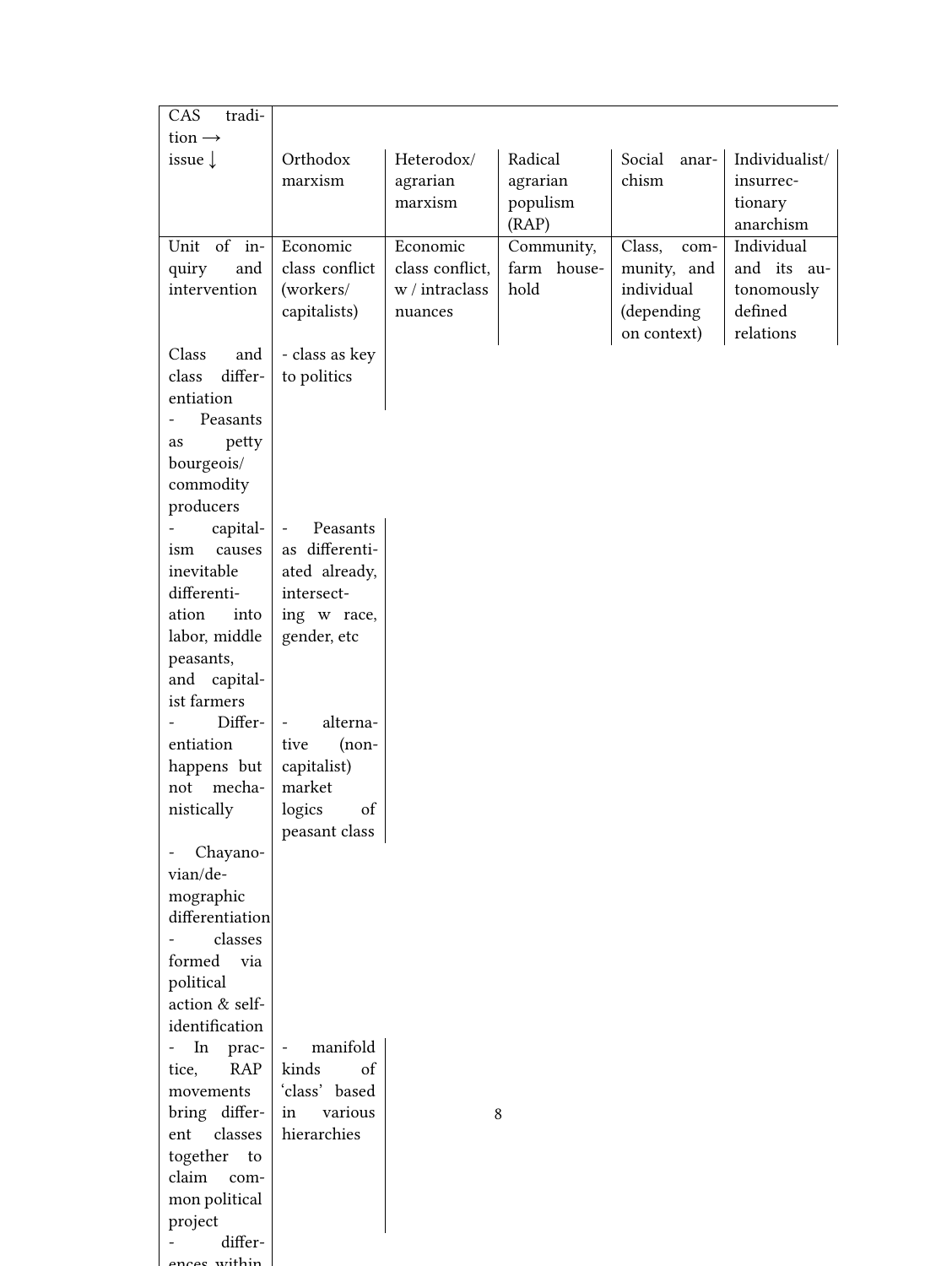or moves beyond Marxism, is its deeper anti-authoritarianism. Positioning a liberated society against *all* coercive human social relations, anarchists considered states by definition built on coercion, and thus were inherently anti-state. Rather than the vaguely defined 'withering away of the state' foretold in a (Marxist) post-revolutionary period, anarchists have long argued against theories of change that involve taking state power at *any* point, and have thus struggled against liberal and Marxist tendencies to do so. They predict that entry into power will only serve to reproduce power (CrimethInc 2017; Anarchopac 2019), and have in some cases called for the end of 'the hegemony of hegemony' (Day 2005) – seeking no part in coercive political projects to construct totalizing power of any sort. They have insisted, instead, on a social revolution beginning here and now, whose goal is the elimination, not adoption, of political power. On the individualist-insurrectionary side, anarchists have even forgone any association with 'the Left', insisting that leftism reproduces a 'reification and mediation' of social revolt that undermines principles of self-organization (McQuinn 2009).

The rejection of political/hegemonic thinking resonates with poststructuralist understanding of power and leads in a direction that sees and seeks to combat domination in myriad forms. Poststructuralist analyses see power as 'diffuse rather than concentrated, embodied and enacted rather than possessed, discursive rather than purely coercive, and constitute[ing] agents rather than being deployed by them (Gaventa 2003, 3)'. Such perspectives are found in Escobar's (1995) pioneering work on (post)development, and influential CAS scholarship since, and have been argued as resonant with anarchism (May 1994; Antliff and Hutchens 2007). A similar analysis underpins the 'total liberation' framework that Pellow (2014) describes based on his research with radical animal and earth liberation activists. According to Pellow (2014, 18–19), total liberation comprises 'an ethic of justice and anti-oppression inclusive of humans, nonhuman animals, and ecosystems; anarchism; anticapitalism; and an embrace of direct action tactics'. In practice, total liberation trends address power as not simply about the state, but as actionable outside it, towards an ever-enlarging circle of concern, by confronting for instance unequal dominance *within* movements, anthropocentric speciesism, and the personal internalization of coercive institutions and practices ('killing the cop in your head').

The central contribution of anarchist positive theory is the fusion of means and ends. All actions to bring about revolutionary change, by this theory, should prefigure ways of human organization desired in a post-revolutionary world. This is based on a view of human nature where human misbehaviors are at best the result of stifling structures of power, or at worst ineradicable but able to be attenuated through social revolution. Contrary to strawman critiques, anarchists do not assume a perfect human nature, just as contemporary radical agrarian populists do not, contra Brass (2015), assume peasants as bearing an inherent and positive nature. Consistency of means and ends contributes to anarchism's use and promotion of self-organization, mutual aid and solidarity between actors, and a commitment to flatten all existing hierarchies, thus liberating 'better' human natures to emerge and take root. The seeds of future social relations are to be planted in the imperfect soil of today's societies.

Anarchism's practical theory calls for linking personal, communal, economic, and societal transformation through collective and prefigurative direct action that cultivates cultural com-

may be true theoretically (as Thomas points out in *Karl Marx and the Anarchists* [1990, 2, 13–14, 21], Marx's critiques of the state confuse readers into thinking his disagreements with anarchists were merely tactical), anarchists tend to emphasize praxis over abstract theory, and would likely dispute any argument placing Marx's words against statism over his repeated actions to undermine anti-statist sections of the global socialist movement (see Eckhardt 2016).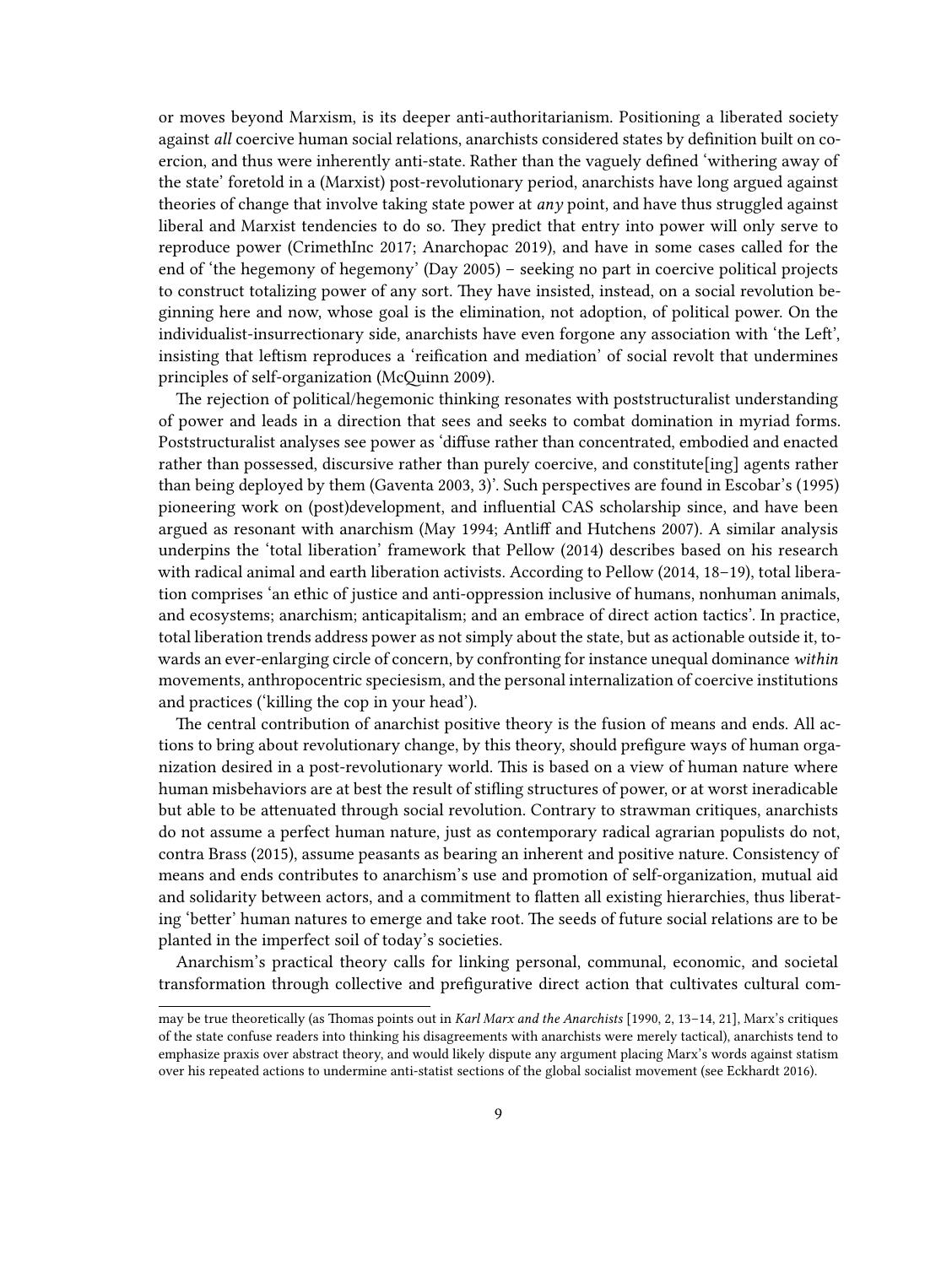mitment to mutual aid among non-elite communities, and which fully developed into counterinstitutions, can provide a 'dual power'<sup>4</sup> situation that would undermine existing structures of power. If the 'social revolution' was during revolutionary times a call for complete overthrow of the established order, it also came to represent for Malatesta (2019) and others a more 'gradualist' approach that slowly lays the groundwork for revolutionary change to take place. There is no 'waiting' for the revolution, as it happens here-and-now; there are no shortcuts to revolution by enforcing anarchist ideology through coercive means, only continuous agitation and organizing among the oppressed classes (worker, peasant, *and* lumpenproletariat). More recent theorists have also focused on the imperative of tackling inequalities *within* these groups, even if class rule and state power are major enemies (Dixon 2012), as seen in 'total liberation' and in anarchism's overlaps with ecological, decolonial, feminist, and anti-racist thought.

Some anarchists have put forward what could be called an 'agrarian theory of change'. Generally, such theories have been influenced by historical rural and agricultural communes (Dolgoff 1974), and ecological concerns, as in the 'social ecology' field popularized by Murray Bookchin (1982) and put into practice recently in the autonomous region of Rojava, a present-day experiment in overtly agrarian, revolutionary libertarian socialism (see Internationalist Commune 2018). Kropotkin's ideas of agrarian socialism via 'industrial-agricultural villages' developed in *Fields, Factories, and Workshops* (1899) and *The Conquest of Bread* (1892) may be most well-known. Anthropologist Brian Morris (2018, 89–102) distills Kropotkin's agrarian work into four themes: (1) intensive production, cooperatively managed to continually improve soil health, (2) decentralization of industry and its (3) integration at a small scale with smaller-scale agriculture, and (4) the democratized combination of manual and intellectual labor in all work. Kropotkin was inspired by the productivity of various peasant-driven intensive agricultural systems across Europe, believing they showed the possibilities of redirecting production towards satisfying the needs of all, without the underlying conditions of class, money, or a state. In a way, localized food sovereignty was seen by Kropotkin (though not in these terms) as a precondition for the kind of classless, moneyless, stateless society of sharing that he and his contemporaries promoted. There are reflections of Kropotkin's century old theories in later agrarian populist scholarship, exemplified by van der Ploeg (2008, 2013), whose research approach also considers agrarian possibilities through fieldwork among diverse global peasantries, and advocates ecological, cooperative intensification and the prioritization of producer autonomy from capital. Kropotkin's ideas remain helpful and relevant, for example in his advocacy of intensification and diversification of the countryside such that farmwork is integrated with artisan industrial production *and leisure*, farmwork therefore becoming more meaningful and less characterized by drudgery or overwork. In other ways, this classical theory is dated and would require updating to meaningfully engage contemporary conditions such as the strong integration of the global food economy, or the real demands of rural people for complex consumer goods.<sup>5</sup>

Although anarchism lacks a consistent and well-known 'agrarian theory of change', the elements of such a theory may be pieced together, and might involve: building autonomous rural counter-power on a material and social basis; craft and industrial producers allying with agrar-

<sup>4</sup> Lenin, Trotsky, and other Marxist-Leninists originated and promoted the strategy of dual power based on working class counter-institutions, but as a means towards state power, not (as in anarchism) as a means to replace it. Later libertarian socialists also turned its use and applicability from revolutionary to non-revolutionary contexts (see DSA-LSC 2019).

 $5$  These latter limitations are paralleled in contemporary critiques of agrarian populism (Bernstein 2014).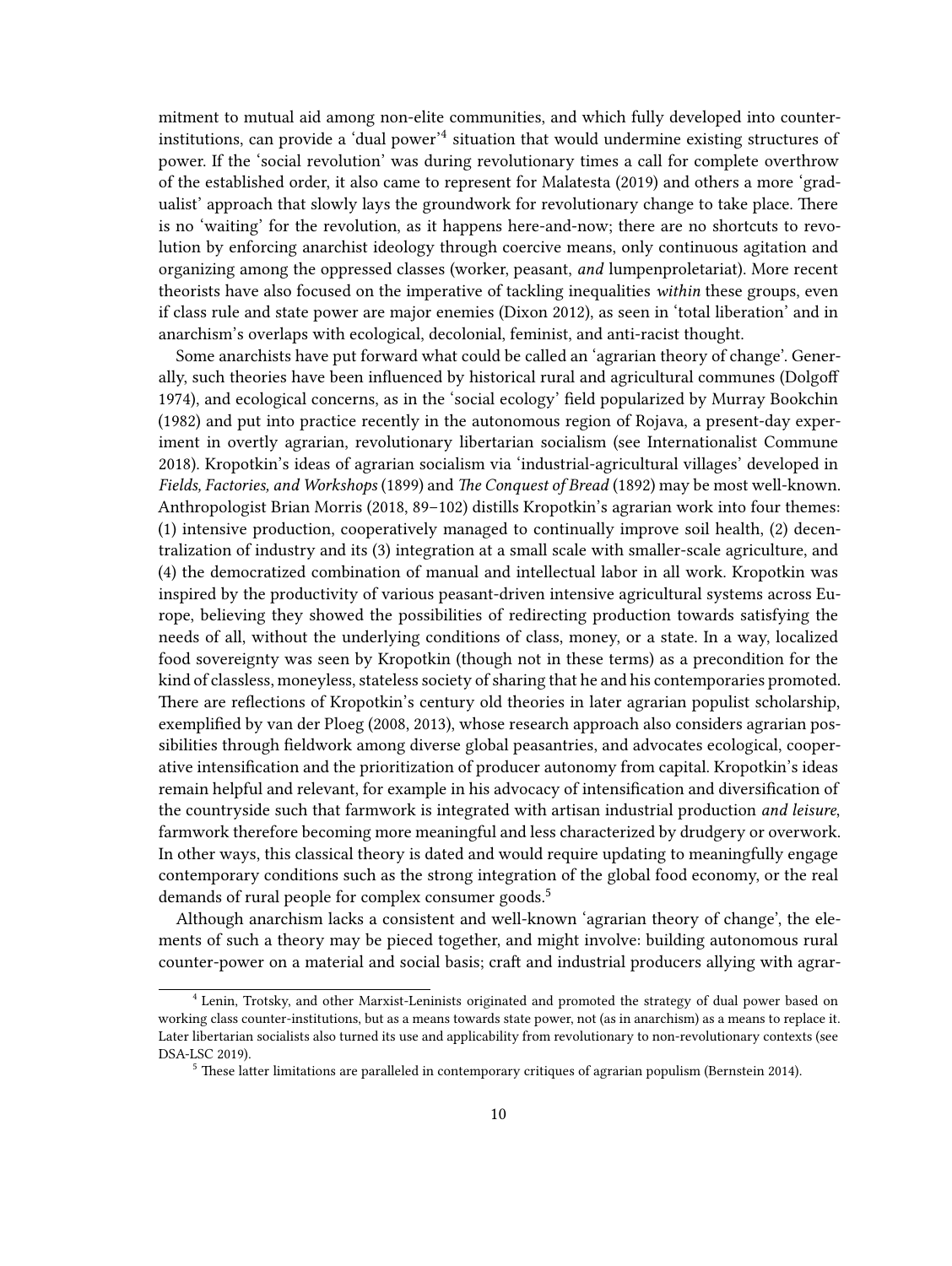ian communes in mutual aid; federation across greater areas to integrate and socialize (means of) production; direct action against existing concentrations of power to expropriate the expropriators; all providing conditions for dual power sufficient to overthrow wage labor and state power. Consequentially, these elements sustain and advance emancipatory politics and social organization in anticipation of crisis moments and the eventual decline of business-as-usual (whether from climate change, pandemics, or war). While less 'social' anarchists would dispute the very idea of dual power as an aspiration, many adjacent Left traditions also endorse such elements. Situationists, autonomist Marxist, council communists, and 'communization' theorists like *The Invisible Committee* (2009) have shared affinities for non-vanguardist base building activities; most of these tendencies' modern manifestations also share a concern for subjectivity formation and the need for direct rather than mediated action (Clark 2019).<sup>6</sup>

We might consider anarchism as utopian not because such a theoretically-based agenda is provably unrealistic, but because anarchism maintains perennial skepticism and thus offers only an ever-unfinished project. Classical anarchist theorists understood and acknowledged this (Malatesta 2019, 167–170). As Martin Buber (1949, 43) paraphrased Kropotkin:

when it comes to our real will for a "restructuring" of society, it is not a question of manipulating an abstract principle but only of the *direction* of realization willed; of the limits of realization possible in this direction in any given circumstances …

The idea of directionality rather than purity underlies the least dogmatic of anarchist theory, even as it maintains utopian aspirations. Monica White, whose 2018 book covers the cooperative agrarian traditions of African-Americans seeking liberation, emphasizes this dynamic as well, noting that

autonomy is in fact an ideal and is always a matter of degree … the economic autonomy that cooperatives seek is a process, a continuum that moves from complete dependence on an oppressive structure to independence. Arguably, in a global economy, independence is always partial and is extremely difficult to accomplish; however, progress toward it can be leveraged for power and self-determination. (11)

Anarchism may be attacked as unrealistically based on an untenable belief in a solidary human nature, but in practice anarchist theories can be and have been applied in very practical ways.

### <span id="page-10-0"></span>**Movements**

On this more concrete level, it is often underappreciated how wide and how significant anarchist movements were in the late nineteenth and early twentieth centuries. In Schmidt's (2013, 65) assessment of anarchism's 'second wave' (1895–1923), sometimes seen as its golden age, much was achieved, including

the fostering of a deeply-entrenched tradition of rank-and-file labour militancy and a global proletarian counter-culture that eschewed bourgeois patronage, the establishment of near-universal labour protections, such as the eight-hour working day

 $6$  What democratic self-determination actually looks like forms a central line of difference between these tendencies (CrimethInc 2017) – among differences too numerous to address here.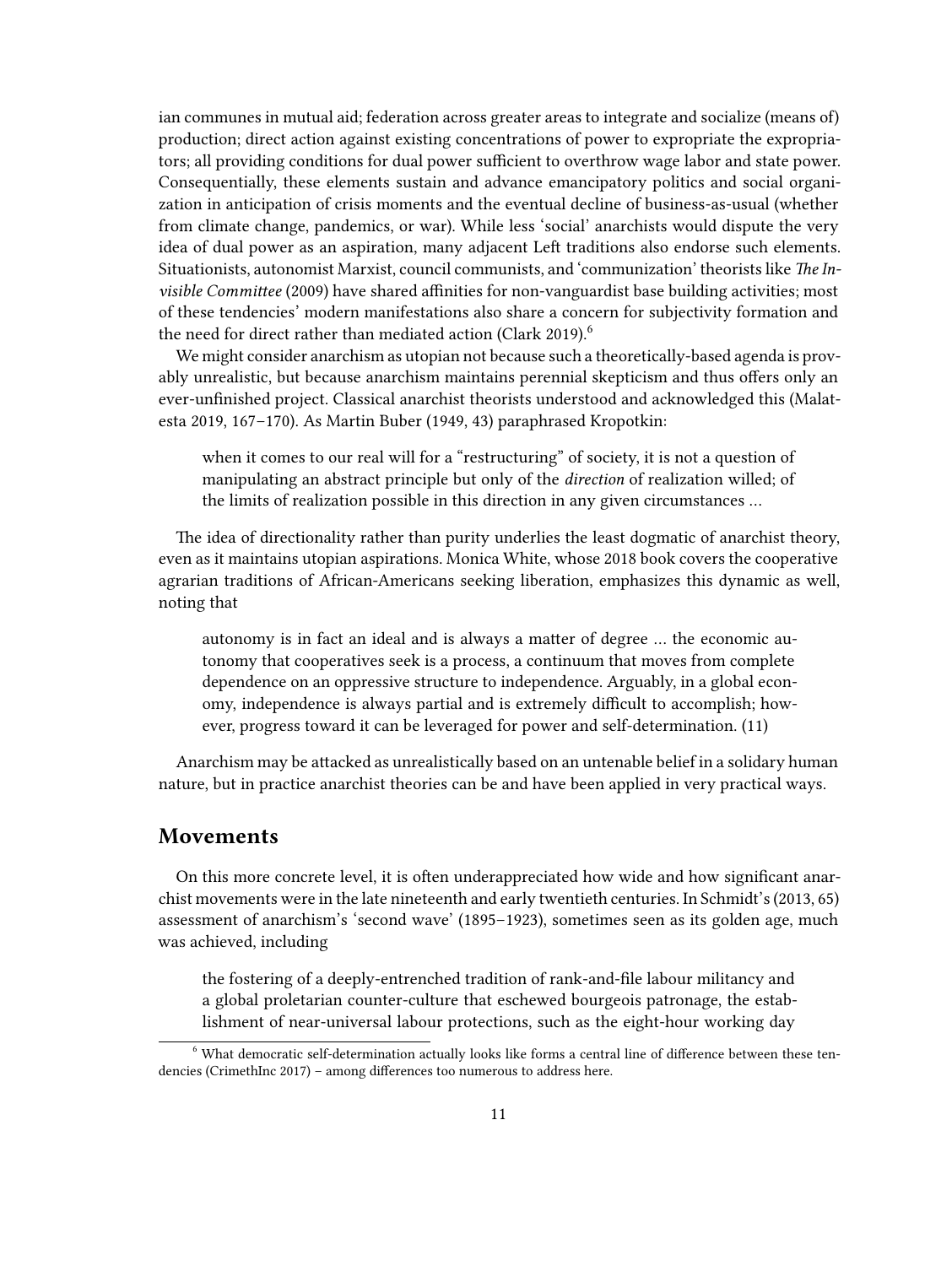and worker's compensation, a substantial contribution to the virtual annihilation of absolute monarchism, and the mounting of the most serious challenge to clerical control of education across the world.

During this period, anarchism also engaged peasants and rural people, whose role in revolutionary politics was largely neglected by Marxist theorists and activists before the 1917 Russian Revolution, based on their interpretation of Marx's position as anti-peasant. This neglect underappreciated peasantries, even though Marx himself late in life took the position that peasants could be socialist revolutionaries and socialist revolutions could take place in agrarian societies like Russia (described well by his letter to Vera Zasulich in 1881; see Shanin 2018).<sup>7</sup> Anarchism, especially via syndicalism, engaged both industrial and agrarian workers and was important in anti-colonial struggles (Hirsch and van der Walt 2010), arguably forming the 'first and most extensive global transnational social movement' (Castañeda and Feu 2019, 2). Even the demonstrably anti-anarchist E.J. Hobsbawm (1973, 61) admitted that

in 1905–14 the marxist left had in most countries been on the fringe of the revolutionary movement, the main body of marxists had been identified with a *de facto* non-revolutionary social democracy, while the bulk of the revolutionary left was anarcho-syndicalist, or at least much closer to the ideas and the mood of anarchosyndicalism than to that of classical marxism.

Considering its wide social and geographic reach, it is difficult to establish anarchism's real political effects, partly because of the difficulty in tracing straightforwardly cause-and-effect in non-linear complex politics, but also because *diffuse* influence is not the same as *no* influence, as Carter (1971, 109–110) concludes in her study of *The Political Theory of Anarchism*. Indeed, studies have drawn attention to the relevance of anarchist organizing to future developments in politics with national significance, including Korea, China, Mexico, and the United States (respectively, Hwang 2017; Dirlik 1991; Hodges 1995, and Cornell 2016). The retrospective perception that organized anarchists accomplished little can be explained in part by the relative dominance of Marxist-nationalist movements within the Left since the early 1920s, and the fact that these movements established nation-states inspired by Marxist doctrine. Turn of the century anarchism also included its 'propaganda of the deed' adherents, who among other activities assassinated political and economic elites and robbed banks (e.g. Abidor 2019). The popular association of anarchism with these violent manifestations, combined with anti-anarchist action by capitalists and socialists with access to state power and widespread anti-communist propaganda, has also greatly obscured anarchist history and its varied and cumulative impacts.

The second half of the twentieth century saw a relative retreat of overtly anarchist organizing globally, compared with the many other kinds of social movements that gained traction. These included revolutionary nationalist types of movements, sometimes influenced by various forms of Marxism, and movements addressing discrete issues, or seeking reforms or redress for one or another oppressed sector of society. Still, that era did see anarchism continue as an overt label taken on by some social actors, as seen in notable figures from the US 'New Left' like

 $^7$  In not seeking to strawman-critique Marxism from its history, we should recognize that peasant involvement in socialist revolutions through the twentieth century (among other developments) led Marxists by midcentury to less proletarian/industrial-class centric analyses and proposals (Levien, Watts, and Hairong 2018, 855 ).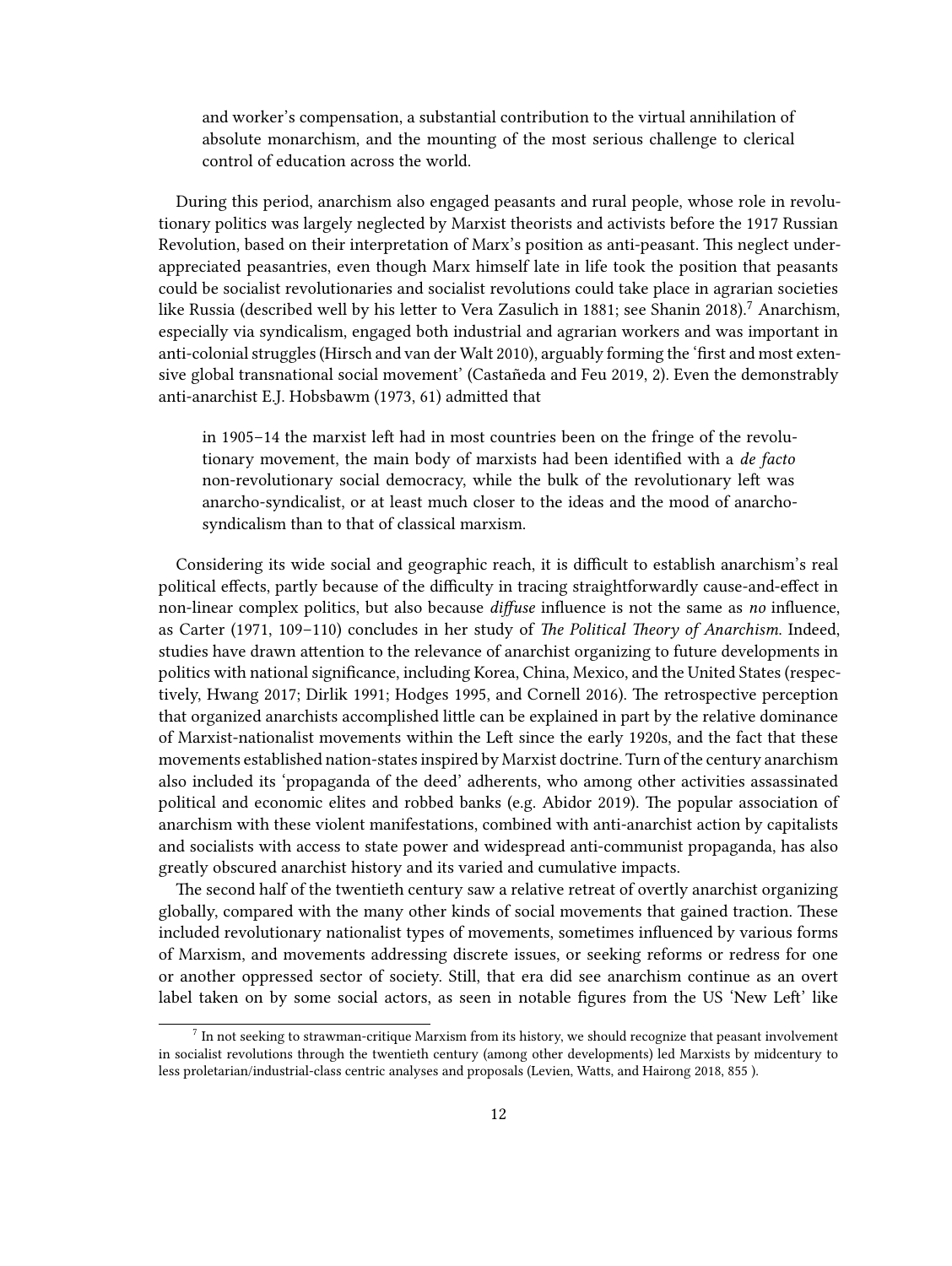Paul Goodman, Erich Fromm, and Noam Chomsky. Historical research shows that anarchists were influential on, and influenced by, pivotal midcentury US movements (Cornell 2016; see also Tanenbaum 2016 for the case of anarcho-feminism). Meanwhile, what Dana Williams (2017) calls 'anarchist franchise organizations' (most originating in the US) have spread anarchist theory and practice globally. Williams' 2017 book analyzes anarchist movements sociologically, showing how anarchist-initiated local projects like *Food Not Bombs*, *Needle Exchange*, and *Homes Not Jails* operate as 'franchises': organizing ideas that spread organically and translocally. Often, these efforts are linked to subcultures like punk music (Donaghey 2013), and in part due to this link have spread to locations as diverse as Burma, Indonesia, and Brazil.

Anarchism as transnational and cultural forces thus interact with local organizing in many contexts, including the US, touching people both rural and urban. One notable and recent US example of this is anarchism's influence on the Occupy Wall Street movement of 2011 (Bray 2013; Graeber 2013; Hammond 2015), which in turn more broadly influenced US politics (Stewart 2019). Those arrested protesting Donald Trump's inauguration in 2017 included many active anarchist organizers (Jaffe 2017). Recent class struggles, including teacher strikes in North Carolina and other typically 'rural' and 'conservative' states and the founding of the first fast food union at Burgerville in Portland, Oregon were organized in part by the IWW and members of the *Black Rose/Rosa Negra Federation*, a federation of anarchist groups that develops movement analysis and platforms for national action. There are also anarchist leanings to the Black Socialists of America, founded in 2017 (BSA 2019). With a growing following of 77,000 on Twitter, Black Socialists of America and its politics are not insignificant to the US political context, and not new: Black anarchism has a lineage of practice and theory from Lucy Parsons to Lorenzo Kom'Boa Ervin, Ashanti Alston and Kuwasi Balagoon. Also relevant is the active presence of indigenous anarchists among a broader resurgence in indigenous organizing and visibility, especially after 2016s Standing Rock oil pipeline protest. Such formations include both social and insurrectionary tendencies, such as community organizer and filmmaker Klee Benally and onceimprisoned earth liberation activist Rod Coronado (IAF-FAI, n.d.; Pellow 2014, 140–142; Táala Hooghan 2019). The anarchism-indigeneity overlap also has a lineage, as in Ward Churchill's (2003) 'indigenist' philosophy that opposed 'colonialist' Marxism and showed affinities with anarchist thinking. Indigenous anarchist activist-thinkers like Aragorn! (2005) have pointed to this overlap, though it is not a simple or conflict-free one (Barker and Pickerill 2012).

Overt anarchism can also be found in post-disaster solidarity work, such as the Common Ground Collective in New Orleans, which mobilized post-hurricane Katrina to provide recovery infrastructure while consciously building non-state political affinities among those involved (crow 2014), or Occupy Sandy, which emerged out of the decentralized networks developed during Occupy Wall Street. In other disaster responses, it is rather anarchistic behaviors that manifest without overtly political motivations. In her 2009 study on 'the extraordinary communities that arise in disaster', Rebecca Solnit describes the 'immediate aftermath of 9/11' in New York City, as a

moment of mutual aid and altruism but also a moment of participatory democracy … People decided to do something, banded together – usually with strangers – and made it happen. It was anarchy in Kropotkin's sense of self-determination rather than of chaos. It was also typical of what happens in disaster, when institutions fail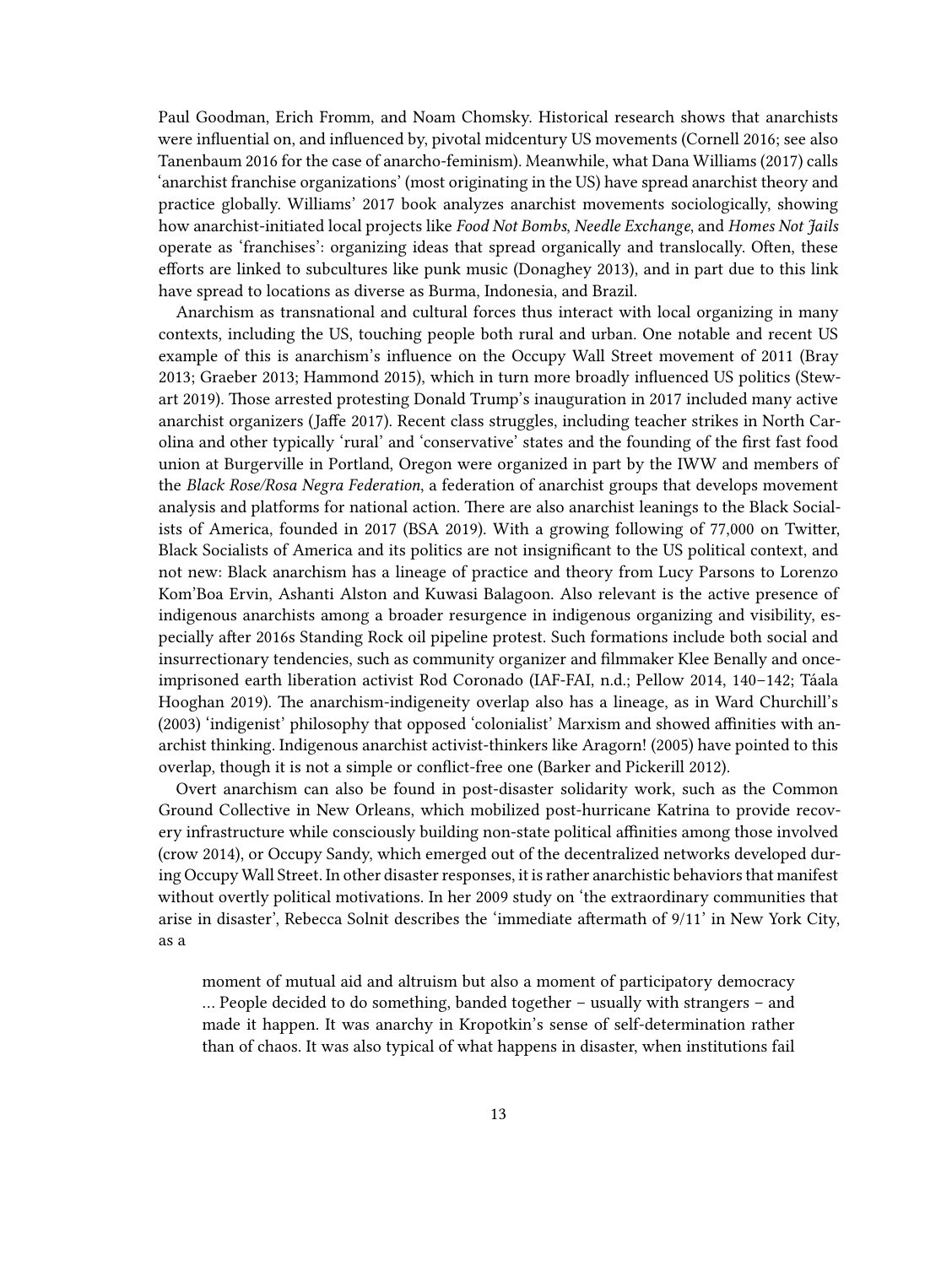and civil society succeeds. It demonstrated that both the will and the ability to make a vibrant society in the absence of authority can exist, at least briefly. (226)

Considering the ongoing dispossessions of non-elite people following 'natural' disasters, and the intensification of such processes with ever-increasing extreme climate events, the role of anarchism in responses to disaster should receive more attention than it does. Reflecting on the anarchist theory of change described earlier, and on histories of Rojava, Spain, and Ukraine wherein anarchist(ic) territorial control expanded in times of state crisis, we might posit that anarchism is instinctually 'crisis-ready'.

# <span id="page-13-0"></span>**Anarchistic social organization**

Human values and actions can overlap with anarchist ethics and principles of human organization – such as mutual aid, decentralized self-organization, direct democracy, horizontal noncoercive relations, critique of hierarchy, and freedom *with* equality – even when such values/ actions are not directly traceable to overt anarchism.<sup>8</sup> Anarchism's principles and theories can be found in specifically rural and agrarian contexts, and in social contexts surrounding issues of food, land, and the politics of 'development'. Anarchistic elements to analyze could include those within interpersonal and community social relations, within forms of action to push back against unjust power, and as anarchist/ic critiques are absorbed into existing state/capitalist institutions. Because such incidences are arguably more common than overt anarchist movements globally, the *anarchistic* lens may be the most fruitful area of the three for CAS. It also offers much more theory to chew on, as in the widely taken up concept of 'moral economy' (Thompson 1971; Maghimbi, Kimambo, and Sugimura 2011; Galt 2013; Carlisle 2015), or James Scott's (1992) idea that below-the-radar grassroots 'infrapolitics' can be as impactful as overt political action. If anarchistic responses emerge anywhere where essential, universal human dignity faces impositions of oppressive authority (Holloway 2013), an attention to how anarchistic practices and values/ethics can emerge, and their impacts, can help CAS scholars understand the dynamics of rural continuity and change.

E.P. Thompson, James Scott, and other scholars have analyzed communities, often rural, and how they secure a subsistence and livelihood through 'moral economies' that do not abide by, and sometimes directly confront, hierarchical and capitalist logics. These include relations of solidarity in production and reproduction within villages and local communities, but also forms of collective action such as riots that challenge economic structures via moral claims (Thompson 1966; Randall and Charlesworth 2000). Scott's first book (1976) describes the resilient presence of a 'subsistence ethic' among Southeast Asian peasantries, which would not accept community member deprivation due to incursions of capitalist markets. Scott's works continued to elaborate the ways peasants manifest moral economies in negotiation with, but often pitted against, forces of state, capital, and local social hierarchies (1985). Along the research journey, Scott developed

<sup>&</sup>lt;sup>8</sup> Likely some would object to an expansion of research on anarchism into anarchistic realms. Lucien van der Walt (2016, 86) argues that anarchism should *not* be seen as human impulses or as 'simple "anti-statism"', but should instead be seen as a specific political tradition of the struggling working classes since capitalism's rise (specifically, libertarian socialism and anarcho-syndicalism). I disagree that there should be one way to treat anarchism – for research that can take many tacks, at least. And we gain more by dissecting 'impure' forms of politics than by dismissing them as inadequately faithful to hard or historical definitions.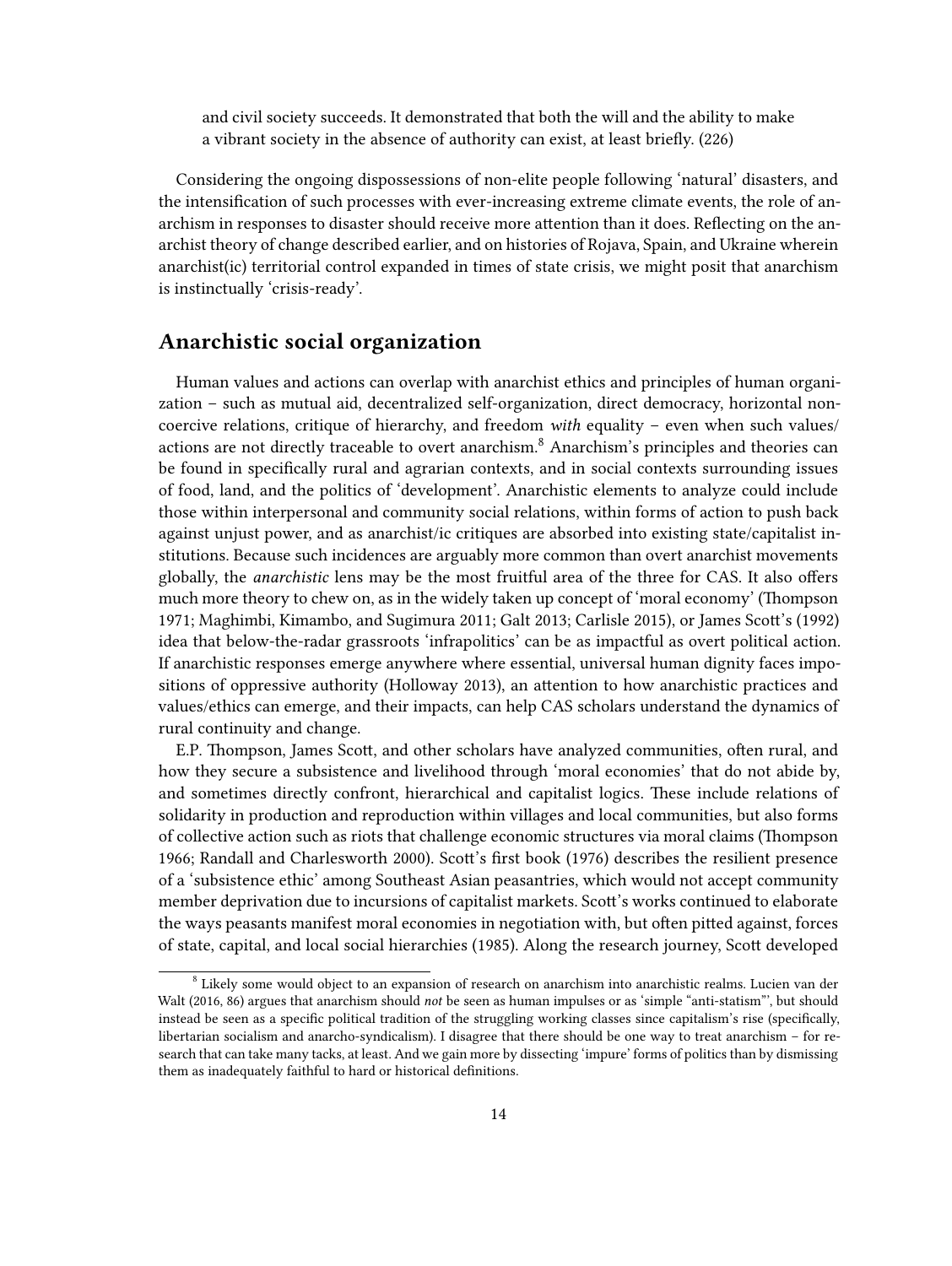an appreciation for the resonances with anarchism in the region's people, resulting in his 2009 *The Art of Not Being Governed: An Anarchist History of Upland Southeast Asia* and 2012s *Two Cheers for Anarchism.* Like Graeber's (2005) *Fragments of an Anarchist Anthropology, Two Cheers* offers 'fragments' of theories and directions regarding the use of anarchist ideas in peasant studies. Scott (2012, xii) lays the groundwork for this paper's argument; namely that

if you put on anarchist glasses and look at the history of popular movements, revolutions, ordinary politics, and the state from that angle, certain insights will appear that are obscured from almost any other angle. It will also become apparent that anarchist principles are active in the aspirations and political action of people who have never heard of anarchism or anarchist philosophy.

Scott describes the state as a consummate simplifier and destroyer of vernaculars – vernaculars being linked to the uniqueness of place-based cultures, and the rebellions generated by impositions against them (Scott 1998, 2012). Governmental and elite actions and non-elites' attitudes towards these action are key factors in the development of rural rebellions, and such attitudes towards the state can be seen as anarchistic, even if they are not overtly anarchist. In this way, and in echoes of Wolf (1969), Scott develops a theory of peasants as 'natural anarchists'. Importantly for CAS at large, Graeber (2005, 45–46) suggests anthropology has proven that there is no rupture between prehistoric and modern societies in terms of human nature and habits. Accordingly, it is nonsensical to approach peasants and indigenous people analytically any differently than modern, urbanized people. Peasants might be 'natural anarchists', but so might be other sectors of society. O'Hearn and Grubaçic (2018) make this clear in the inclusion of solitary confinement prisoners alongside Mexico's Zapatistas and Russia's Cossacks in their study of 'exilic' spaces, or spaces of exit from the capital-state nexus, in which moral economies are foundational. Building on moral economy approaches, such studies can advance understanding of the possibilities and limits of both 'structural' and 'geographic' escape as means to emancipation.

While anarchism finds resonance in traditional and modern ways of rural and food-related life, and in critiques that rural people make of the state and capital, it is also important to recognize the internal contradiction in moral economy approaches. Anthropology has shown that there is no 'noble savage'; indigenous people, rural people, peasants are still people – contradictory, imperfect. In some cases, they gravitate towards the market, or enter the state. Graeber and Wengrow (2018) offer synthesized archaeological evidence showing hunter-gatherer societies shifted internal social relations between egalitarianism and hierarchy in yearly cycles, indicating the dynamism of non-agricultural societies (as opposed to conventional narratives that claim hunter-gatherers as inherently egalitarian and agricultural societies as inherently hierarchical). This non-fixedness of hierarchical social organization through history might provide comfort (for anarchists) in knowing that people have fought off state forms for eons (a point also made by Clastres 1989; Barclay 1996; Scott 2017), but equally it is discomforting in knowing that even 'prehistoric' hunter-gatherers have had forms of ritualized authority, indicating a likelihood that hierarchies will never disappear completely. Graeber and Wengrow also allude to but do not address the suggestion that generational and gender oppression are perhaps more fundamental and pernicious forms of human inequality. As such, the anarchist critique also provides a sobering reminder that family and community are likely the *oldest* sites in human social organization for hierarchies and unjust structures. This results in the contradiction that anarchism thus has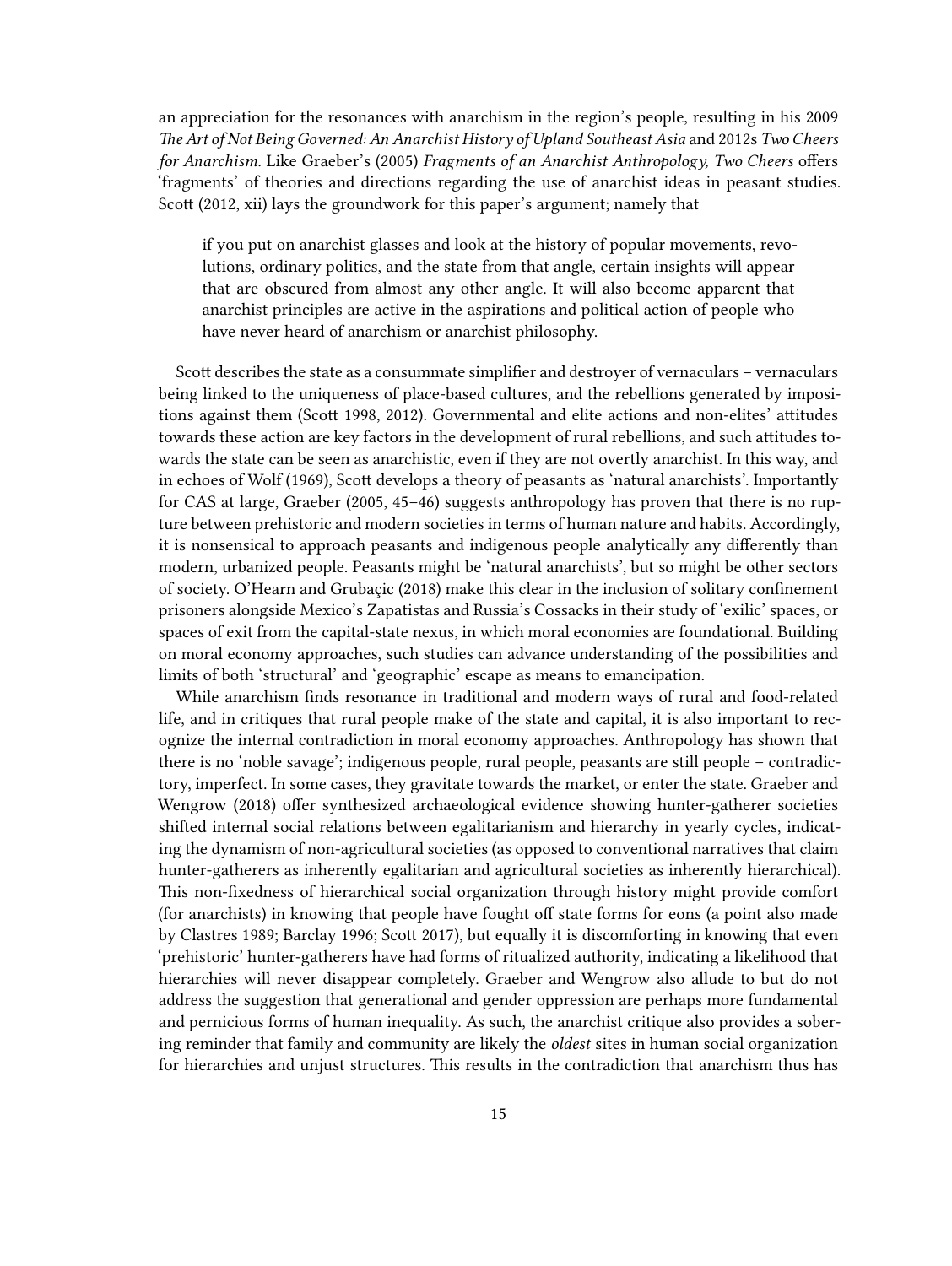something to say about *all* human societies, but it doesn't necessarily provide answers regarding what to *do* about this. Still, anarchistic readings of moral economy provide CAS valuable analytical tools – which, along with anarchist theory and movement lenses, I next apply to US authoritarian populism.

# <span id="page-15-0"></span>**An anarchist reading of US authoritarian populism**

In this section, I address 'populism' at large, and the particular relevance of 'authoritarian populism' (hereafter AP) to the US context, showing how an anarchist lens can help better understand contemporary rural and agrarian politics and the challenges of making emancipatory change. In the case of tackling US AP, the anarchist lens does this by foregrounding the ways that state powers and logics underpin AP political projects, even as these powers are created or reproduced under so-called 'liberal' and 'socialist' administrations; and by emphasizing the complex political identities of non-elite people, and the ways these can be directed towards either emancipatory or authoritarian directions based on resentments towards state power and identifications with grassroots, lived moral economies. Taken together with anarchism's positive theory and recent scholarship on the limitations of Left populist states, the section's analysis of existing agrarian and rural organizing indicates the strategic need to prioritize grassroots socialideological development, in ways that counter forms of Othering while providing for material needs and bolstering lived moral economies.

#### <span id="page-15-1"></span>**Populism, US rightwing AP, and the inherently authoritarian state**

Populism is well known as a slippery and capacious concept in scholarship (Panizza 2005, 1), and has been described variously by research as 'an ideology, strategy, discourse or political logic' (Moffitt 2016, 5). Laclau's influential theorizing (2005) contends that populist power builds through active identification against a common enemy, resulting in a new definition of 'the people'. This certainly overlaps with anarchism, which opposes various forms of elitist hierarchy and promotes collective action that constructs new identities and affinities in antagonism. 'Left' populism decries elite economic and political power and seeks expanded justice and democracy, but deviates from anarchism insofar as it abides Mouffe's (2018, 39–57) insistence that a Left populist strategy is inherently a state-focused project rooted in contesting and replacing hegemony (rather than one that entails a fundamental rupture with the existing liberal state). Grattan (2018) attempts to combine approaches, appreciating anarchistic, destabilizing, and disruptive forces in the US lineage of 'aspirational democratic populism', but also suggesting the eventual need to centralize and institutionalize such forces. While anarchism and contemporary Left populism overlap at times, they maintain fundamentally different orientations towards states, institutionalization, and hegemony.

Building on the Gramscian Marxist Stuart Hall (1985), we can propose that populism should be distinguished from movements that pursue 'popular' politics, and include anarchism only in the latter. As Hall (1985, 118) put it, we can 'distinguish the genuine mobilization of popular demands and discontents from a "populist" mobilization which, at a certain point in its trajectory, flips over or is recuperated into a statist-led political leadership'. Populism can be thought of as a political strategy appealing to real or imagined *voting citizen majorities*, in order to achieve political-institutional power. In contradistinction, anarchists prioritize direct forms of action and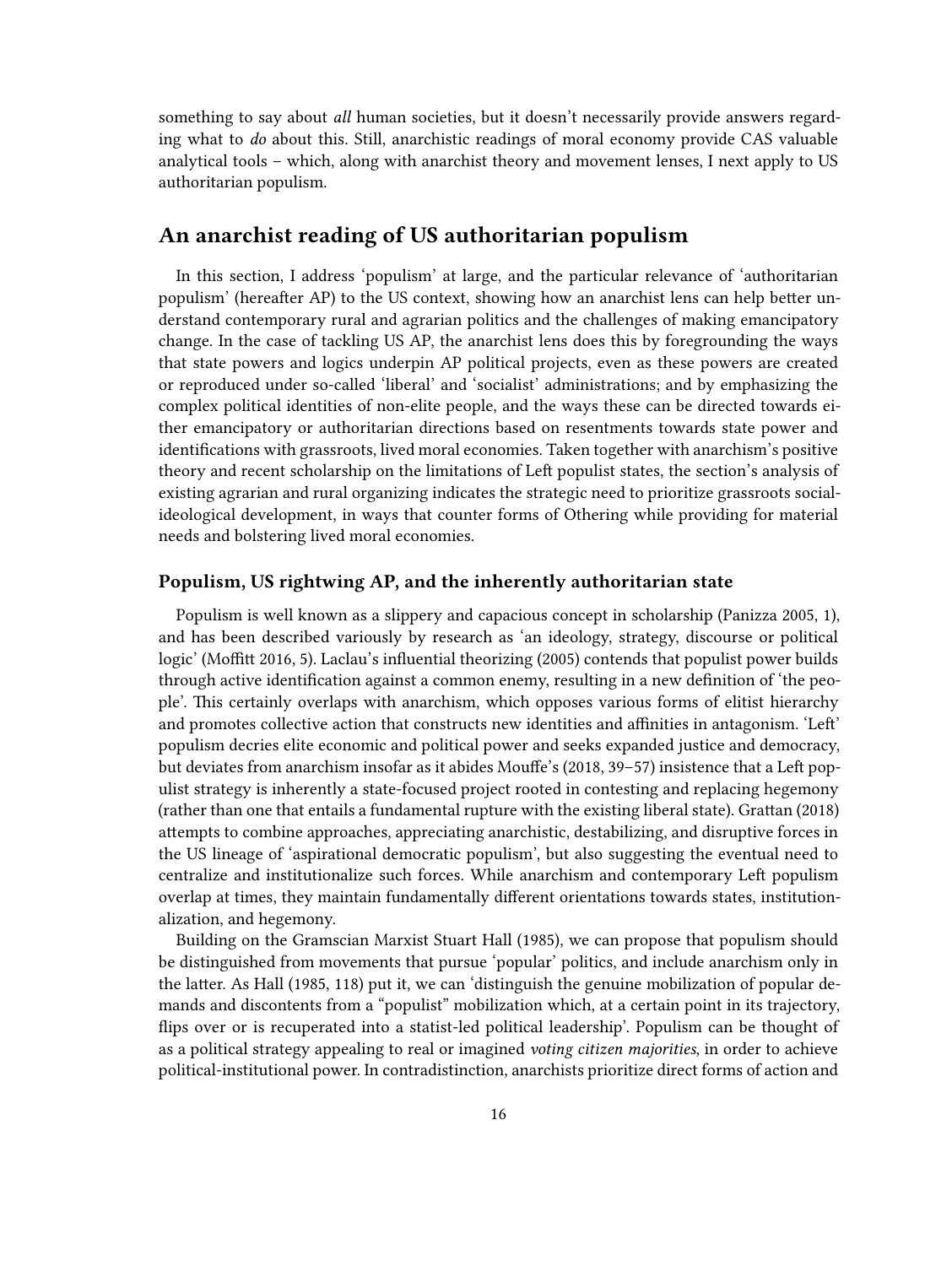decision-making, and the primacy of individuals and communities as decision-makers, over politics of representation through voting and other means, and against representative institutions and ostensibly democratic nation-states as actors. From an agrarian anarchist perspective, populist politics undermine popular politics by leading non-elites toward a fundamentally dysfunctional state politics, which legitimizes an irreformable system that continues to prop up extractive agriculture, demobilizes movements during moments of state concessions, and reduces energy and emphasis towards grassroots alternative forms of organizing and institution building towards autonomy and dual power. And as discussed further below, (populist) legitimatization of *any* state power reproduces the foundation upon which more authoritarian future administrations can act. Anarchist theories easily predict the slide from Left populism to AP and the betrayal of agrarian movements by their leaders who gain state power – as seen in Ecuador and Bolivia (Tilzey 2019). Without claiming Left and Right forms as equivalent, across the spectrum of state politics we find populist ways of achieving and maintaining political power and authoritarian ways of wielding power. CAS has more so focused on the problematic of xenophobic, racist, and gender regressive (i.e. 'rightwing') forms of AP (Bello 2018; Scoones et al. 2018; Borras 2020). However, emancipatory politics should be informed by considering populism's inherent alienation of collective power into the state, and the state's inherently authoritarian nature, and thus approach rightwing AP as derivatives of this general pattern. Given these premises, and the constraints of state/capital capture, which reabsorbs subaltern agency into the existing hegemony, a Left populist emancipatory strategy (a la Mouffe 2018) constitutes a fool's errand. I return to these strategic considerations after discussing US rightwing AP.

The rise of Donald Trump has relied on authoritarian and populist rhetoric (Booth 2017; Campbell 2017), characterized by islamophobia, racial resentment, and nativism. Trump's words and acts thus continue a longstanding rightwing US tradition of Othering, which pits some nonelites against 'Othered' groups by dehumanizing the latter (Montenegro de Wit et al. 2019). The electoral success of Trump, via this Othering tradition, can be traced back to a decades-long rightwing ideological project, which utilized business-elite-funded think tanks, churches, universities, and media (particularly cable television news and talk radio), to successfully enroll large numbers of people in a shared ideological 'common sense' that involves elements of white supremacy, xenophobia, anticommunism, and free market idealism (Diamond 1995; Berlet and Lyons 2000; Phillips-Fein 2009; Berlet and Sunshine 2019). At a 2018 conference on AP and the rural world, $9$  participants from the US noted how the Left had abandoned religion and its institutions (churches), leaving them to act as grassroots centers for rural rightwing ideological development. Similarly, it was noted that talk radio is so widely listened to by many non-elites, yet is overwhelmingly dominated by rightwing politics. Rightwing ideological projects have successfully enrolled rural whites who have negative experiences and perceptions of government, generating resentment at government and undeserving Others (notably, migrant workers and racialized urbanites) – resentments exacerbated by the 'hollowing out' of the rural economy and declining social cohesion over the last half century of neoliberal policy (Ulrich-Schad and Duncan 2018; Edelman 2019).

In addition to the demonization of Others, the US rightwing's ideological project also generated buy-in to a contradictory state power relation that characterizes rightwing AP, described

<sup>9</sup> Part of the 'Emancipatory Rural Politics Initiative' (ERPI); see https://www.iss.nl/en/research/hosted-iss/ emancipatory-rural-politics-initiative.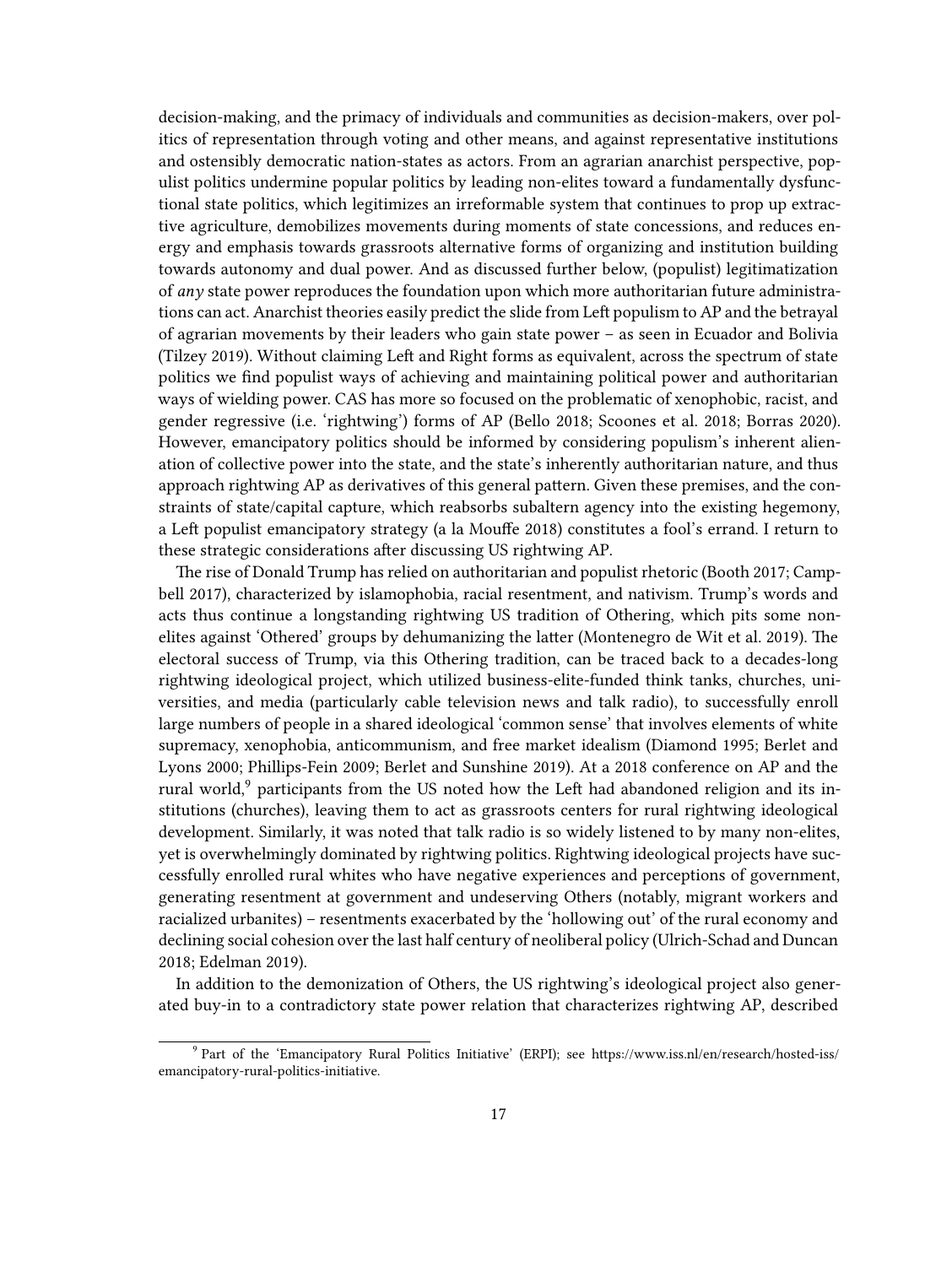originally by Hall (1985). Hall's original analysis of AP discussed the rightwing surge in British politics in the late 1970s and early 1980s. According to Hall (1985, 117–118), this surge took up 'strategic elements of popular opinion' concerned about the direction of the existing state, to craft an

"anti-statist" strategy, [which] incidentally, is not one which refuses to operate through the state; it is one which conceives a more limited state role, and which advances through the attempt, ideologically, to represent itself as anti-statist, for the purposes of populist mobilization.

Furthermore, 'this highly contradictory strategy … [was] "anti-statist" in its ideological selfrepresentation *and* highly state-centralist and dirigiste in many of its strategic operations' (ibid). We can see obvious reflections of this politics in Trump's anti-state rhetoric on the campaign trail, and his post-election mobilization of various state powers for the continuity of elite domination and interests. Notably for CAS, this 'contradictory' politics also imprints in decades-long US policy efforts to deregulate agrichemical corporations while passing 'Ag-Gag' laws to prevent organizing efforts against agribusiness harms, or to remove price floors for commodity crops, while subsidizing corn commodities through pro-ethanol policies.

Authoritarianism in politics is characterized by coercive force, whether threatened or used, the ideologies that justify such use of force, the insulation of elite power from non-elite influence (Bruff 2014, 115), and the active production of citizens 'indifferent to veracity and accountability in government and to political freedom and equality among the citizenry' (Brown 2006, 690). Insofar as states create, maintain, and enforce existing hierarchies with coercive force, they are built on and reproduce authoritarian premises and tactics (Malatesta 2019, 45). Even relatively 'free' social democracies rely on prisons, coercive taxation, physical borders and territorial control; and on power lorded over a state's denizens by politicians and police. State maintenance of hierarchy continues regardless of political party: for example, under Democratic US President Barack Obama more undocumented immigrants were deported from the country than under any prior president.<sup>10</sup> Under Obama, coercive state functions were exhibited in police violence deployed in 2016 against indigenous anti-fossil fuel pipeline 'water protectors' at Standing Rock. Obama also deepened the government's commitment to domestic surveillance (utilized against internal threats from eco-anarchists, indigenous water protectors, and other rural political actors) and avoided accountability by aggressively prosecuting whistleblowers. Just like every other US president, Obama continued military attacks on foreign soils, and promoted ecologically destructive economic growth.<sup>11</sup> Through the anarchist critique of authority and hierarchy we might better recognize how (authoritarian) populism is rooted in existing forms and structures of power, to understand the particular (Trump) *as continuity within a lineage* (of statist politics more broadly).

US AP relies (just like states in general) on legal structures as tools of coercion and to reproduce consent among the governed. It uses ostensibly democratic elections to achieve and justify its

 $10$  As Brown and Getz (2008, 1186) note: 'Historically, immigration policy has served as a mechanism, not only for managing labor flow, but for actively producing an "other", in this case a labor force that can be viewed as undeserving of the rights and benefits afforded citizen workers and that can be scapegoated during periods of economic downturn'.

<sup>&</sup>lt;sup>11</sup> Though Marxists have a long history of recognizing the state's incessant push for growth, this has not led to necessarily anti-state politics (e.g. Saed 2019). This puts eco-anarchist positions, often involving the decentralized solutions supported by climate resilience theorists, more closely in dialogue with the resonance of 'degrowth' thinking within CAS (Davidson 2009; Gerber 2020).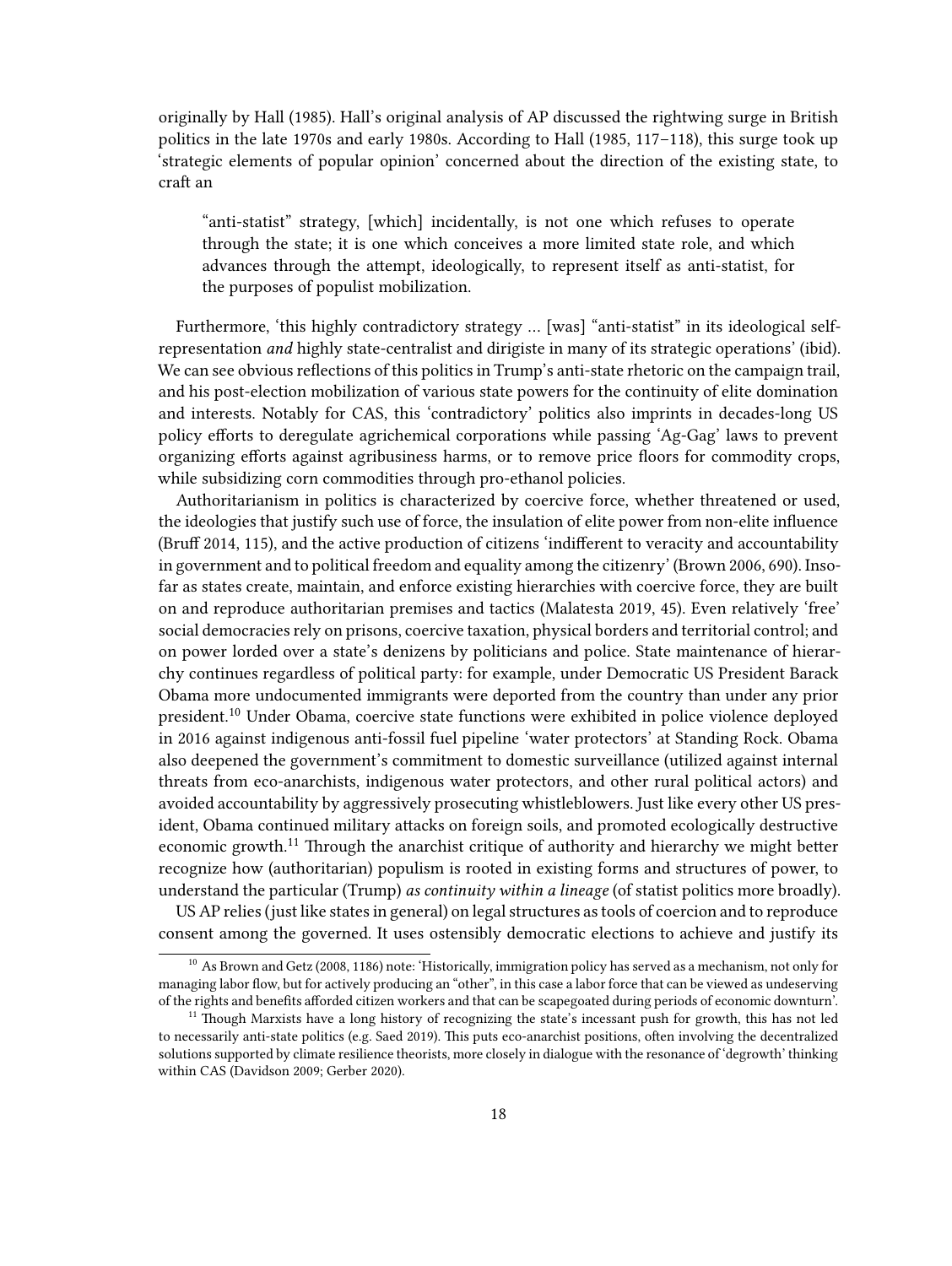power, but undermines voting rights to consolidate power. It emphasizes 'law and order' when attacking political enemies, and ignores the law when convenient. AP's use of coercive violence cannot be seen as only a state enterprise, however. It also relies on collaboration between state and societal forces (including non-elite factions), as seen with law enforcement officials and grassroots white supremacists collaborating at Trump rallies and white supremacist gatherings (e.g. Wilson 2017). As the popular protest chant goes, 'Cops and Klan go hand-in-hand' (Anonymous 2018). Trump's argument that there were 'good people' involved in the violent white supremacist rally in Charlottesville that killed a counter-protestor, and his pardoning of Arizona Sherriff Joe Arpaio, who was indicted for racist corruption, remind us how law and discourse are wielded for statist political projects. The use of laws to enforce hegemony (including a *lack* of enforcement of laws against those promoting the hegemonic position) is not limited to AP, but forms a crucial tactic in the wielding of power when an AP political project is ascendant or hegemonic.

## <span id="page-18-0"></span>**Rethinking rural positionalities, agrarian movements, and anarchism-informed emancipatory strategies**

The anarchist lens complicates typical and simplified accounts of rural non-elite positionalities and their resulting (electoral) politics. Importantly, while a state- and election-focused politics emphasizes the voting habits of individuals and classes, focusing instead (as anarchism does) on moral economies of everyday life and ideologies developed through relationship and lived experience encourages a more nuanced and hopeful reading of rural political possibilities (Gaventa 2019, 448). At times, so-called 'conservatives' harbor anti-state ideologies, which the mainstream Left ignores or disparages. In contrast, the movement 'Redneck Revolt' shows that anarchists are mobilizing such ideologies to oppose authoritarian populism in the rural US. Redneck Revolt evolved out of local chapters of the 'John Brown Gun Club', anarchist-organized anti-racist spaces for weapons training and mobilization for self-defense and to protect marginalized groups during demonstrations. Formed in 2016, Redneck Revolt purposefully reaches out to poor, rural whites, who are often the first recruits to authoritarian populist politics. Redneck Revolt tables at gun shows, purposefully seeking to counter-recruit from anti-'big government' paramilitary formations like the '3%ers' (who often display white nationalist leanings), while also supporting counter-protests against white supremacist rallies. Redneck Revolt's (n.d.) 'principles' indicate their anarchist perspective (emphasis original):

WE STAND AGAINST THE NATION-STATE AND ITS FORCES WHICH PROTECT THE BOSSES AND THE RICH … we do not seek to merely replace one set of politicians for another. We know that our answers will always come from a community level, where every person should be allowed to participate in making the decisions that affect their lives. We believe in community power and community rights over the rights of any government body.

Redneck Revolt's very existence indicates CAS should pay attention to explicitly anarchist movements in the dialectic of AP and emancipatory alternatives, as it represents a struggle to undermine white supremacy and acceptance of capitalism among non-elite populations, and to develop a left rural politics in opposition to AP. Rural sociologist Loka Ashwood is one of the few scholars who has leveraged an anarchist lens on US rural politics. Ashwood's book length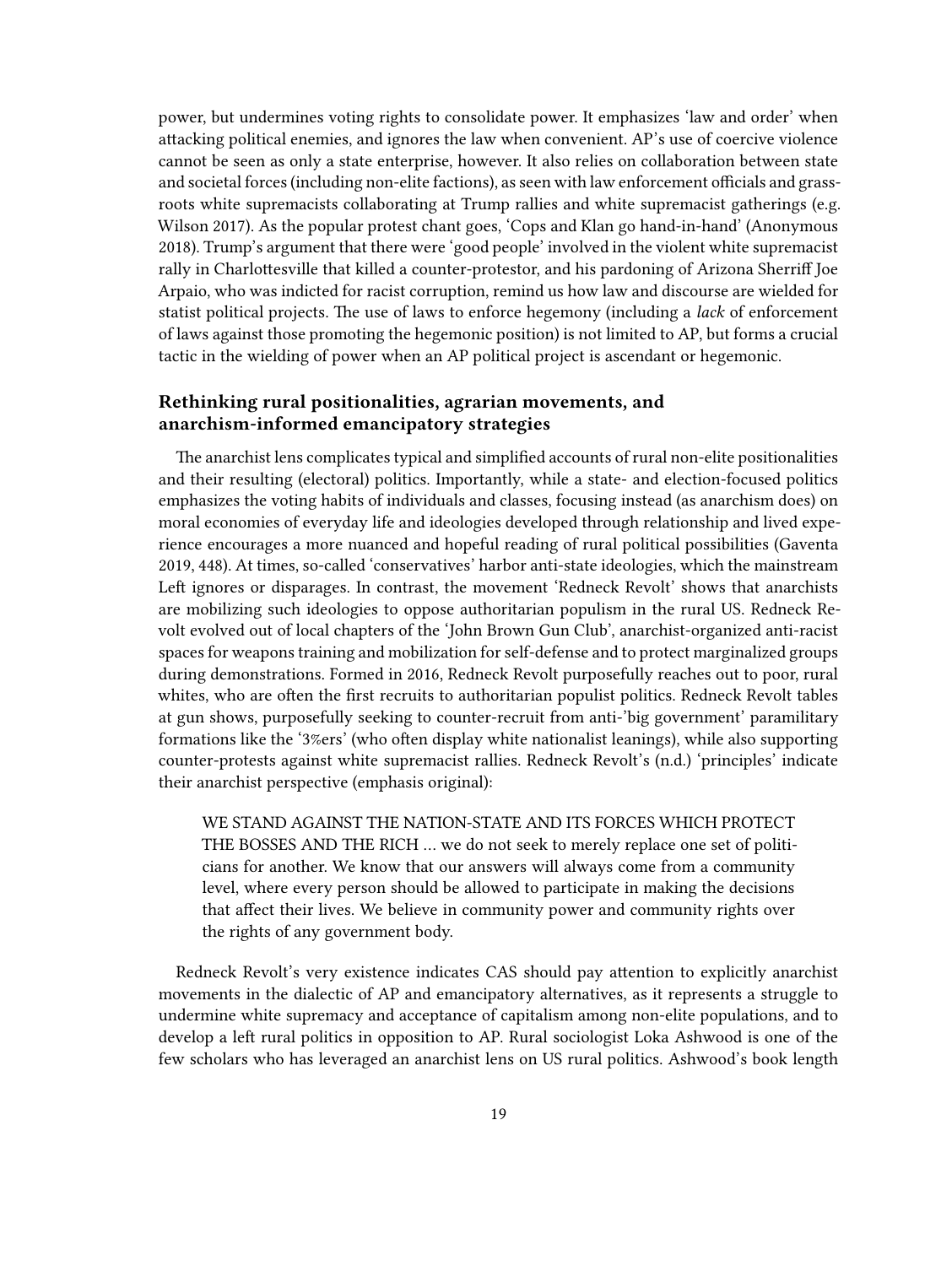study (2018a) and article (2018b) look at rural communities in Georgia dealing with economic and environmental injustices relating to nearby nuclear power plants. In doing so, she finds that 'stateless' and 'anti-state' perspectives are widely held among the rural people she interviewed. One of her main informants,

William, like his black and white Burke Country Neighbors, harbors a deep-seated distrust of the government. Scholars typically understand politics like Williams's as conservative, with complementary variants of social and fiscal. Some call such politics contradictory, resting on a moral code that violates rural economic interests. Others call such views dead set against progress, stymied in a culture of poverty that breeds complicity. I offer a counter explanation by taking at face value the state's historical and still persistent exploitation of rural people and places in order to centralize profit. (Ashwood 2018a, ix)

Like William, Michel Foucault sees legal doctrines as a tool used by the elite to maintain control over those on the margins of society. For those excluded from the wealth of for-profit democracy, the deliverance of justice is not abstract. Rather, justice relies on, in Foucault's description, 'their own experience, that of the injuries they have suffered, that of the way in which they have been wronged, in which they have been oppressed.' For the rebel, the delivery of justice, rather than being entrusted to the state and its many apparatuses, is carried out directly by those avenging grievances. For William, retribution for wrongs came through what I call 'direct justice,' not the justice of the state, but the justice of a community responding outside of bureaucracy to personal oppression. In some senses similar to David Graeber's notion of direct democracy, direct justice is determined by the collective moral economy of the people and delivered accordingly. A justice of anarchy rendered against an oppressive, for-profit democratic state. (ibid, 151–152)

Ashwood's informants included the kind of rural whites who have been effectively enrolled in national AP politics, who Redneck Revolt has been actively recruiting to anarchist politics. Ashwood (2018b, 3–4) argues that there is a 'lack of genuine stateless representation on the political stage … In the meantime, the opportunity grows for the exploitation of the stateless position by self-titled populists who have elite, pro-state agendas, but are well versed in stateless rhetoric'. By placing itself in defense of the state and its (corrupted) political project, Left populist responses may fail to meet people where they are, and fall on deaf ears.

Importantly, it is not only rural whites who hold negative perceptions of the state and its support for extractive, unequal relations. Many members of society, in particular those from groups who have historically been 'Othered', exhibit state skepticism. Indigenous, African-American, and Latinx/migrant histories of attempted genocide by the state, enslavement, and chronic exploitation may all hold relevance for questions of state-orientation and 'stateless' moral economies. According to environmental justice scholars Pellow (2016) and Pulido (2017), the state is almost always at the center of environmental injustices, and it behooves theorists of social change to take a more skeptical view of the prospects of emancipatory politics via the state. Similar skepticism of the state is found among 'afro-pessimist' (Samudzi and Anderson 2018), Black ecosocialist (Akuno 2018), 'Afrikan anarchist' (Meyer and Kersplebedeb 2019) and indigenous scholars and activists (Alfred 2005; Goodyear-Ka'ōpua 2011; Coulthard 2014).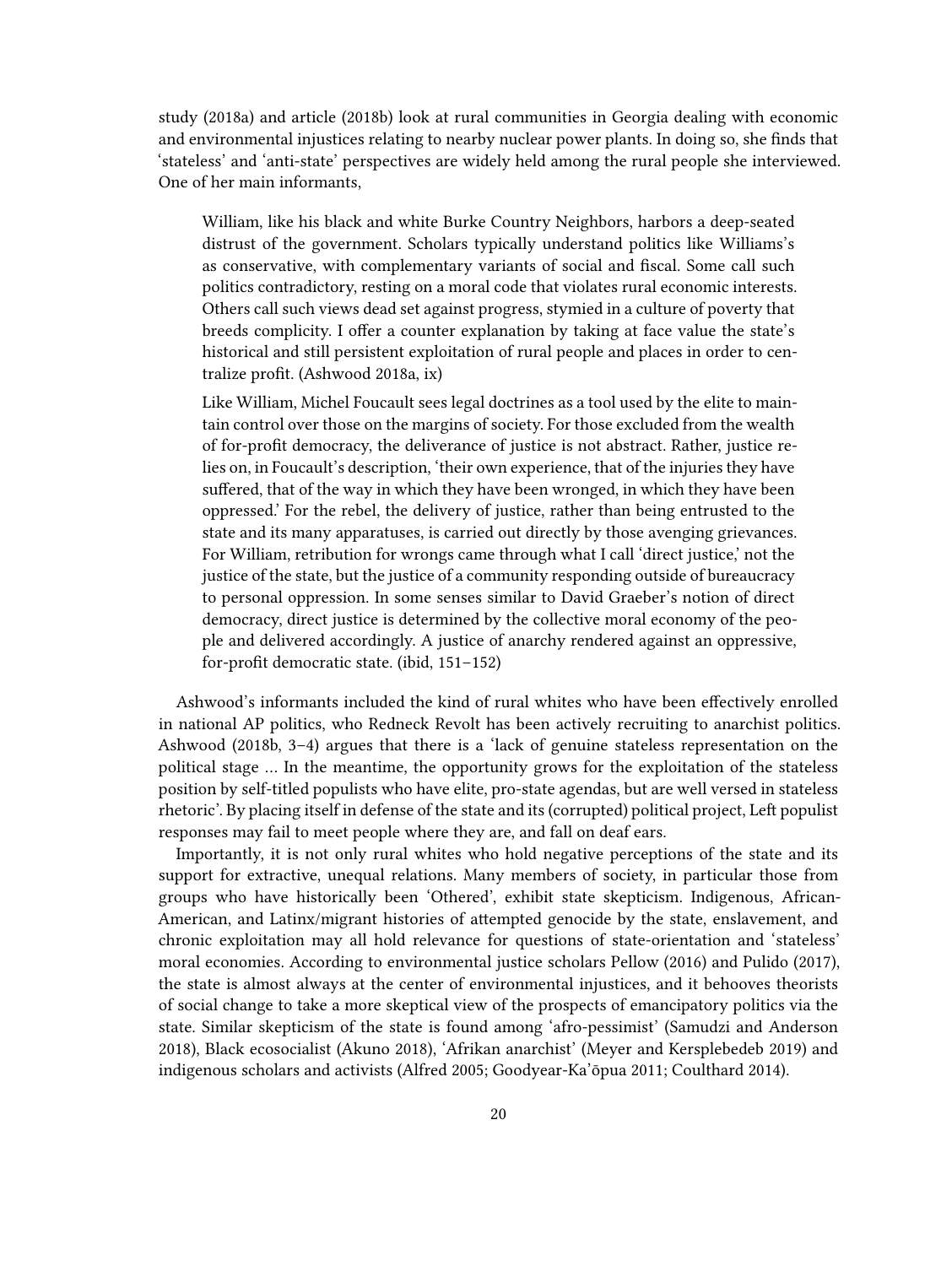Movements and their participants are to varying degrees 'faithful' to anarchist theories. Some social sectors and movements are directly inspired by anarchist thinking, while others are simply anarchistic in inclination. In my fieldwork, some US agrarian movement activists expressed strong doubt about prospects of transformation via state policy, influenced by experiences growing up in long-neglected farmworker communities. These same activists sometimes still engaged policy: people's ideas are dynamic; ideologies are not neatly bound. Anarchists at times participate in reformist labor organizing, in 'social enterprises' and businesses, and even in electoral and state-focused organizing. There are negative and positive aspects to this flexibility, but an important lesson for CAS is that attention to anarchist influence cannot be limited to visibly anarchist organizations, and must look additionally to anarchistic forms and individual anarchist participation in wider and diverse social movements. Anarchism can thus improve CAS's analysis of movements, seeing their internal functioning and external approach in relation to anarchist(ic) theory and movements. Rather than narrowing the field, anarchism can synergize with other CAS traditions, as indicated by recent convergence among Marxian and agrarian populist analysis with anarchist(ic) ideas (see below). In agrarian movement practice, similarly, we find influences from and resonances with all traditions. Rather than claiming anarchism as *necessarily strategically superior* or *theoretically thoroughly distinct (or consistent),* I am suggesting simply that anarchism can bolster existing CAS. That said, I *do* conclude with anarchism-informed strategic suggestions, based on a short analysis of transnational and US agrarian movements and existing CAS strategizing vis-à-vis state power.

The transnational agrarian movement La Vía Campesina (LVC) came together in the early 1990s to horizontally deliberate on common causes, engage in direct action to counter spaces of political/economic power, and construct principled alternatives, like 'food sovereignty', while maintaining relative autonomy from states, funders, and political parties (Desmarais 2007). Not overtly anarchist, LVC resonates with many anarchist ideas and practices. Rather than claiming LVC for one tradition or another, we can simply note the many traditions at play in it. LVC largely reflects agrarian populist traditions intellectually<sup>12</sup> and in mobilization. Radical agrarian populist scholars similarly to anarchists favor socialism 'broadly defined' (Borras 2020, 4), grassroots ideological development – as in the farmer-to-farmer methods discussed by Val et al. (2019) – and community/farmer autonomy, central to van der Ploeg's (2008) argument on peasantries. Still, agrarian populism also considers how peasants might be inserted into existing markets, how states might support these economies, and how state revenues can support agroecological transitions. Prominent LVC members are associated with the rise of rhetorically pro-peasant, Left populist governments in Latin America. Anarchism's theories point in a similar direction to agrarian populism's emphasis on the grassroots and its 'solidarity from below' (Calvário, Desmarais, and Azkarraga 2019), but without the eventuality of state/policy intervention, and with a clearer rejection of state-reinforced commodity markets as anything emancipatory. With the notable exception of its anticivilizationist trends, anarchism generally lacks agrarian populism's anti-urban bias (as critiqued by Bernstein 2010, 122). Though LVC is rhetorically anti-capitalist, orthodox Marxists like Bernstein tend to see LVC as *too* agrarian populist and not Marxist enough.<sup>13</sup>

 $12$  See the work of Peter Rosset, Annette Desmarais, Jan Douwe van der Ploeg, and Phil McMichael as representations of this tradition.

<sup>&</sup>lt;sup>13</sup> To his credit, Bernstein (2018, 1146) still insists Marxists engage rather than dismiss 'the most progressive' agrarian populism(s). In addition to Bernstein's perennial focus on differentiation within peasantries – pointing out (2010, 120–122) that 'any unity of "the people of the land" cannot be assumed' – he insists that movements should look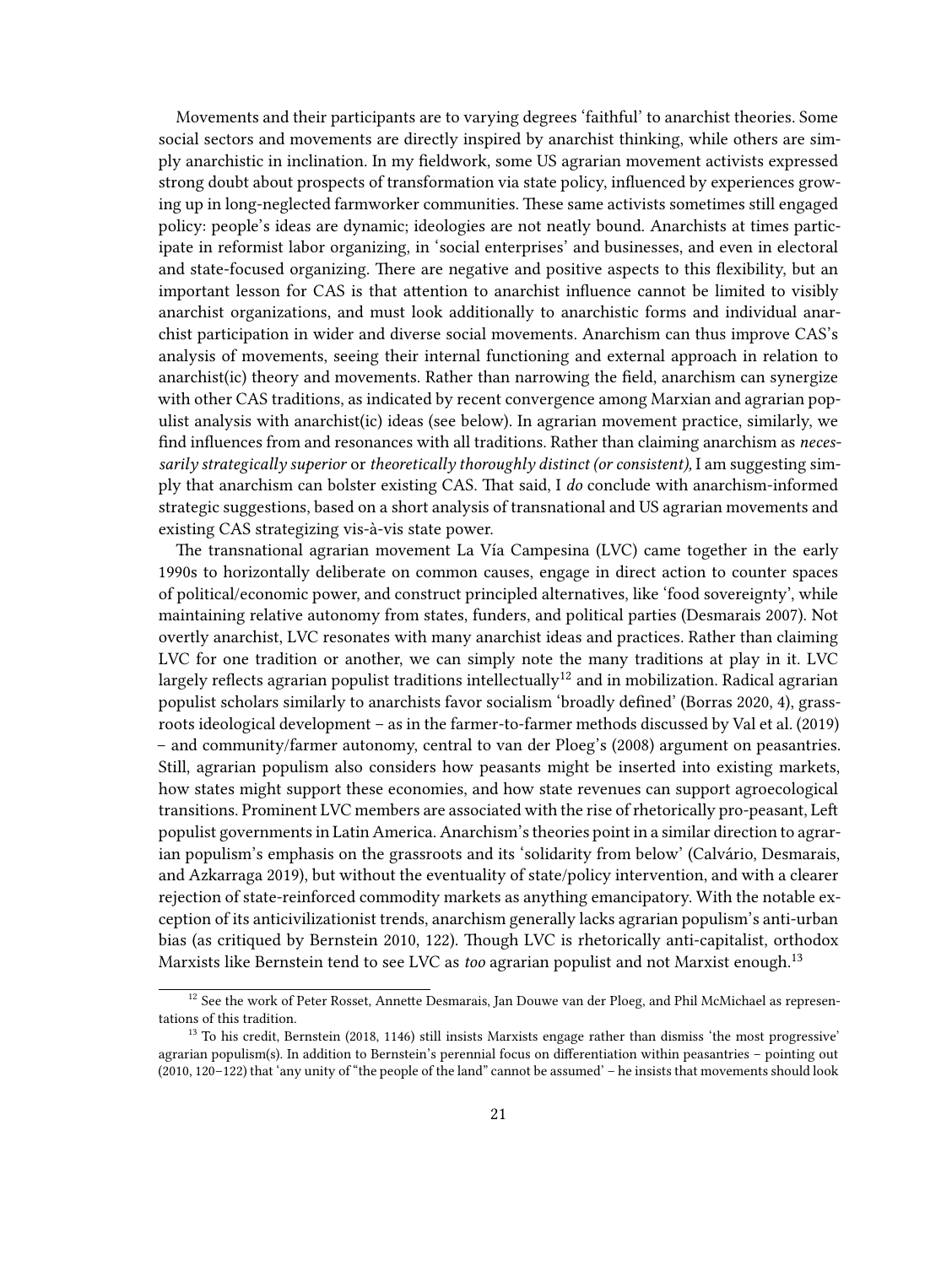Progressive US agrarian movements contain examples that parallel LVC's organizing patterns and discourses, combining Marxian critiques of capitalism, agrarian populist ideologies and practices, and anarchistic elements.<sup>14</sup> These movements often align with anarchism's grassrootsprefigurative orientation, inspired by communalist visions of future localized regional food systems, but are diverse and even contradictory regarding its anti-state critique – sometimes engaging in reformist law-making and attempts to seek state power. Like LVC and other global agrarian movements, US movements are ambivalent towards the state, and additionally pressed to engage states in times of political regression.

The US Food Sovereignty Alliance (USFSA) attempts to be driven by its grassroots base, using internal direct democratic processes as its main form of political decision-making in 'assemblies' very similar to LVC's. USFSA is also explicitly anti-capitalist, and more focused on building movements through gatherings and direct actions than working to make change through policy. Also based largely in the US, the 'People's Agroecology Process' seeks to develop political analysis and technical skills among diverse communities via a grassroots-led democratic network which has not directly addressed policy. Though not explicitly anarchist, this effort matches many of the political leanings of agrarian populism, but without any governmental affiliations, or agrarian populism's associated politics of state developmentalism. National-level groups oriented more towards policy, like the HEAL Food Alliance, Family Farm Defenders, National Family Farm Coalition, and Rural Coalition, all emphasize bottom-up processes of policy development and internal education to support grassroots work. Some leaders from these groups argue structural critiques that use agrarian populist and Marxist frames of analysis. Other leaders have proclaimed anarchist affinities in my fieldwork, but continue to address policy as a need to confront 'what is there': opportunities to gain greater state support and threats of even more regressive policies. That these movements focus on policy should come as no surprise, given the real threats of state-imposed harm, the mostly unquestioned hegemony of liberal-statist thinking, the legacy of environmental movements' reformist inclinations (Pellow 2014, 256), and the realities of nonprofit funding, where funders seek 'deliverables' over the kinds of grassroots, base building work prioritized in anarchism.

Considering the (burst) bubble of enthusiasm for Bernie Sanders' 2020 candidacy, US movements may want to heed lessons from CAS scholarship on failed efforts towards food sovereignty in Left populist states, and how failures of the Left-in-power can contribute to surges in AP (Giunta 2014; Andrade 2019; Tilzey 2019).<sup>15</sup> CAS scholars have come to conclusions that share affinities with anarchism, seemingly converging on a deeper pessimism about state-based change, and a valorization of social movement autonomy – longstanding tenets in theory *and* practice of anarchism.<sup>16</sup> Marxists Vergara-Camus and Kay (2017, 434) admit that social movements

at historically specific (class) conditions and build up from there, mirroring anarchism's attention to intracommunity hierarchy and its hallmark claim that any useful movement must be built endogenously.

<sup>&</sup>lt;sup>14</sup> It should be noted that these movements are not comparable, in terms of massiveness, or political context. Information in this section comes mainly from participatory fieldwork among these movements. See usfoodsovereigntyalliance.org, whyhunger.org/category/blog/towards-a-peoples-agroecology/, healfoodalliance.org, familyfarmers.org, nffc.net and ruralco.org.

<sup>&</sup>lt;sup>15</sup> Especially considering the relative weakness and lack of autonomy among US agrarian movements compared with global counterparts, it is questionable how much a Sanders presidency could have accomplished.

<sup>&</sup>lt;sup>16</sup> Admittedly, there remain orthodox Marxists who continue to favor attention to economic structure, class (de)composition, and class control over the state, over the ideological and grassroots concerns common to anarchism and agrarian populism (Bernstein 2014; Jessop 2015).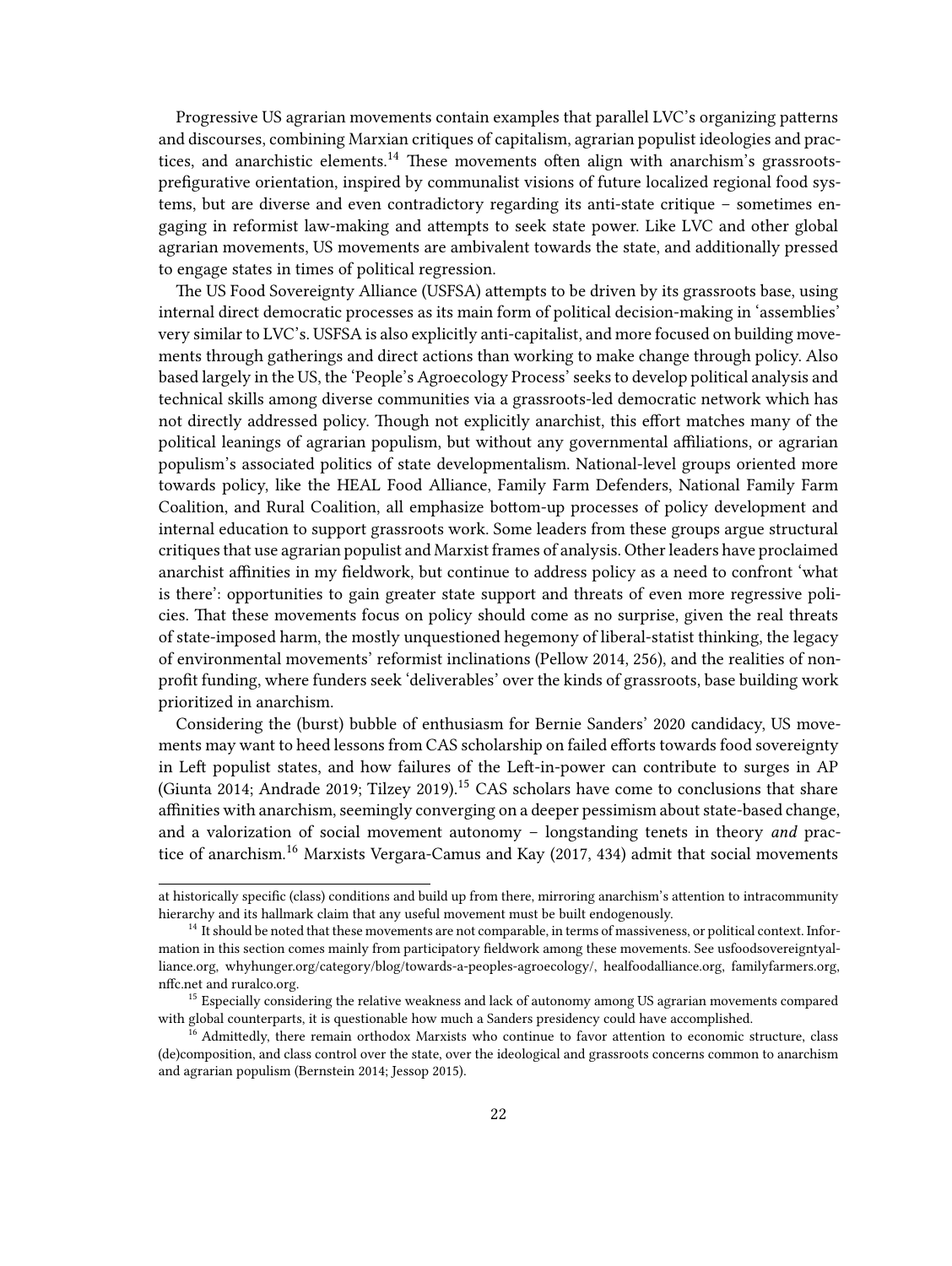'[g]aining access to the state did not end up yielding more concrete results than building autonomy from below and outside the state'. Still, their anarchistic suggestions to prevent state political influence on movements remain focused on improving movements' relations *with political parties*, rather than how or why movements might avoid, subvert, or build alternatives to state politics. The assumption of state strategies remains. The lost potential of CAS scholarship, unfortunately, is that it mostly dismisses anarchism as purist (or ignores it), even when it is not in practice, and it assumes rather than investigates the effects of nonstate strategies on the state. For example, Tilzey (2019) belittles 'autonomism as a doctrine', [which] 'assumes that real change can occur "without taking power"' and concludes that (improved) future success relies on movements 'confronting' the state. Yet anarchist theory (like postructuralism) denies that 'power' resides straightforwardly or only in state institutions. And autonomists/anarchists *do* confront (and thus affect) the state: directly, indirectly, and as participants in non-anarchist projects. US anarchists confront states through their substantial involvement in antifascist and prison abolition movements (Bray 2017), as lawyers defending direct action participants (Pellow 2014, 251), and via prefigurative direct actions that force state concessions, such as when an anarchist-inflected occupation of public land generated new food producing space and food sovereignty literacy and forced state agencies to co-manage land with local communities and activists (Roman-Alcalá 2018). More broadly, autonomy-oriented urban farms and cooperative food projects directly produce food and build bridges across various anti-oppressive struggles and rural/urban divides, strengthening intersectional analysis and action – which is sometimes later deployed in addressing state politics (Wilson 2013; Sbicca 2018).

In emphasizing 'politics from below' to generate agroecological transitions, Giraldo and Mc-Cune (2019, 803) suggest movements should construct 'their own institutions and mak[e] use of the State when and only when such use concretely strengthens grassroots processes of emancipation, autonomy and self-determination'. The methods of 'dialogue, local struggles, and leadership building (Giraldo and McCune 2019, 805)' these authors endorse are the soil anarchists amend and till. Agrarian populism and Marxism also endorse grassroots-focused methods *in theory*. In practice, however, many movements inspired these frameworks end up concentrating effort on electoral processes and 'the long march through the institutions', and in doing so, experience redirection of energies, demobilization, absorption, and disillusionment (Oikonomakis 2020). Tilzey (2019) and Andrade (2019) demonstrate that active demobilization efforts and corruption of the Left-in-power can contribute to later resurgent authoritarianism and electoral turns to the right, indicating the strategic miscalculation of fighting AP with Left populism.

# <span id="page-22-0"></span>**Conclusion**

Considering the problems of state power (for ecological and justice-focused political projects) and the effective ways in which AP has enrolled some non-elites via a contradictory anti-state ideology, the anarchist lens suggests shifting strategy away from states and towards ideological development and grassroots capacity. Rather than reproducing the Right's successful strategy in total, which would be unrealistic for a less-resourced and structurally disadvantaged Left (and would involve concentrated effort on taking state power), an anarchist approach would parallel the Right only in emphasizing social-ideological development. Rather than an imposition from without, anarchist ideologies develop (and commitments deepen) through projects – like Redneck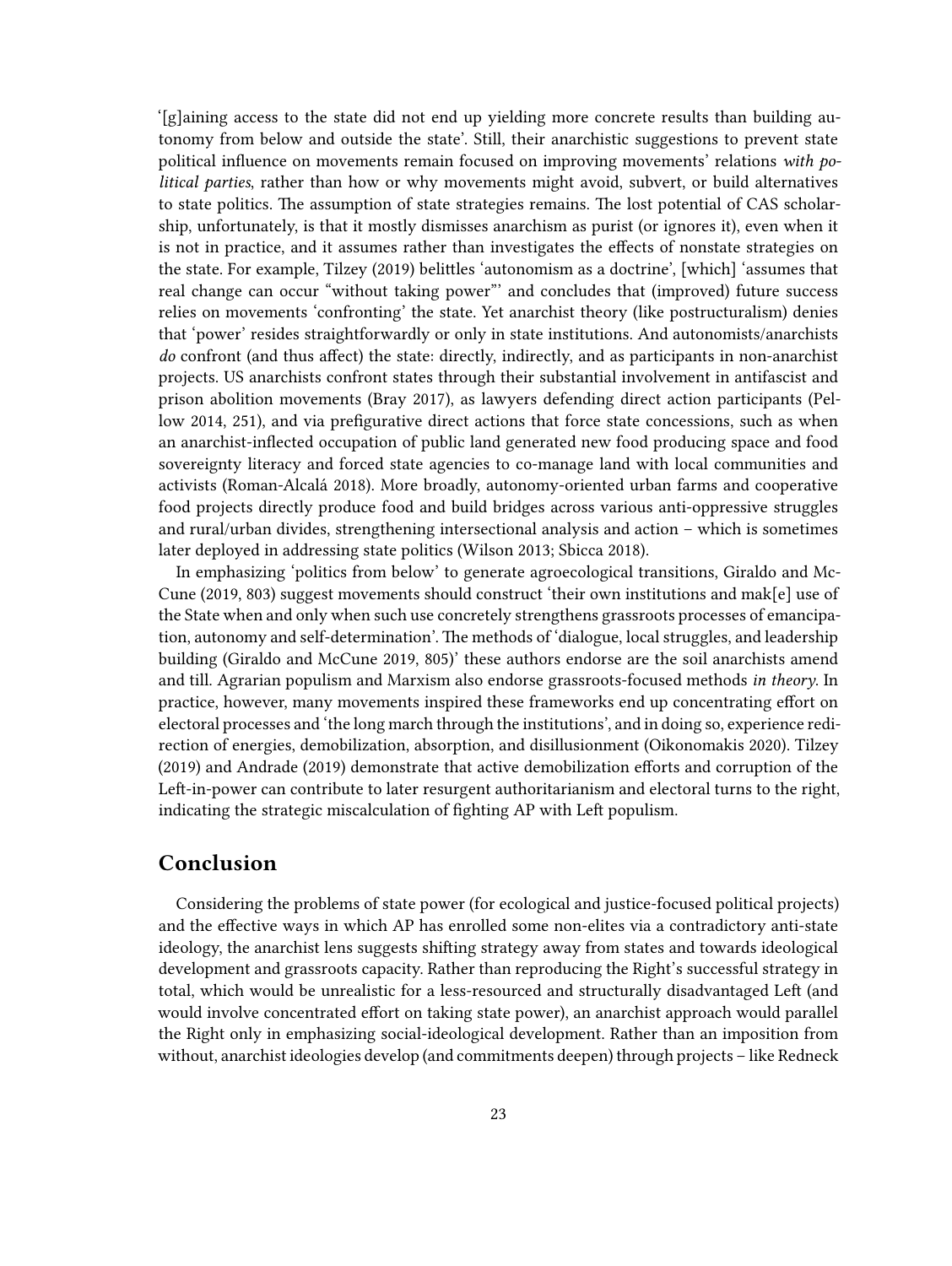Revolt – that use direct action and mutual aid to provide for material needs, disrupt and oppose injustice, and bolster moral economies at the grassroots level. Differently from the ways that community spaces, ideological consent-building, and group identity are leveraged on the Right, such actions take place among diverse peoples, in ways that counter forms of Othering while building active solidarity. For example, in 2019, a group of anarchist transgender activists worked with coal miners in Kentucky, supporting the organization of a blockade of coal trains to demand withheld wages (Korman 2019).

Taking on anarchist insights does not entail a dogmatic refusal to engage the state; it means expecting disappointing results from leftist government, understanding disillusionment with states and its link to the rightward turn of electorates, and recognizing that any transition to AP is made possible by existing logics of capitalist state power. Anarchism, as an insurrectionary and revolution-oriented *philosophy*, provides few easy answers to *realpolitik* questions. The rejection of (state) hegemony as an organizing principle to mobilize social actors behind a political project is bound to leave some theorists and activists unsatisfied. Yet, anarchism challenges some conventional concerns in CAS theorizing and Left strategizing. For instance, it theoretically challenges agrarian populism's homogenization of 'community' *and* Marxism's overly-economistic analyses of it, while strategically it disputes seeking to 'solve' AP via parties or politicians. An anarchist lens recognizes the leadership of Othered groups in existing agrarian change efforts and *supports rather than criticizes* their occasionally state-critical perspective. Redneck Revolt's anarchist approach urges CAS to not ignore rural white non-elites in developing an emancipatory imagination in the rural US.

Anarchism makes imperative certain previously underappreciated inquiries, such as looking into the real anti-state motivations of non-elite people; or the impact of direct action, dual power institutions, and long-term ideological base-building efforts on state politics – even when such efforts are *not* state-oriented. These inquiries parallel political projects that anarchism promotes: building decentralized capacity (rural and urban, reproductive, productive, and discursive), towards subsistence or socialism, and in anticipation of societal breakdown; directly attacking infrastructures of oppressive, ecocidal capitalist extraction; linking communities through prefigurative efforts; and in the processes of horizontal self-organization, countering and undermining the Othering that is key to AP power. Arguably, the tendency towards Othering is inherent to capitalism (Patel and Moore 2017); anarchism's theoretical attention to *all* hierarchies keeps this tendency in view, while anarchism's preferred practices of rooted, place- and culture-based solidarity and mutual aid undermines it, far more than does majoritarian electoralism. Perhaps most importantly, what this paper has claimed about CAS – that it needs to recognize and appreciate anarchist(ic) positions – could be applied to the Left itself: state-focused reformers are not benefited by ignoring or throwing anarchism and anarchists aside.

# <span id="page-23-0"></span>**Acknowledgements**

The author would like to thank firstly Jun Borras and Julien-François Gerber for their suggestion to write this paper. Their comments, along with feedback from and conversations with Louis Thiemann, Gustavo de L.T. Oliveira, Adriana Requena, Shannon Malloy, Maywa Montengro, and four anonymous reviewers, were crucial to refining the paper. The typing (and intellectual) assistance of Nora Roman, Jean Yaste, Karina Utter, and Tanamá Varas was also invaluable. Any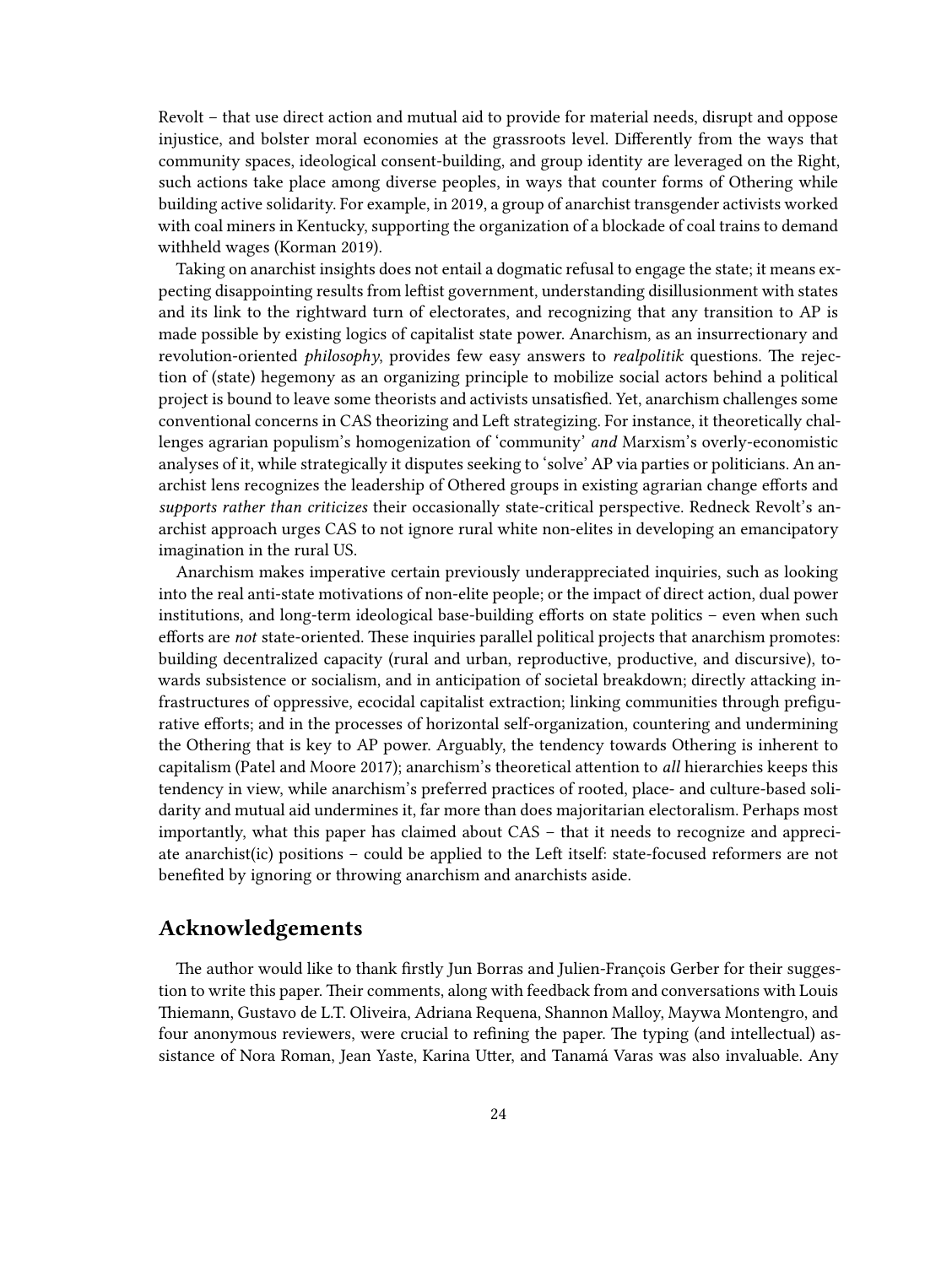academic paper on anarchism is likely to be inadequately anarchist, so I preemptively apologize to anarchists for any deficiencies in that regard. Lastly, as someone who identifies as an active social movement participant, I would be remiss if I did not thank all the collaborators in collective action and thinking (too many to list) who have influenced who I am, why I think about these subjects, and what I think about them.

# <span id="page-24-0"></span>**Disclosure statement**

No potential conflict of interest was reported by the author(s).

# <span id="page-24-1"></span>**ORCID**

*Antonio Roman-Alcalá* http://orcid.org/0000-0001-9209-8786

# <span id="page-24-2"></span>**Correction Statement**

This article has been republished with minor changes. These changes do not impact the academic content of the article.

## <span id="page-24-3"></span>**Notes on contributors**

**Antonio Roman-Alcalá** is an educator, researcher, and organizer based in California. He has been involved in US food movements primarily through urban farming and participatory democratic network organizing, and his research focuses on collaborative efforts to improve movement effectiveness. His recent projects include co-founding the Agroecology Research-Action Collective and convening 'agroecology encounters'.

*Editorial Note:* This paper is part of the '*JPS* Forum on Authoritarian Populism and the Rural World', framed and introduced by Ian Scoones and colleagues in their joint paper, 'Emancipatory Rural Politics: Confronting Authoritarian Populism', published in *JPS* in January 2018. The contributions to this forum will be published separately and in clusters in 2018–2020. This forum is one of the initial outcomes of the activities of the Emancipatory Rural Politics Initiative (ERPI, www.iss.nl/erpi).

# <span id="page-24-4"></span>**References**

Abidor, M. 2019. *Down with the Law: Anarchist Individualist Writings from Early Twentieth-Century France*. Chico/Edinburgh: AK Press. [Google Scholar]

Akuno, K. 2018. "Interview with Kali Akuno of Cooperation Jackson." https://cooperationjackson.org/blog/stirtoactioninterview. [Google Scholar]

Alfred, T. 2005. *Wasáse: Indigenous Pathways of Action and Freedom*. Toronto: University of Toronto Press. [Google Scholar]

Anarchopac. 2019. "Means and Ends: The Anarchist Critique of Seizing State Power." https:// blackrosefed.org/anarchopac-critique-of-seizing-state-power. [Google Scholar]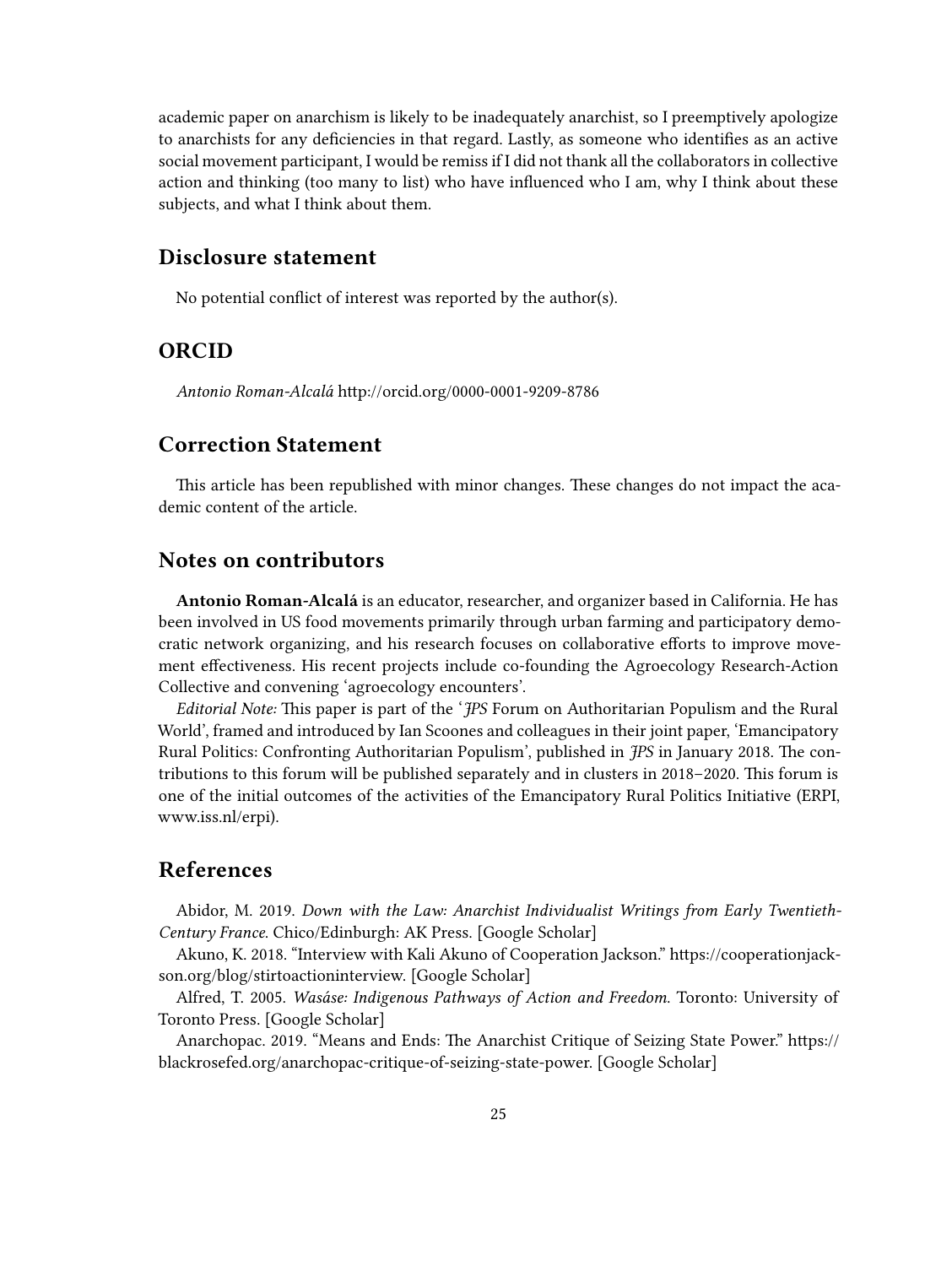Andrade, D. 2019. "Populism from Above and Below: The Path to Regression in Brazil." *Journal of Peasant Studies*. doi:10.1080/03066150.2019.1680542. [Taylor & Francis Online], [Web of Science ®], [Google Scholar]

Anonymous. 2018. "Cops And Klan Go Hand In Hand: A Report From Berkeley." *It's Going Down*. https://itsgoingdown.org/cops-and-klan-go-hand-in-hand-a-report-from-berkeley/. [Google Scholar]

Antliff, A., and B. Hutchens. 2007. "Anarchy, Power, and Poststructuralism." *SubStance* 36 (2): 56–66. [Crossref], [Google Scholar]

Aragorn!. 2005. "Locating an Indigenous Anarchism." *Green Anarchy*, 19. https://theanarchistlibrary.org/library/aragorn-locating-an-indigenous-anarchism. [Google Scholar]

Ashwood, L. 2018a. *For-Profit Democracy: Why the Government Is Losing the Trust of Rural America*. New Haven, CT: Yale University Press. [Crossref], [Google Scholar]

Ashwood, L. 2018b. "Rural Conservatism or Anarchism?The Pro-state, Stateless, and Anti-state Positions." *Rural Sociology* 67: 120–129. [Google Scholar]

Bakunin, M. 1970. *God and the State*. New York: Dover Publications. [Google Scholar]

Barclay, H. 1996. *People Without Government: Anthropology of Anarchy*. London: Kahn and Averill Publishers. [Google Scholar]

Barker, A. J., and J. Pickerill. 2012. "Radicalizing Relationships to and through Shared Geographies: Why Anarchists Need to Understand Indigenous Connections to Land and Place." *Antipode* 44 (5): 1705–1725. [Crossref], [Web of Science ®], [Google Scholar]

Bello, W. 2018. "Counterrevolution, the Countryside and the Middle Classes: Lessons from Five Countries." *The Journal of Peasant Studies* 45 (1): 21–58. [Taylor & Francis Online], [Web of Science ®], [Google Scholar]

Berlet, C., and M. N. Lyons. 2000. *Rightwing Populism in America: Too Close for Comfort*. New York: Guilford Press. [Google Scholar]

Berlet, C., and S. Sunshine. 2019. "Rural Rage: The Roots of Right-Wing Populism in the United States." *Journal of Peasant Studies* 46 (3): 480–513. [Taylor & Francis Online], [Web of Science ®], [Google Scholar]

Bernstein, H. 2010. *Class Dynamics of Agrarian Change*. Winnipeg, Canada: Fernwood Publishing. [Google Scholar]

Bernstein, H. 2014. "Food Sovereignty via the 'Peasant Way': A Sceptical View." *Journal of Peasant Studies* 41 (6): 1031–1063. [Taylor & Francis Online], [Web of Science ®], [Google Scholar]

Bernstein, H. 2018. "The 'Peasant Problem' in the Russian Revolution(s), 1905–1929." *Journal of Peasant Studies* 45 (5–6): 1127–1150. [Taylor & Francis Online], [Web of Science ®], [Google Scholar]

Berry, D. 2009. *A History of the French Anarchist Movement, 1917 to 1945*. Oakland: AK Press. [Google Scholar]

Bookchin, M. 1982. *The Ecology of Freedom: The Emergence and Dissolution of Hierarchy*. Andover, MA: Cheshire Books. [Google Scholar]

Booth, A. 2017. "The Rhetoric of Authoritarianism in the 2016 Presidential Campaign of Donald Trump." Texas State University Masters Thesis, English Department. [Google Scholar]

Borras Jr., S. M. 2020. "Agrarian Social Movements: The Absurdly Difficult But Not Impossible Agenda of Defeating Right-Wing Populism and Exploring a Socialist Future." *Journal of Agrarian Change* 20 (3): 3–36. [Crossref], [Google Scholar]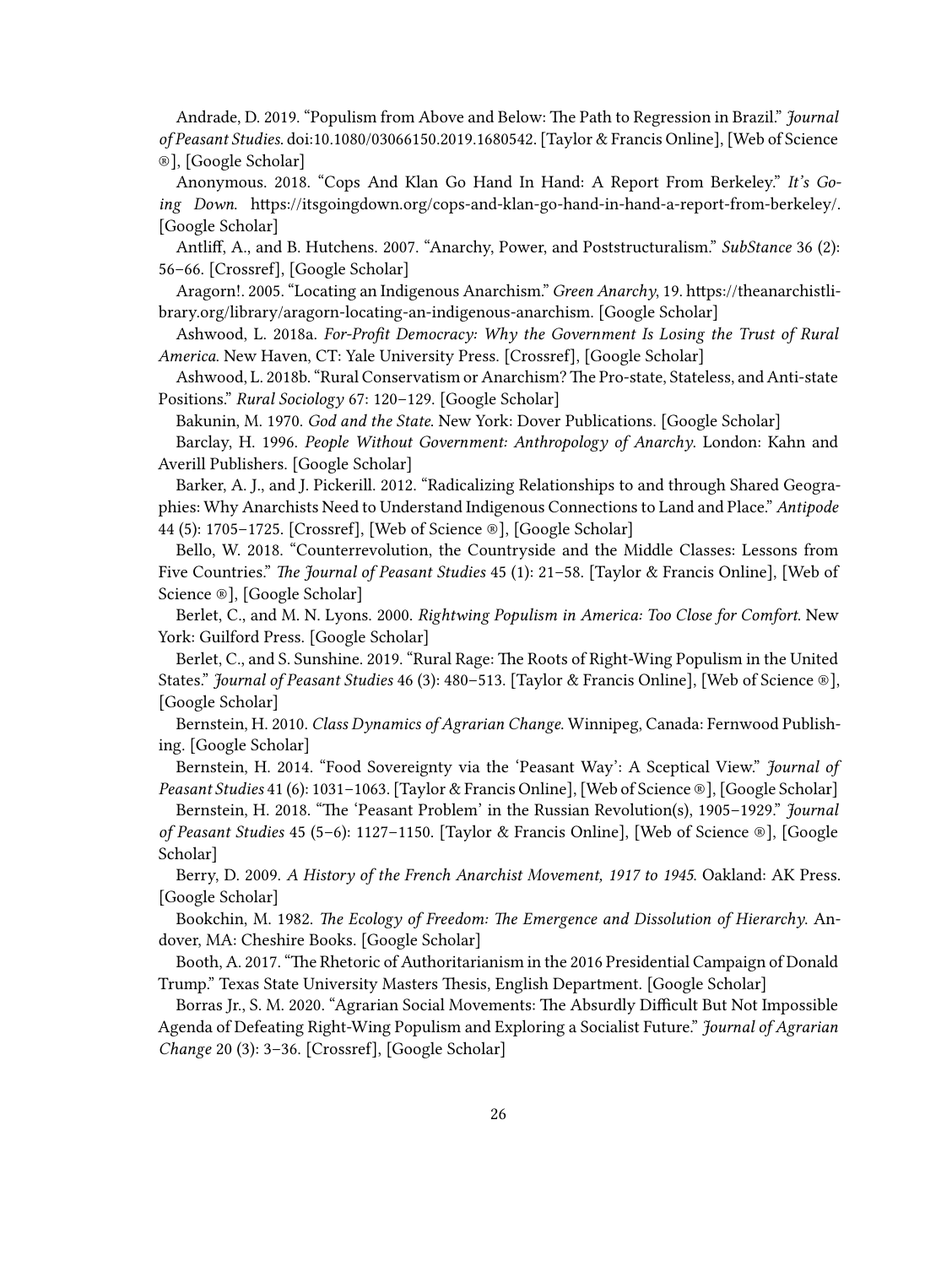Brass, T. 2015. "Peasants, Academics, Populists: Forward to the Past?" *Critique of Anthropology* 35 (2): 187–204. [Crossref], [Web of Science ®], [Google Scholar]

Bray, M. 2013. *Translating Anarchy: The Anarchism of Occupy Wall Street*. Winchester, UK: Zero Books. [Google Scholar]

Bray, M. 2017. *Antifa: The Anti-Fascist Handbook*. Brooklyn, NY: Melville House. [Google Scholar]

Brown, W. 2006. "American Nightmare: Neoliberalism, Neoconservatism, and De-democratization." *Political Theory* 34 (6): 690–714. [Crossref], [Web of Science ®], [Google Scholar]

Brown, S., and C. Getz. 2008. "Privatizing Farm Worker Justice: Regulating Labor Through Voluntary Certification and Labeling." *Geoforum; Journal of Physical, Human, and Regional Geosciences* 39: 1184–1196. [Crossref], [Web of Science ®], [Google Scholar]

Bruff, I. 2014. "The Rise of Authoritarian Neoliberalism." *Rethinking Marxism: A Journal of Economics, Culture & Society* 26 (1): 113–129. [Taylor & Francis Online], [Google Scholar]

BSA (Black Socialists of America). 2019. *Twitter Page*. Accessed September 19, 2019. https:// twitter.com/BlackSocialists. [Google Scholar]

Buber, M. 1949. *Paths in Utopia*. New York: Macmillan. [Google Scholar]

Calvário, R., A. A. Desmarais, and J. Azkarraga. 2019. "Solidarities from Below in the Making of Emancipatory Rural Politics: Insights from Food Sovereignty Struggles in the Basque Country." *Sociologia Ruralis*. doi:10.1111/soru.12264. [Crossref], [PubMed], [Web of Science ®], [Google Scholar]

Campbell, T. 2017. *Populism and Its Discontents: Populism on the American Left and Right During the 2016 Election Cycle*. Waco, TX: Baylor University. [Google Scholar]

Cappelletti, A. 2018. *Anarchism in Latin America*. Chico, CA: AK Press. [Google Scholar]

Carlisle, L. 2015. "Audits and Agrarianism: The Moral Economy of an Alternative Food Network." *Elementa: Science of the Anthropocene* 21: 1–16. [Google Scholar]

Carter, A. 1971. *The Political Theory of Anarchism*. New York: Harper Torchbooks. [Google Scholar]

Castañeda, C., and M. Feu. 2019. "Introduction: Hispanic Anarchist Print Culture." In *Writing Revolution: Hispanic Anarchism in the United States*, edited by Cristopher J. Castañeda and Montse Feu, 1–14. Springfield, IL: University of Illinois Press. [Crossref], [Google Scholar]

Churchill, W. 2003. *Acts of Rebellion: The Ward Churchill Reader*. New York & London: Routledge. [Crossref], [Google Scholar]

CILEP (Centro de Investigación Libertaria y Educación Popular) (editor). 2011. *Pasado y presente del anarquismo y del anarcosindicalismo en Colombia*. Buenos Aires: Libros de Anarres. [Google Scholar]

Clark, J. 2019. *Between Earth and Empire: From the Necrocene to the Beloved Community*. Oakland: PM Press. [Google Scholar]

Clastres, P. 1989. *Society Against the State: Essays in Political Anthropology*. Cambridge, MA: MIT Press. [Google Scholar]

Cole, P., D. Struthers, and K. Zimmer. 2018. *Wobblies of the World: A Global History of the IWW*. London: Pluto Press. [Google Scholar]

Cornell, A. 2016. *Unruly Equality: US Anarchism in the 20th Century*. Oakland, CA: University of California Press. [Google Scholar]

Coulthard, G. S. 2014. *Red Skin, White Masks: Rejecting the Colonial Politics of Recognition*. Minneapolis, MN: University of Minneapolis Press. [Crossref], [Google Scholar]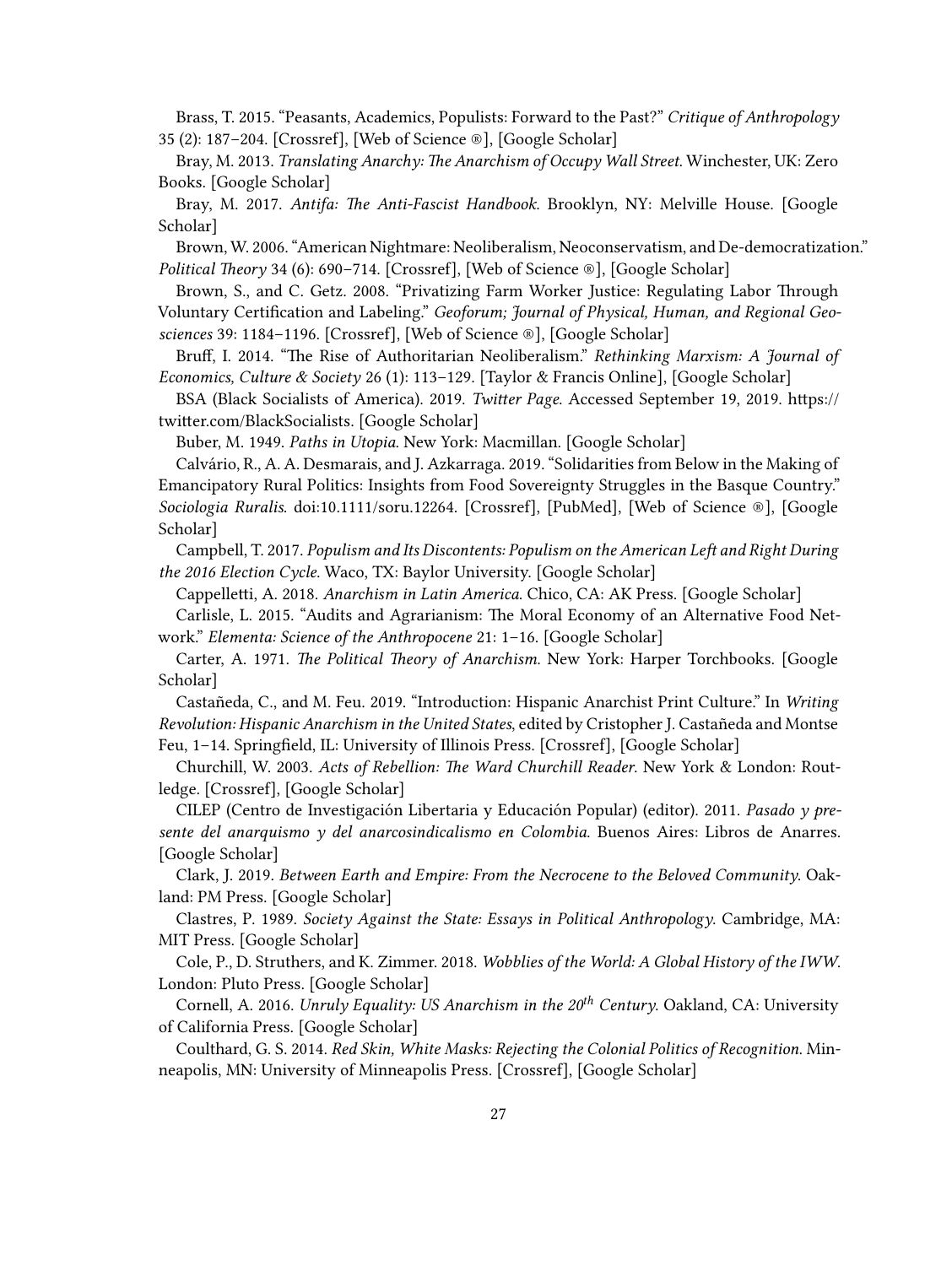CrimethiInc. 2017. *From Democracy to Freedom: The Difference Between Government and Self-Determination*. Salem, OR: CrimethiInc. ex-Workers' Collective. [Google Scholar]

crow, s. 2014. *Black Flags and Windmills: Hope, Anarchy, and the Common Ground Collective*. 2<sup>nd</sup> ed. Oakland, CA: PM Press. [Google Scholar]

Crump, J. 1993. *Hatta Shūzō and Pure Anarchism in Interwar Japan*. New York: St. Martin's Press. [Crossref], [Google Scholar]

Davidson, S. 2009. "Ecoanarchism: A Critical Defence." *Journal of Political Ideologies* 14 (1): 47–67. [Taylor & Francis Online], [Google Scholar]

Day, R. F. 2005. *Gramsci Is Dead: Anarchist Currents in the Newest Social Movements*. London: Pluto Press. [Google Scholar]

Desmarais, A. 2007. *La Via Campesina: Globalization and the Power of Peasants*. Winnipeg, Canada: Fernwood Publishing. [Google Scholar]

Diamond, S. 1995. *Roads to Dominion: Rightwing Movements and Political Power in the United States*. New York: Guilford Press. [Google Scholar]

Dirlik, A. 1991. *Anarchism in the Chinese Revolution*. Berkeley and Los Angeles: University of California Press. [Crossref], [Google Scholar]

Dixon, C. 2012. "Building 'Another Politics': The Contemporary Anti-Authoritarian Current in the US and Canada." *Anarchist Studies* 20 (1): 32–60. [Google Scholar]

Dolgoff, S., ed. 1974. *The Anarchist Collectives Workers' Self-Management in the Spanish Revolution 1936–1939*. New York: Free Life Editions. [Google Scholar]

Donaghey, Jim. 2013. "Bakunin Brand Vodka: An Exploration into Anarchist-Punk and Punk-Anarchism." *Anarchist Developments in Cultural Studies* 1: 139–170. [Google Scholar]

DSA-LSC (Democratic Socialists of America-Libertarian Socialist Caucus). 2019. *Dual Power: A Strategy to Build Socialism in Our Time*. Accessed July 18, 2019. https://dsa-lsc.org/2018/12/31/ dual-power-a-strategy-to-build-socialism-in-our-time/. [Google Scholar]

Dunlap, A., and J. Jakobsen. 2020. *The Violent Technologies of Extraction: Political Ecology, Critical Agrarian Studies and the Capitalist Worldeater*. Cham, Switzerland: Palgrave Macmillan. [Crossref], [Google Scholar]

Eagleton, T. 1999. *Marx (The Great Philosopher's Series)*. Abingdon, Oxfordshire, UK: Routledge. [Google Scholar]

Eckhardt, W. 2016. *The First Socialist Schism: Bakunin vs. Marx in the International Working Men's Association*. Oakland, CA: PM Press. [Google Scholar]

Edelman, M. 2019. "Hollowed Out Heartland, USA: How Capital Sacrificed Communities and Paved the Way for Authoritarian Populism." *Journal of Rural Studies*. doi:10.1016/ j.jrurstud.2019.10.045. [Crossref], [Google Scholar]

el-Ojeili, C. 2014. "Anarchism as the Contemporary Spirit of Anti-Capitalism? A Critical Survey of Recent Debates." *Critical Sociology* 40 (3): 451–468. [Crossref], [Web of Science ®], [Google Scholar]

Epstein, B. 1993. *Political Protest and Cultural Revolution: Nonviolent Direct Action in the 1970s and 1980s*. Oakland, CA: University of California Press. [Google Scholar]

Escobar, A. 1995. *Encountering Development: The Making and Unmaking of the Third World*. Princeton, NJ: Princeton University Press. [Google Scholar]

Evans, D. 2020. *Revolution and the State: Anarchism in the Spanish Civil War, 1936–1939*. Chico, CA: AK Press. [Google Scholar]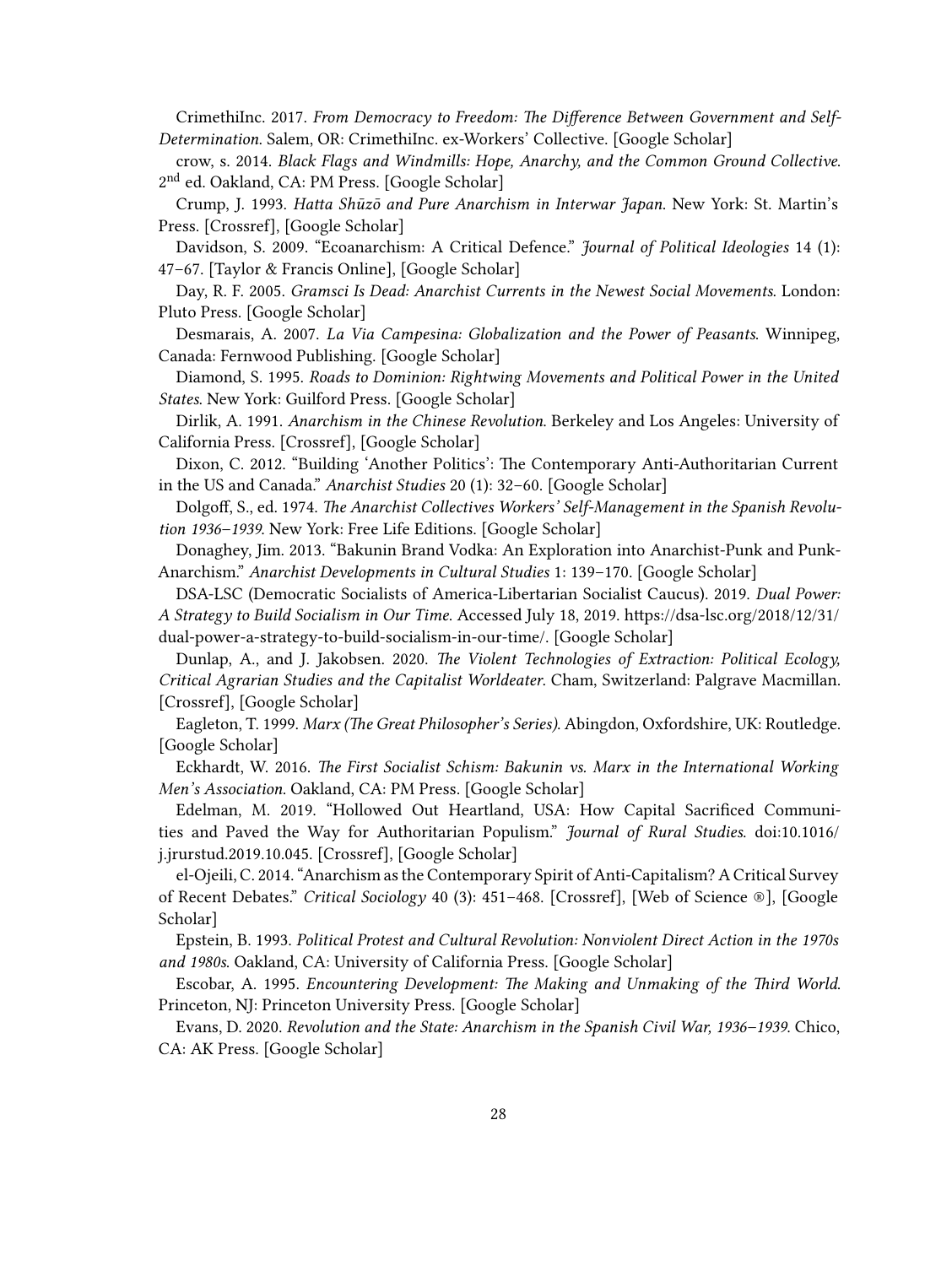GA (Green Anarchy). 2012. *Uncivilized: The Best of Green Anarchy*. Green Anarchy Press. https:/ /ia801909.us.archive.org/29/items/Uncivilized\_201611/Uncivilized.pdf. [Google Scholar]

Galt, R. E. 2013. "The Moral Economy Is a Double-Edged Sword: Explaining Farmers' Earnings and Self-Exploitation in Community-Supported Agriculture." *Economic Geography* 89 (4): 341– 365. [Taylor & Francis Online], [Web of Science ®], [Google Scholar]

Gamblin, G. J. 1999. "Russian Populism and Its Relations with Anarchism 1870–1881." Thesis at The University of Birmingham Centre for Russian and East European Studies. Birmingham: University of Birmingham. [Google Scholar]

Gaventa, J. 2003. *Power after Lukes: An Overview of Theories of Power Since Lukes and Their Application to Development*. Brighton: Participation Group, Institute of Development Studies. https:/ /www.powercube.net/wp-content/uploads/2009/11/power\_after\_lukes.pdf. [Google Scholar]

Gaventa, J. 2019. "Power and Powerlessness in an Appalachian Valley – Revisited." *Journal of Peasant Studies* 46 (3): 440–456. [Taylor & Francis Online], [Web of Science ®], [Google Scholar]

Gerber, J.-F. 2020. "Degrowth and Critical Agrarian Studies." *Journal of Peasant Studies* 47 (2): 235–264. [Taylor & Francis Online], [Web of Science ®], [Google Scholar]

de Góes, P., ed. 2017. *The Luso-Anarchist Reader: The Origins of Anarchism in Portugal and Brazil*. Charlotte, NC: Information Age Publishing. [Google Scholar]

Giraldo, O. F., and N. McCune. 2019. "Can the State Take Agroecology to Scale? Public Policy Experiences in Agroecological Territorialization from Latin America." *Agroecology and Sustainable Food Systems* 43 (7–8): 785–809. [Google Scholar]

Gomez Casas, J. 1986. *Anarchist Organisation: The History of the F.A.I*. Portland, OR: Black Rose Books. [Google Scholar]

Goodyear-Ka'ōpua, N. 2011. "Kuleana lāhui: Collective Responsibility for Hawaiian Nationhood in Activists' Praxis." *Affinities: A Journal of Radical Theory, Culture, and Action* 5: 130–163. [Google Scholar]

Gordon, U. 2008. *Anarchy Alive: Anti-Authoritarian Politics from Practice to Theory*. London: Pluto Press. [Google Scholar]

Graeber, D. 2005. *Fragments of an Anarchist Anthropology*. Chicago: Prickly Paradigm Press. [Google Scholar]

Graeber, D. 2013. *The Democracy Project*. New York: Spiegel and Grau. [Google Scholar]

Graeber, D., and D. Wengrow. 2018. "Are We City Dwellers or Hunter-Gatherers?" *New Humanist*. Accessed October 10, 2019. https://newhumanist.org.uk/articles/5409/are-we-city-dwellersor-hunter-gatherers. [Google Scholar]

Graham, R., ed. 2005. *Anarchism: A Documentary History of Libertarian Ideas: From Anarchy to Anarchism (300 CE To 1939)*. Vol. 1. Montreal/New York/London: Black Rose Books. [Google Scholar]

Graham, R., ed. 2009. *The Emergence of the New Anarchism (1939–1977)*. Vol. 2. Montreal/New York/London: Black Rose Books. [Google Scholar]

Graham, R., ed. 2012. *The New Anarchism (1974–2012)*. Vol. 3. Montreal/New York/London: Black Rose Books. [Google Scholar]

Grattan, L. 2018. *Populism's Power: Radical Grassroots Democracy in America*. Oxford, England: Oxford University Press. [Google Scholar]

Giunta, I. 2014. "Food Sovereignty in Ecuador: Peasant Struggles and the Challenge of Institutionalization." *Journal of Peasant Studies* 41 (6): 1201–1224. [Taylor & Francis Online], [Web of Science ®], [Google Scholar]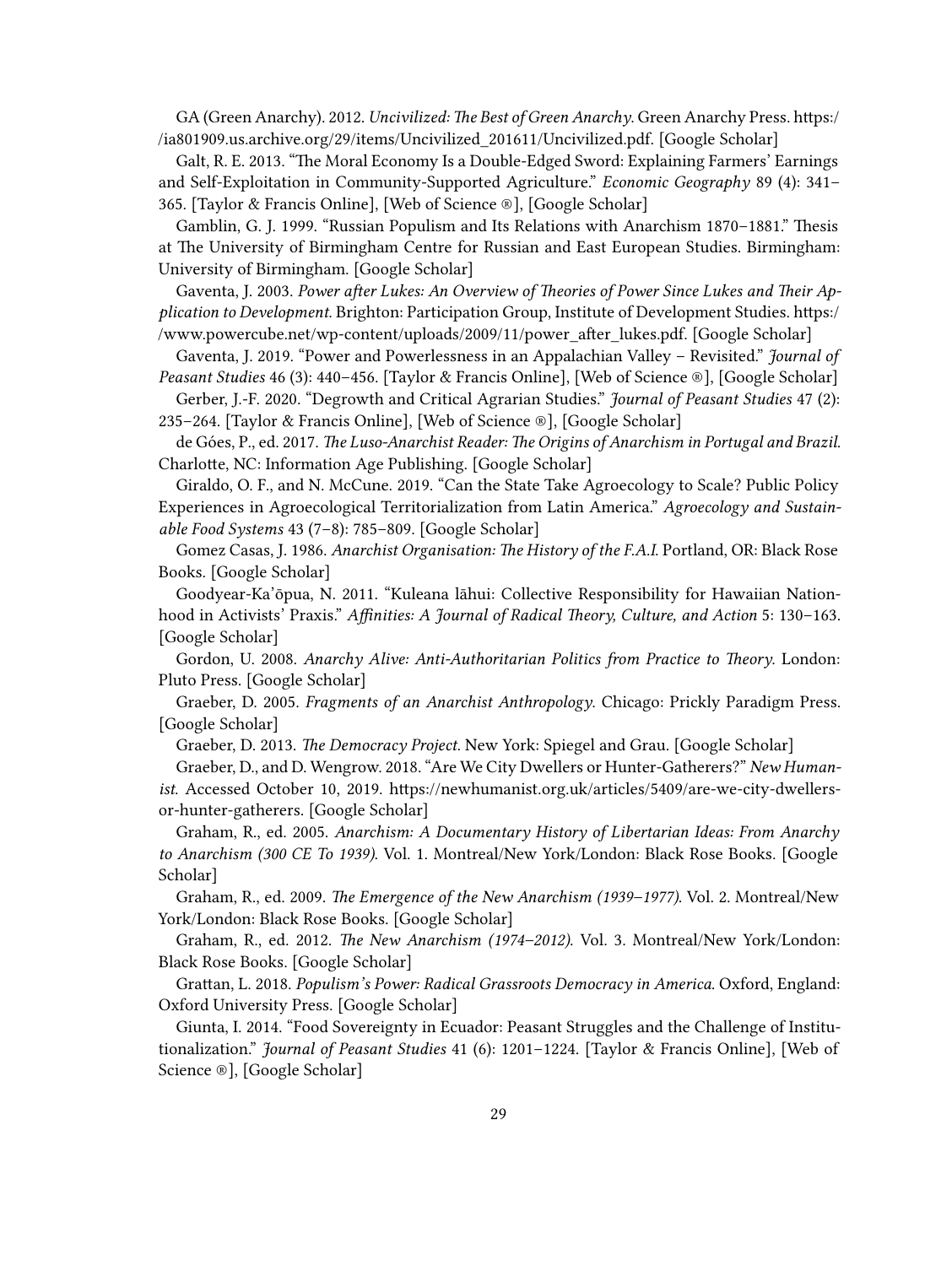Hall, S. 1985. "Authoritarian Populism: A Reply to Jessop et al." *New Left Review* 151: 115–124. [Google Scholar]

Hammond, J. L. 2015. "The Anarchism of Occupy Wall Street." *Science & Society* 79 (2): 288–313. [Crossref], [Web of Science ®], [Google Scholar]

Hart, J. 1978. *Anarchism & The Mexican Working Class, 1860–1931*. Austin, TX: University of Texas Press. [Google Scholar]

Harvey, D. 2017. "'Listen, Anarchist!' A Personal Response to Simon Springer's 'Why a Radical Geography Must Be Anarchist'." *Dialogues in Human Geography* 7 (3): 233–250. [Crossref], [Web of Science ®], [Google Scholar]

Hirsch, S. 2010. "Peruvian Anarcho-Syndicalism: Adapting Transnational Influences and Forging Counter Hegemonic Practices, 1905–1930." In *Anarchism and Syndicalism in the Colonial and Postcolonial World, 1870–1940: The Praxis of National Liberation, Internationalism, and Social Revolution*, edited by S. Hirsch, and L. van der Walt, 227–272. Leiden, Netherlands: Brill. [Crossref], [Google Scholar]

Hirsch, S., and L. van der Walt, eds. 2010. *Anarchism and Syndicalism in the Colonial and Postcolonial World, 1870–1940: The Praxis of National Liberation, Internationalism, and Social Revolution*. Leiden, Netherlands: Brill. [Crossref], [Google Scholar]

Hobsbawm, E. 1973. *Revolutionaries. Contemporary Essays*. London: Weidenfeld and Nicolson. [Google Scholar]

Hodges, D. 1995. *Mexican Anarchism after the Revolution*. Austin, TX: University of Texas Press. [Google Scholar]

Holloway, J. 2013. *In, Against, and Beyond Capitalism: The San Francisco Lectures*. Oakland, CA: PM Press. [Google Scholar]

Hwang, D. 2017. *Anarchism in Korea. Independence, Transnationalism, and the Question of National Development 1919–1984*. Albany, NY: SUNY Press. [Google Scholar]

IAF (Indigenous Anarchist Federation). n.d. "What We Are About." https://iaf-fai.org/about/. [Google Scholar]

Internationalist Commune of Rojava. 2018. *Make Rojava Green Again: Building an Ecological Society*. London: Dog Section Press. [Google Scholar]

The Invisible Committee. 2009. *The Coming Insurrection*. Los Angeles: Semiotext(e). [Google Scholar]

Jaffe, S. 2017. "Trump Interruption: A Conversation with Legba Carrefour." *The Baffler*. https:/ /thebaffler.com/latest/interviews-for-resistance-carrefour. [Google Scholar]

Jessop, B. 2015. "Margaret Thatcher and Thatcherism: Dead But Not Buried." *British Politics* 10 (1): 16–30. [Crossref], [Web of Science ®], [Google Scholar]

Karatani, K. 2005. *Transcritique: On Kant and Marx*. Cambridge, MA: MIT Press. [Google Scholar]

Knowles, Rob. 2004. *Political Economy from Below: Economic Thought in Communitarian Anarchism, 1840–1914*. New York and London: Routledge. [Google Scholar]

Korman, C. 2019. "The Battle for a Paycheck in Kentucky Coal Country." *The New Yorker*. September 9. [Google Scholar]

Kropotkin, P. 1892. *The Conquest of Bread*. Paris, France: Le Révolté. [Google Scholar]

Kropotkin, P. 1899. *Fields, Factories and Workshops: Or, Industry Combined with Agriculture and Brain Work with Manual Labor*. London: Hutchison. [Google Scholar]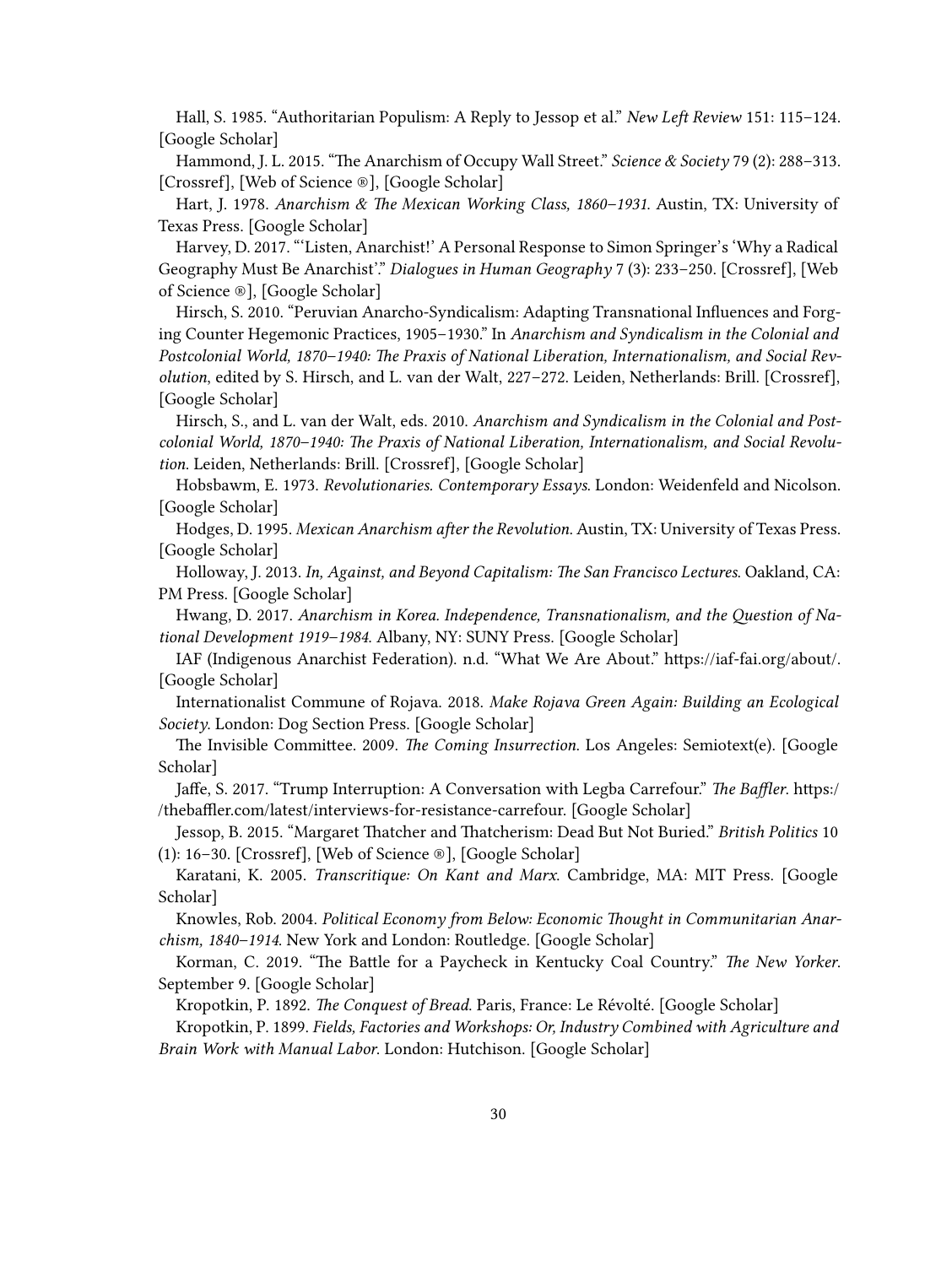Laclau, E. 2005. "Populism: What's in a Name?" In *Populism and the Mirror of Democracy*, edited by Francisco Panizza, 32–49. London: Verso. [Google Scholar]

Levien, M., M. Watts, and Y. Hairong. 2018. "Agrarian Marxism." *Journal of Peasant Studies* 45 (5–6): 853–883. [Taylor & Francis Online], [Web of Science ®], [Google Scholar]

Loadenthal, M. 2017. *The Politics of Attack: Communiqués and Insurrectionary Violence*. Manchester: Manchester University Press. [Google Scholar]

Maghimbi, S., I. N. Kimambo, and K. Sugimura. 2011. *Contemporary Perspectives on Moral Economy: Africa and Southeast Asia*. Dar es Salaam, Tanzania: Dar Es Salaam University Press. [Google Scholar]

Malatesta, E. 2019. *Malatesta in America 1899–1900*. Edited by D. Turcato. Oakland, CA: AK Press. [Google Scholar]

Marshall, P. 2010. *Demanding the Impossible: A History of Anarchism*. Oakland, CA: PM Press. [Google Scholar]

Maxwell, B., and R. Craib. 2015. *No Gods, No Masters, No Peripheries*. Oakland, CA: PM Press. [Google Scholar]

May, T. 1994. *The Political Philosophy of Poststructuralist Anarchism*. University Park, PA: Penn State University Press. [Google Scholar]

Mbah, S., and I. E. Igariwey. 2001. *African Anarchism: The History of a Movement*. Chicago, IL: See Sharp Press. [Google Scholar]

McKay, I. 2012. "Another View: Syndicalism, Anarchism and Marxism." *Anarchist Studies* 20 (1): 89. [Google Scholar]

McQuinn, J. 2009. "Post-Left Anarchy: Leaving the Left Behind." https://theanarchistlibrary.org/library/jason-mcquinn-post-left-anarchy-leaving-the-left-behind. [Google Scholar]

Meyer, M., and K. Kersplebedeb, eds. 2019. *Kuwasi Balagoon: A Soldier's Story: Revolutionary Writings by a New Afrikan Anarchist*. Oakland, CA: PM Press. [Google Scholar]

Moffitt, B. 2016. *The Global Rise of Populism: Performance, Political Style, and Representation*. Stanford, CA: Stanford University Press. [Crossref], [Google Scholar]

Montenegro de Wit, M., A. Roman-Alcalá, A. Liebman, and S. Chrisman. 2019. "Agrarian Origins of Authoritarian Populism in the United States: What Can We Learn from 20<sup>th</sup>-Century Struggles in California and the Midwest?" *Journal of Rural Studies*. doi:10.1016/ j.jrurstud.2019.12.003. [Crossref], [Google Scholar]

Morris, B. 2018. *Kropotkin: The Politics of Community*. Amherst, NY: Humanity Books. [Google Scholar]

Mouffe, C. 2018. *For a Left Populism*. London: Verso. [Google Scholar]

Oikonomakis, L. 2020. "The Government of Hope, the Hope of Government, and the Role of Elections as Wave-Breakers of Radical Prefigurative Political Processes." In *Beyond Crisis: After the Collapse of Institutional Hope in Greece, What?* edited by John Holloway, Katerina Nasioka, and Paagiotis Doulos, 40–61. Oakland, CA: PM Press. [Google Scholar]

O'Hearn, D., and A. Grubaçic. 2018. *Living at the Edges of Capitalism: Adventures in Exile and Mutual Aid*. Oakland, CA: University of California Press. [Google Scholar]

Páez, A. 1986. *El anarquismo en el Ecuador*. Quito: Corporación Editora Nacional. [Google Scholar]

Palij, M. 1976. *The Anarchism of Nestor Makhno, 1918–1921*. Seattle, WA: University of Washington Press. [Google Scholar]

Panizza, F., ed. 2005. *Populism and the Mirror of Democracy*. London: Verso. [Google Scholar]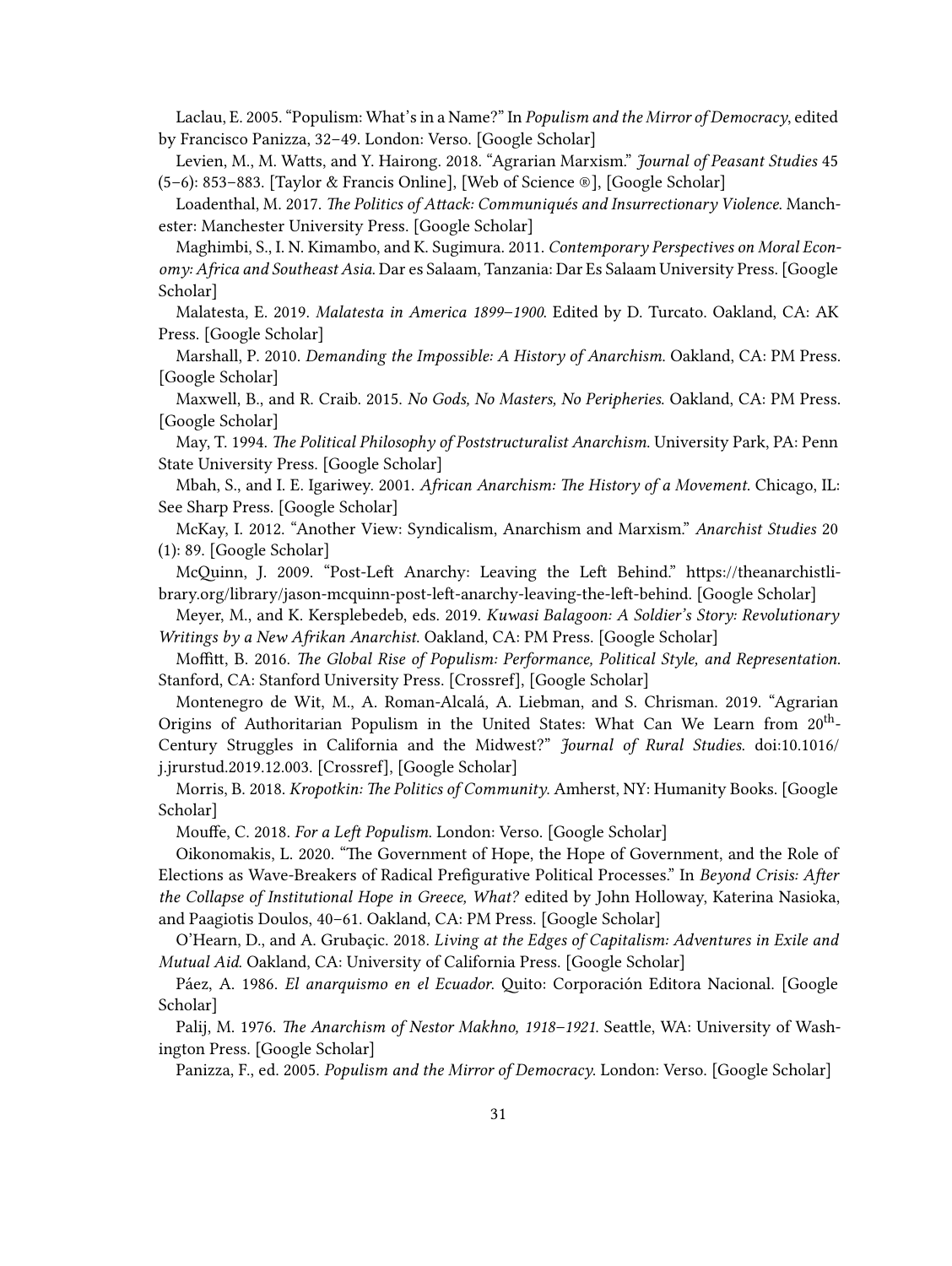Patel, R., and J. Moore. 2017. *A History of the World in Seven Cheap Things: A Guide to Capitalism, Nature, and the Future of the Planet*. Oakland, CA: University of California Press. [Crossref], [Google Scholar]

Pellow, D. N. 2014. *Total Liberation: The Power and Promise of Animal Rights and the Radical Earth Movement*. Minneapolis: University of Minnesota Press. [Crossref], [Google Scholar]

Pellow, D. N. 2016. "Environmental Justice and Rural Studies: A Critical Conversation and Invitation to Collaboration." *Journal of Rural Studies* 47: 381–386. [Crossref], [Web of Science ®], [Google Scholar]

Pernicone, N. 1993. *Italian Anarchism, 1864–1892*. Princeton, NJ: Princeton University Press. [Crossref], [Google Scholar]

Phillips-Fein, K. 2009. *Invisible Hands: The Making of the Conservative Movement from the New Deal to Reagan*. New York: W.W. Norton. [Google Scholar]

Porter, D. 2011. *Eyes to the South: French Anarchists and Algeria*. Oakland, CA: AK Press. [Google Scholar]

Prichard, A., R. Kinna, S. Pinta, and D. Berry, eds. 2017. *Libertarian Socialism: Politics in Black and Red*. Oakland, CA: PM Press. [Google Scholar]

Pulido, L. 2017. "Geographies of Race and Ethnicity II: Environmental Racism, Racial Capitalism and State-Sanctioned Violence." *Progress in Human Geography* 41 (4): 524–533. [Crossref], [Web of Science ®], [Google Scholar]

Quail, J. 2019. *The Slow Burning Fuse: The Lost History of the British Anarchists*. Oakland, CA: PM Press. [Google Scholar]

Ramnath, M. 2011. *Decolonizing Anarchism: An Anti-Authoritarian History of India's Liberation Struggle*. Oakland, CA: AK Press. [Google Scholar]

Ramos, R., E. Rodrigues, and A. Samis. 2003. *Against All Tyranny! Essays on Anarchism in Brazil*. Berkeley, CA and London, UK: Kate Sharpley Library. [Google Scholar]

Randall, A., and A. Charlesworth. 2000. "The Moral Economy: Riots, Markets and Social Conflict." In *Moral Economy and Popular Protest: Crowds, Conflict and Authority*, edited by A. Randall and A. Charlesworth, 1–33. London: MacMillan Press. [Google Scholar]

Redneck Revolt. n.d. "Redneck Revolt Organizing Principles." Accessed October 16, 2019. https:/ /www.redneckrevolt.org/principles. [Google Scholar]

Roman-Alcalá, A. 2018. "(Relative) Autonomism, Policy Currents and the Politics of Mobilisation for Food Sovereignty in the United States: The Case of Occupy the Farm." *Local Environment: The International Journal of Justice and Sustainability* 23 (6): 619–634. [Taylor & Francis Online], [Web of Science ®], [Google Scholar]

Saed. 2019. "James Richard O'Connor's Ecological Marxism." *Capitalism Nature Socialism* 30 (4): 1–12. [Taylor & Francis Online], [Google Scholar]

Samudzi, Z., and W. C. Anderson. 2018. *As Black as Resistance: Finding the Conditions for Liberation*. Oakland, CA: AK Press. [Google Scholar]

Sbicca, J. 2018. *Food Justice Now: Deepening the Roots of Social Struggle*. Minneapolis, MN: University of Minnesota Press. [Crossref], [Google Scholar]

Schmidt, M. 2013. *Cartography of Revolutionary Anarchism*. Oakland, CA: AK Press. [Google Scholar]

Scoones, I., M. Edelman, S. M. Borras, R. Hall, W. Wolford, and B. White. 2018. "Emancipatory Rural Politics: Confronting Authoritarian Populism." *The Journal of Peasant Studies* 45 (1): 1–20. [Taylor & Francis Online], [Web of Science ®], [Google Scholar]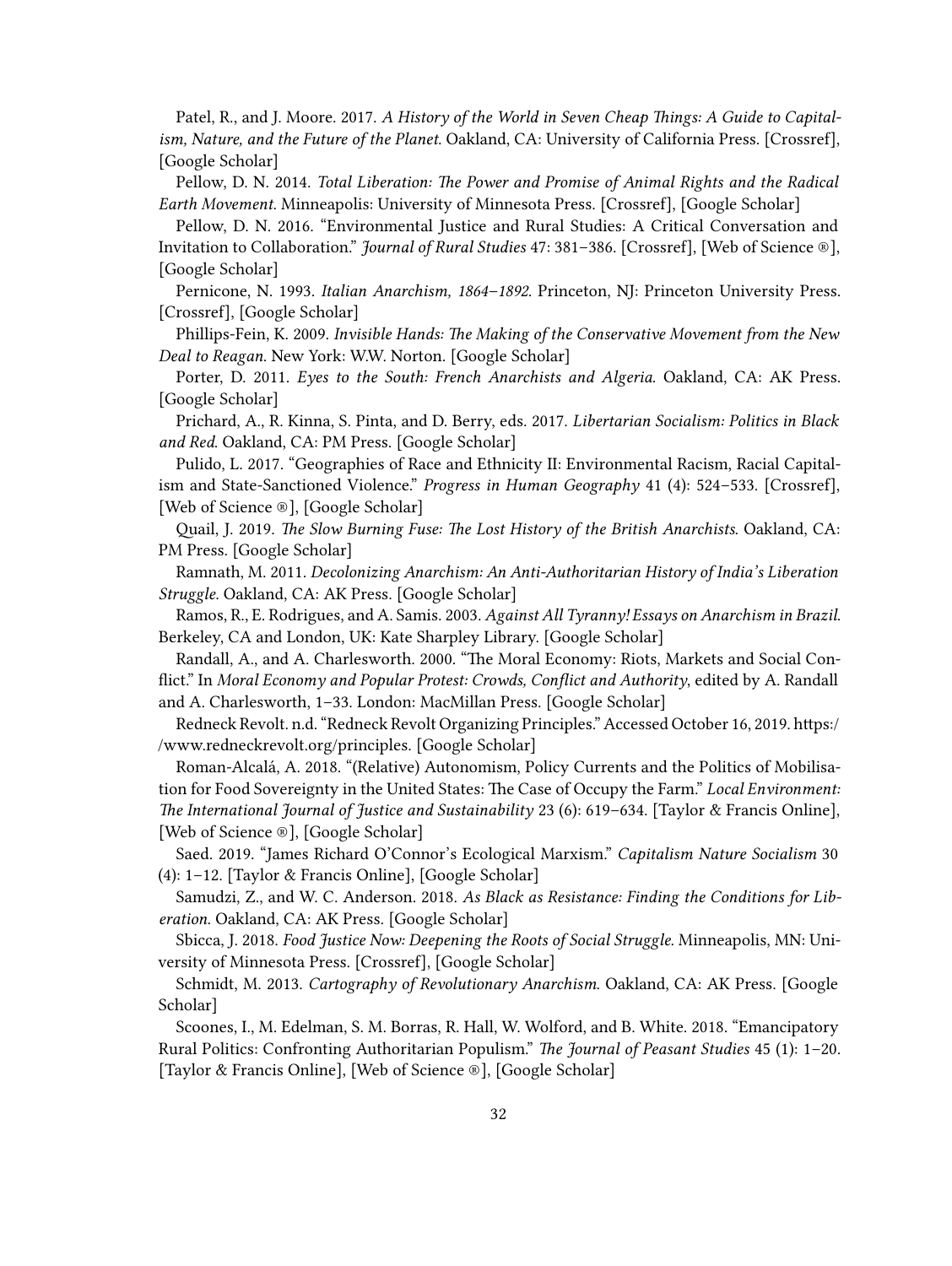Scott, J. 1976. *The Moral Economy of the Peasant: Rebellion and Subsistence in Southeast Asia*. New Haven, CT: Yale University Press. [Google Scholar]

Scott, J. 1985. *Weapons of the Weak*. New Haven, CT: Yale University Press. [Google Scholar]

Scott, J. 1992. *Domination and the Arts of Resistance*. New Haven, CT: Yale University Press. [Google Scholar]

Scott, J. 1998. *Seeing Like a State: How Certain Schemes to Improve the Human Condition Have Failed*. New Haven, CT: Yale University Press. [Google Scholar]

Scott, J. 2009. *The Art of Not Being Governed: An Anarchist History of Upland Southeast Asia*. New Haven, CT: Yale University Press. [Google Scholar]

Scott, J. 2012. *Two Cheers for Anarchism: Six Easy Pieces on Autonomy, Dignity, Work and Meaningful Work and Play*. Princeton, NJ: Princeton University Press. [Crossref], [Google Scholar]

Scott, J. 2017. *Against the Grain: A Deep History of the Earliest States*. New Haven, CT: Yale University Books. [Google Scholar]

Seaweed. 2013. *Land and Freedom: An Open Invitation* (excerpt). https://theanarchistlibrary.org/ library/seaweed-land-and-freedom. [Google Scholar]

Shaffer, K. 2000. "Cuba Para Todos: Anarchist Internationalism and the Cultural Politics of Cuban Independence, 1898–1925." *Cuban Studies* 31: 45–75. [Google Scholar]

Shaffer, K. 2013. *Black Flag Boricuas: Anarchism, Antiauthoritarianism, and the Left in in Puerto Rico, 1897–1921*. Chicago: University of Illinois Press. [Crossref], [Google Scholar]

Shanin, T. 2018. "1881 Letters of Vera Zasulich and Karl Marx." *Journal of Peasant Studies* 45 (7): 1183–1202. [Taylor & Francis Online], [Web of Science ®], [Google Scholar]

Solnit, R. 2009. *A Paradise Built in Hell: The Extraordinary Communities that Arise in Disaster*. New York: Penguin Books. [Google Scholar]

Springer, S. 2017. "The Limits to Marx: David Harvey and the Condition of Postfraternity." *Dialogues in Human Geography* 7 (3): 280–294. [Crossref], [Web of Science ®], [Google Scholar]

Stewart, E. 2019. "We Are (Still) the 99 Percent." *Vox*. https://www.vox.com/the-highlight/2019/ 4/23/18284303/occupy-wall-street-bernie-sanders-dsa-socialism. [Google Scholar]

Táala Hooghan Infoshop. 2019. Save the Date! Indigenous Anarchist Convergence. February 13. Accessed October 10, 2019. http://www.taalahooghan.org/save-the-date-indigenous-anarchistconvergence/. [Google Scholar]

Tanenbaum, J. 2016. "To Destroy Domination in All Its Forms: Anarcha-Feminist Theory, Organization and Action 1970–1978." *Perspectives on Anarchist Theory* 29. http://blackrosefed.org/ anarcha-feminism-to-destroy-domination-in-all-forms/. [Google Scholar]

Thomas, P. 1990. *Karl Marx and the Anarchists*. London: Routledge. [Google Scholar]

Thompson, E. P. 1966. *The Making of the English Working Class*. New York: Vintage Books. [Google Scholar]

Thompson, E. P. 1971. "The Moral Economy of the English Crowd in the Eighteenth Century." *Past and Present* 50 (1): 76–136. [Crossref], [Google Scholar]

Tilzey, M. 2019. "Authoritarian Populism and Neo-extractivism in Bolivia and Ecuador: The Unresolved Agrarian Question and the Prospects for Food Sovereignty as Counter-Hegemony." *Journal of Peasant Studies* 46 (3): 626–652. [Taylor & Francis Online], [Web of Science ®], [Google Scholar]

Ulrich-Schad, J., and C. Duncan. 2018. "People and Places Left Behind: Work, Culture and Politics in the Rural United States." *Journal of Peasant Studies* 45 (1): 59–79. [Taylor & Francis Online], [Web of Science ®], [Google Scholar]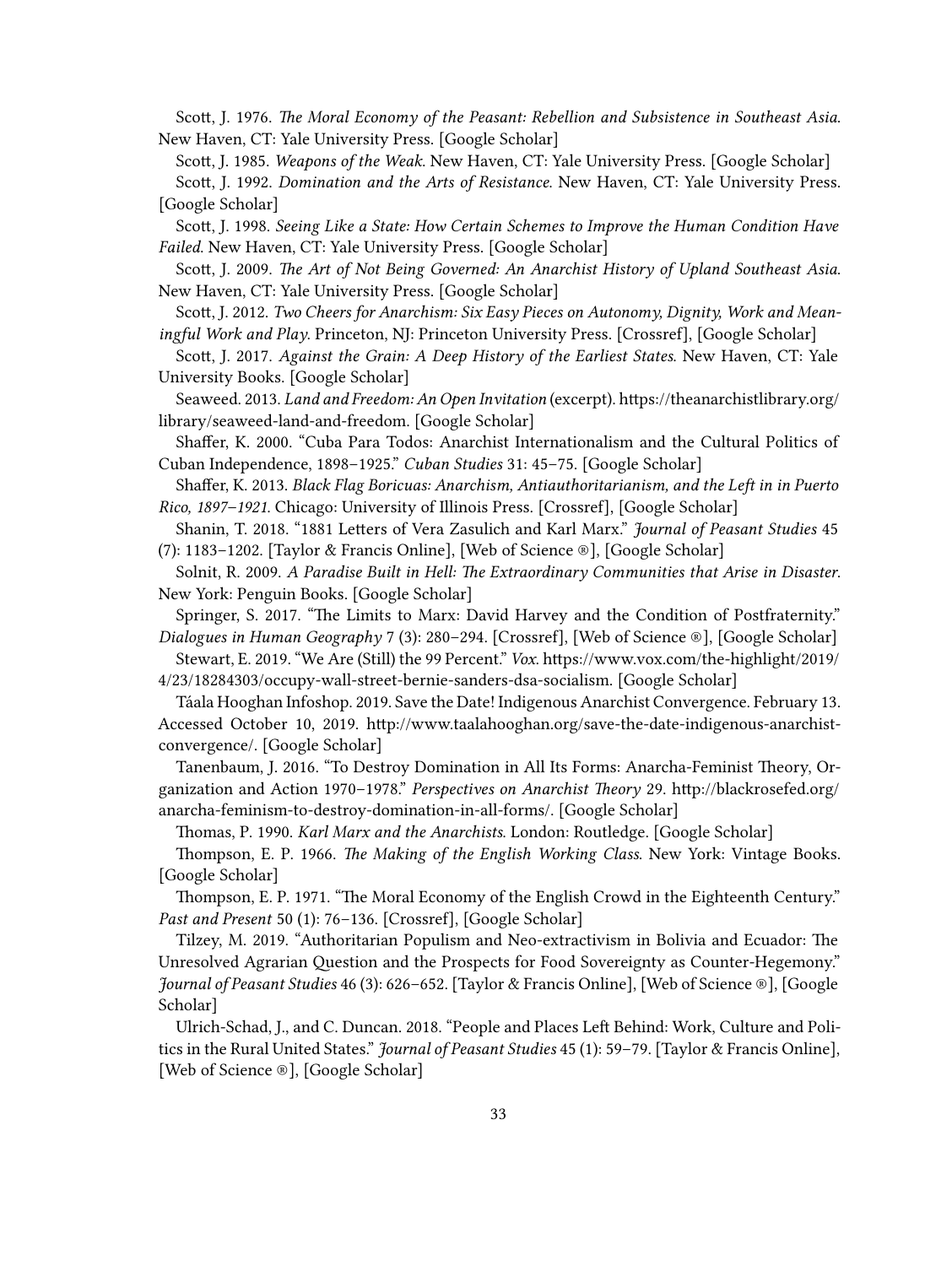Val, V., P. M. Rosset, C. Zamora Lomelí, O. F. Giraldo, and D. Rocheleau. 2019. "Agroecology and La Via Campesina I. The Symbolic and Material Construction of Agroecology Through the Dispositive of 'Peasant-to-Peasant' Processes." *Agroecology and Sustainable Food Systems*. doi:10.1080/21683565.2019.1600099. [Taylor & Francis Online], [Web of Science ®], [Google Scholar]

van der Ploeg, J. D. 2008. *The New Peasanties. Struggles for Autonomy and Sustainability in an Era of Empire and Globalization*. London and Sterling, VA: Earthscan. [Google Scholar]

van der Ploeg, J. D. 2013. *Peasants and the Art of Farming: A Chayanovian Manifesto*. Winnipeg, Canada: Fernwood Publishing. [Crossref], [Google Scholar]

van der Walt, L. 2011. "Anarchism and Syndicalism in an African Port City: The Revolutionary Traditions of Cape Town's Multiracial Working Class, 1904–1931." *Labor History* 52 (2): 137–171. [Taylor & Francis Online], [Web of Science ®], [Google Scholar]

van der Walt, L. 2016. "Global Anarchism and Syndicalism: Theory, History, Resistance." *Anarchist Studies* 24 (1): 85. [Google Scholar]

Vergara-Camus, L., and C. Kay. 2017. "The Agrarian Political Economy of Left-wing Governments in Latin America: Agribusiness, Peasants, and the Limits of Neo-developmentalism." *Journal of Agrarian Change* 17 (2): 415–437. doi:10.1111/joac.12216. [Crossref], [Web of Science ®], [Google Scholar]

Voline. 2019. *The Unknown Revolution 1917–1921*. Oakland, CA: PM Press. [Google Scholar]

Wainwright, J. 2017. "What if Marx Was an Anarchist?" *Dialogues in Human Geography* 7 (3): 257–262. [Crossref], [Web of Science ®], [Google Scholar]

Wainwright, J., and G. Mann. 2013. "Climate Leviathan." *Antipode* 45 (1): 1–22. [Crossref], [Web of Science ®], [Google Scholar]

Wald, N. 2015. "Anarchist Participatory Development: A Possible New Framework?" *Development and Change* 46 (4): 618–643. [Crossref], [Web of Science ®], [Google Scholar]

White, M. 2018. *Freedom Farmers: Agricultural Resistance and the Black Freedom Movement*. Chapel Hill, NC: University of North Carolina Press. [Crossref], [Google Scholar]

Williams, D. 2017. *Black Flags and Social Movements: A Sociological Analysis of Movement Anarchism*. Manchester, UK: Manchester University Press. [Crossref], [Google Scholar]

Wilson, A. 2013. "Beyond Alternative: Exploring the Potential for Autonomous Food Spaces." *Antipode: A Radical Journal of Geography* 45 (3): 719–737. [Crossref], [Web of Science ®], [Google Scholar]

Wilson, J. 2017. "Member of Portland Militia-Style Group Helps Police Arrest Anti-Fascist Protester." *The Guardian UK*. Accessed October 16, 2019. https://www.theguardian.com/us-news/ 2017/jun/08/portland-alt-right-rally-militia-member-police-arrest. [Google Scholar]

Wolf, E. 1969. *Peasant Revolutions of the 20th Century*. Norman, OK: University of Oklahoma Press. [Google Scholar]

Zaragoza Rovira, G. 1996. *Anarquismo Argentino, 1876–1902*. Madrid: Ediciones de la Torre. [Google Scholar]